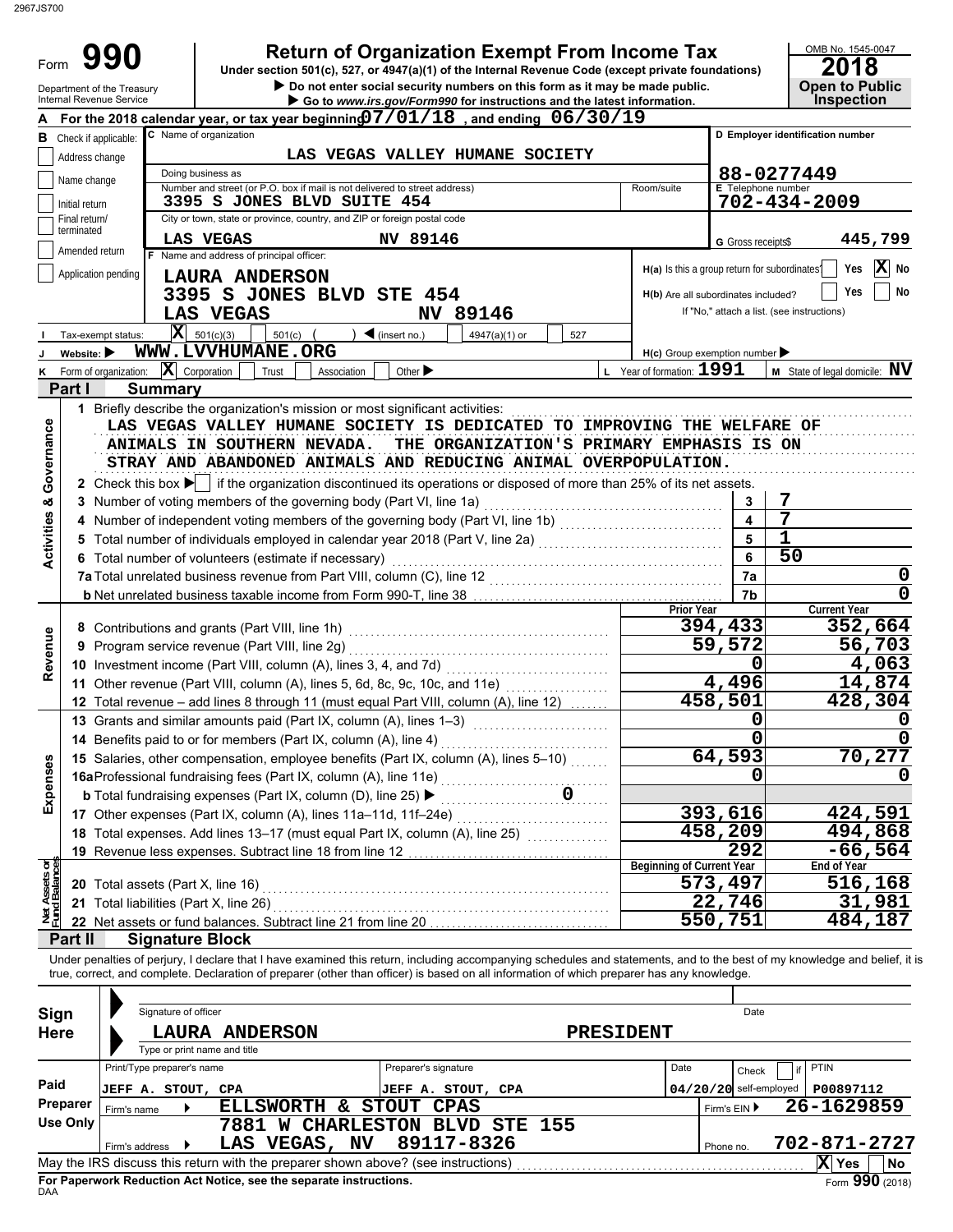| Part III                                                                                                                         | Form 990 (2018) LAS VEGAS VALLEY HUMANE SOCIETY<br><b>Statement of Program Service Accomplishments</b>                                                                                                                                                                                                                                                                                                                                                                                                                      | 88-0277449  |                                                                                              | Page 2                         |
|----------------------------------------------------------------------------------------------------------------------------------|-----------------------------------------------------------------------------------------------------------------------------------------------------------------------------------------------------------------------------------------------------------------------------------------------------------------------------------------------------------------------------------------------------------------------------------------------------------------------------------------------------------------------------|-------------|----------------------------------------------------------------------------------------------|--------------------------------|
|                                                                                                                                  | Check if Schedule O contains a response or note to any line in this Part III                                                                                                                                                                                                                                                                                                                                                                                                                                                |             |                                                                                              | $ \mathbf{X} $                 |
| 1 Briefly describe the organization's mission:                                                                                   |                                                                                                                                                                                                                                                                                                                                                                                                                                                                                                                             |             |                                                                                              |                                |
| ANIMALS IN SOUTHERN NEVADA.                                                                                                      | LAS VEGAS VALLEY HUMANE SOCIETY IS DEDICATED TO IMPROVING THE WELFARE OF<br>STRAY AND ABANDONED ANIMALS AND REDUCING ANIMAL OVERPOPULATION.                                                                                                                                                                                                                                                                                                                                                                                 |             | THE ORGANIZATION'S PRIMARY EMPHASIS IS ON                                                    |                                |
| 2 Did the organization undertake any significant program services during the year which were not listed on the                   |                                                                                                                                                                                                                                                                                                                                                                                                                                                                                                                             |             |                                                                                              |                                |
| prior Form 990 or 990-EZ?<br>If "Yes," describe these new services on Schedule O.                                                |                                                                                                                                                                                                                                                                                                                                                                                                                                                                                                                             |             |                                                                                              | Yes $\overline{X}$ No          |
| 3<br>services?<br>If "Yes," describe these changes on Schedule O.                                                                | Did the organization cease conducting, or make significant changes in how it conducts, any program                                                                                                                                                                                                                                                                                                                                                                                                                          |             |                                                                                              | Yes $\overline{X}$ No          |
| the total expenses, and revenue, if any, for each program service reported.                                                      | Describe the organization's program service accomplishments for each of its three largest program services, as measured by<br>expenses. Section 501(c)(3) and 501(c)(4) organizations are required to report the amount of grants and allocations to others,                                                                                                                                                                                                                                                                |             |                                                                                              |                                |
| ) (Expenses \$<br>4a (Code:<br>SEE SCHEDULE O                                                                                    | 165, 292 including grants of \$                                                                                                                                                                                                                                                                                                                                                                                                                                                                                             |             | ) (Revenue \$                                                                                | 2,000                          |
|                                                                                                                                  |                                                                                                                                                                                                                                                                                                                                                                                                                                                                                                                             |             |                                                                                              |                                |
|                                                                                                                                  |                                                                                                                                                                                                                                                                                                                                                                                                                                                                                                                             |             |                                                                                              |                                |
|                                                                                                                                  |                                                                                                                                                                                                                                                                                                                                                                                                                                                                                                                             |             |                                                                                              |                                |
|                                                                                                                                  |                                                                                                                                                                                                                                                                                                                                                                                                                                                                                                                             |             |                                                                                              |                                |
|                                                                                                                                  |                                                                                                                                                                                                                                                                                                                                                                                                                                                                                                                             |             |                                                                                              |                                |
|                                                                                                                                  |                                                                                                                                                                                                                                                                                                                                                                                                                                                                                                                             |             |                                                                                              |                                |
|                                                                                                                                  |                                                                                                                                                                                                                                                                                                                                                                                                                                                                                                                             |             |                                                                                              |                                |
|                                                                                                                                  |                                                                                                                                                                                                                                                                                                                                                                                                                                                                                                                             |             |                                                                                              |                                |
| ) (Expenses \$                                                                                                                   | $81$ , $988$ including grants of\$<br>THE ORGANIZATION'S RESCUE/REHABILITATION PROGRAM CONTINUES TO BE UNIQUE IN                                                                                                                                                                                                                                                                                                                                                                                                            |             | ) (Revenue \$                                                                                |                                |
| 4b (Code:<br>THE SOUTHERN NEVADA AREA.<br>ANIMALS WITH INJURIES.<br>BE TRAPPED BY THE ORGANIZATION.                              | THE ORGANIZATION PROVIDES A HOTLINE NUMBER WHICH<br>IS ANSWERED BY AN INDIVIDUAL 7 DAYS A WEEK, 8 HOURS A DAY FOR ANIMALS IN<br>DISTRESS THAT ARE FERAL, STRAY, OR ABANDONED.<br>THE ORGANIZATION PROVIDES MEDICAL TREATMENT FOR<br>SUCH ANIMALS AS WELL AS REHABILITATION WHEN NECESSARY.<br>ENDED JUNE 30, 2019, MORE THAT 483 ANIMALS REQUIRED MEDICAL TREATMENT-FROM<br>FERAL MALES CATS WITH ABSCESSES TO BROKEN LEGS ON STRAY DOGS WHICH HAD TO<br>OF AGENCIES OUTSIDE OF ANIMAL CONTROL TRAPPING DOGS.               |             | THE FIRST PRIORITY IS<br><b>DURING THE YEAR</b><br>THE ORGANIZATION IS ONE OF A SMALL NUMBER |                                |
|                                                                                                                                  |                                                                                                                                                                                                                                                                                                                                                                                                                                                                                                                             |             |                                                                                              |                                |
| AS A PART OF ITS RESCUE/REHAB PROGRAM, ANIMALS ARE RE-SOCIALIZED IN PRIVATE<br>MANY STRAY ANIMALS IN THE VALLEY.<br>THESE HOMES. | $\overline{178,652}$ including grants of \$<br>HOMES UNTIL THEY CAN BE ADOPTED OUT. THE ORGANIZATION DOES NOT TAKE<br>ANIMALS OUT OF LOCAL SHELTERS, BUT RESCUES OFF OF THE STREETS, AS THERE ARE<br>FRACTURED PELVISES AND AMPUTATED LIMBS ALL TAKE TIME TO HEAL<br>AND REQUIRE REHABILITATION AND SOCIALIZATION.<br>NEUTERED / VACCINATED / MICROCHIPPED AND MADE AVAILABLE FOR ADOPTION.<br>ORGANIZATION TAKES BACK ITS ANIMALS IF THEY ARE LATER ABANDONED.<br>THE YEAR ENDED JUNE 30, 2019, 451 ANIMALS WERE RE-HOMED. |             | ) (Revenue \$<br>MEDICAL AND FOOD COSTS ARE PROVIDED TO<br>THESE ANIMALS ARE SPAYED /        |                                |
| 4c (Code: ) (Expenses \$                                                                                                         |                                                                                                                                                                                                                                                                                                                                                                                                                                                                                                                             |             |                                                                                              | 54,703<br>THE<br><b>DURING</b> |
| 4d Other program services (Describe in Schedule O.)                                                                              |                                                                                                                                                                                                                                                                                                                                                                                                                                                                                                                             |             |                                                                                              |                                |
| (Expenses \$<br>4e Total program service expenses                                                                                | including grants of\$<br>425,932                                                                                                                                                                                                                                                                                                                                                                                                                                                                                            | (Revenue \$ |                                                                                              |                                |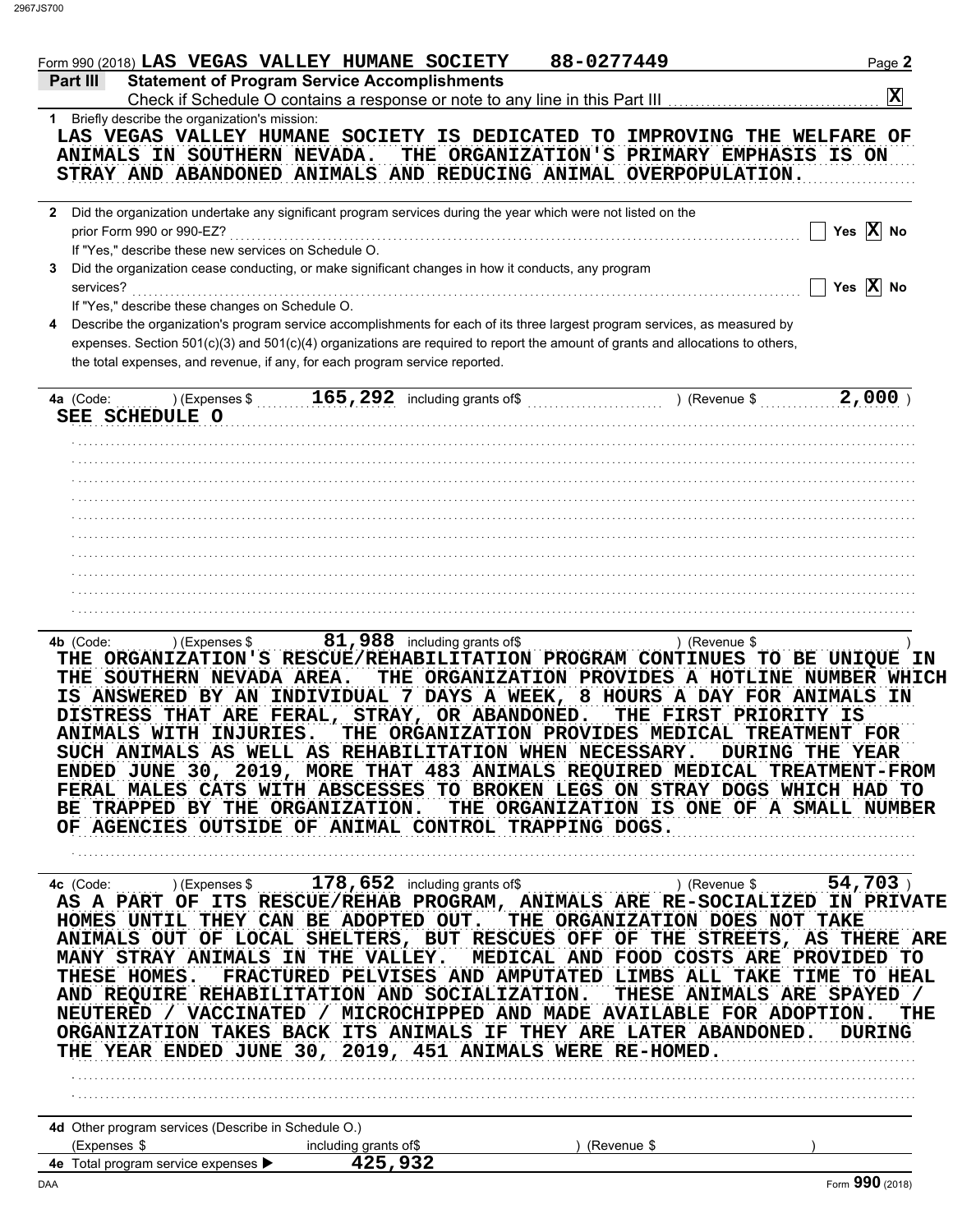# Form 990 (2018) LAS VEGAS VALLEY HUMANE SOCIETY 88-0277449 Page 3

**Part IV Checklist of Required Schedules**

|     |                                                                                                                                                                                                         |              | <b>Yes</b>  | No |
|-----|---------------------------------------------------------------------------------------------------------------------------------------------------------------------------------------------------------|--------------|-------------|----|
| 1   | Is the organization described in section $501(c)(3)$ or $4947(a)(1)$ (other than a private foundation)? If "Yes,"                                                                                       |              |             |    |
|     | complete Schedule A                                                                                                                                                                                     | 1            | X           |    |
| 2   | Is the organization required to complete Schedule B, Schedule of Contributors (see instructions)?                                                                                                       | $\mathbf{2}$ | $\mathbf x$ |    |
| 3   | Did the organization engage in direct or indirect political campaign activities on behalf of or in opposition to                                                                                        |              |             |    |
|     | candidates for public office? If "Yes," complete Schedule C, Part I                                                                                                                                     | 3            |             | X. |
| 4   | Section 501(c)(3) organizations. Did the organization engage in lobbying activities, or have a section 501(h)                                                                                           |              |             |    |
|     | election in effect during the tax year? If "Yes," complete Schedule C, Part II                                                                                                                          | 4            |             | X  |
| 5   | Is the organization a section $501(c)(4)$ , $501(c)(5)$ , or $501(c)(6)$ organization that receives membership dues,                                                                                    |              |             |    |
|     | assessments, or similar amounts as defined in Revenue Procedure 98-19? If "Yes," complete Schedule C, Part III                                                                                          | 5            |             | X  |
| 6   | Did the organization maintain any donor advised funds or any similar funds or accounts for which donors                                                                                                 |              |             |    |
|     | have the right to provide advice on the distribution or investment of amounts in such funds or accounts? If                                                                                             |              |             |    |
|     | "Yes," complete Schedule D, Part I                                                                                                                                                                      | 6            |             | X  |
| 7   | Did the organization receive or hold a conservation easement, including easements to preserve open space,                                                                                               |              |             |    |
|     | the environment, historic land areas, or historic structures? If "Yes," complete Schedule D, Part II                                                                                                    | 7            |             | X  |
| 8   | Did the organization maintain collections of works of art, historical treasures, or other similar assets? If "Yes,"                                                                                     |              |             |    |
|     | complete Schedule D, Part III                                                                                                                                                                           | 8            |             | X  |
| 9   | Did the organization report an amount in Part X, line 21, for escrow or custodial account liability, serve as a                                                                                         |              |             |    |
|     | custodian for amounts not listed in Part X; or provide credit counseling, debt management, credit repair, or<br>debt negotiation services? If "Yes," complete Schedule D, Part IV                       | 9            |             | X  |
| 10  | Did the organization, directly or through a related organization, hold assets in temporarily restricted                                                                                                 |              |             |    |
|     | endowments, permanent endowments, or quasi-endowments? If "Yes," complete Schedule D, Part V                                                                                                            | 10           |             | X  |
| 11  | If the organization's answer to any of the following questions is "Yes," then complete Schedule D, Parts VI,                                                                                            |              |             |    |
|     | VII, VIII, IX, or X as applicable.                                                                                                                                                                      |              |             |    |
| a   | Did the organization report an amount for land, buildings, and equipment in Part X, line 10? If "Yes,"                                                                                                  |              |             |    |
|     | complete Schedule D, Part VI                                                                                                                                                                            | 11a          | X           |    |
| b   | Did the organization report an amount for investments—other securities in Part X, line 12 that is 5% or more                                                                                            |              |             |    |
|     | of its total assets reported in Part X, line 16? If "Yes," complete Schedule D, Part VII                                                                                                                | 11b          |             | X  |
|     | Did the organization report an amount for investments—program related in Part X, line 13 that is 5% or more                                                                                             |              |             |    |
|     | of its total assets reported in Part X, line 16? If "Yes," complete Schedule D, Part VIII [[[[[[[[[[[[[[[[[[[                                                                                           | 11c          |             | X  |
|     | d Did the organization report an amount for other assets in Part X, line 15 that is 5% or more of its total assets                                                                                      |              |             |    |
|     | reported in Part X, line 16? If "Yes," complete Schedule D, Part IX                                                                                                                                     | 11d          |             | X. |
|     | Did the organization report an amount for other liabilities in Part X, line 25? If "Yes," complete Schedule D, Part X                                                                                   | 11e          |             | X  |
| f   | Did the organization's separate or consolidated financial statements for the tax year include a footnote that addresses                                                                                 |              |             |    |
|     | the organization's liability for uncertain tax positions under FIN 48 (ASC 740)? If "Yes," complete Schedule D, Part X                                                                                  | 11f          |             | X  |
|     | 12a Did the organization obtain separate, independent audited financial statements for the tax year? If "Yes," complete                                                                                 |              |             |    |
|     |                                                                                                                                                                                                         | 12a          | X           |    |
| b   | Was the organization included in consolidated, independent audited financial statements for the tax year? If                                                                                            |              |             |    |
|     | "Yes," and if the organization answered "No" to line 12a, then completing Schedule D, Parts XI and XII is optional                                                                                      | 12b          |             | X  |
| 13  | Is the organization a school described in section 170(b)(1)(A)(ii)? If "Yes," complete Schedule E                                                                                                       | 13           |             | X  |
| 14a | Did the organization maintain an office, employees, or agents outside of the United States?                                                                                                             | 14a          |             | X  |
| b   | Did the organization have aggregate revenues or expenses of more than \$10,000 from grantmaking,                                                                                                        |              |             |    |
|     | fundraising, business, investment, and program service activities outside the United States, or aggregate                                                                                               |              |             |    |
|     | foreign investments valued at \$100,000 or more? If "Yes," complete Schedule F, Parts I and IV [[[[[[[[[[[[[[[                                                                                          | 14b          |             | X  |
| 15  | Did the organization report on Part IX, column (A), line 3, more than \$5,000 of grants or other assistance to or                                                                                       |              |             |    |
|     | for any foreign organization? If "Yes," complete Schedule F, Parts II and IV                                                                                                                            | 15           |             | X  |
| 16  | Did the organization report on Part IX, column (A), line 3, more than \$5,000 of aggregate grants or other<br>assistance to or for foreign individuals? If "Yes," complete Schedule F, Parts III and IV |              |             |    |
|     | Did the organization report a total of more than \$15,000 of expenses for professional fundraising services on                                                                                          | 16           |             | X  |
| 17  |                                                                                                                                                                                                         | 17           |             |    |
| 18  | Did the organization report more than \$15,000 total of fundraising event gross income and contributions on                                                                                             |              |             | X  |
|     | Part VIII, lines 1c and 8a? If "Yes," complete Schedule G, Part II                                                                                                                                      | 18           | X           |    |
| 19  | Did the organization report more than \$15,000 of gross income from gaming activities on Part VIII, line 9a?                                                                                            |              |             |    |
|     |                                                                                                                                                                                                         | 19           |             | X  |
| 20a |                                                                                                                                                                                                         | <b>20a</b>   |             | X  |
| b   |                                                                                                                                                                                                         | 20b          |             |    |
| 21  | Did the organization report more than \$5,000 of grants or other assistance to any domestic organization or                                                                                             |              |             |    |
|     |                                                                                                                                                                                                         | 21           |             | X  |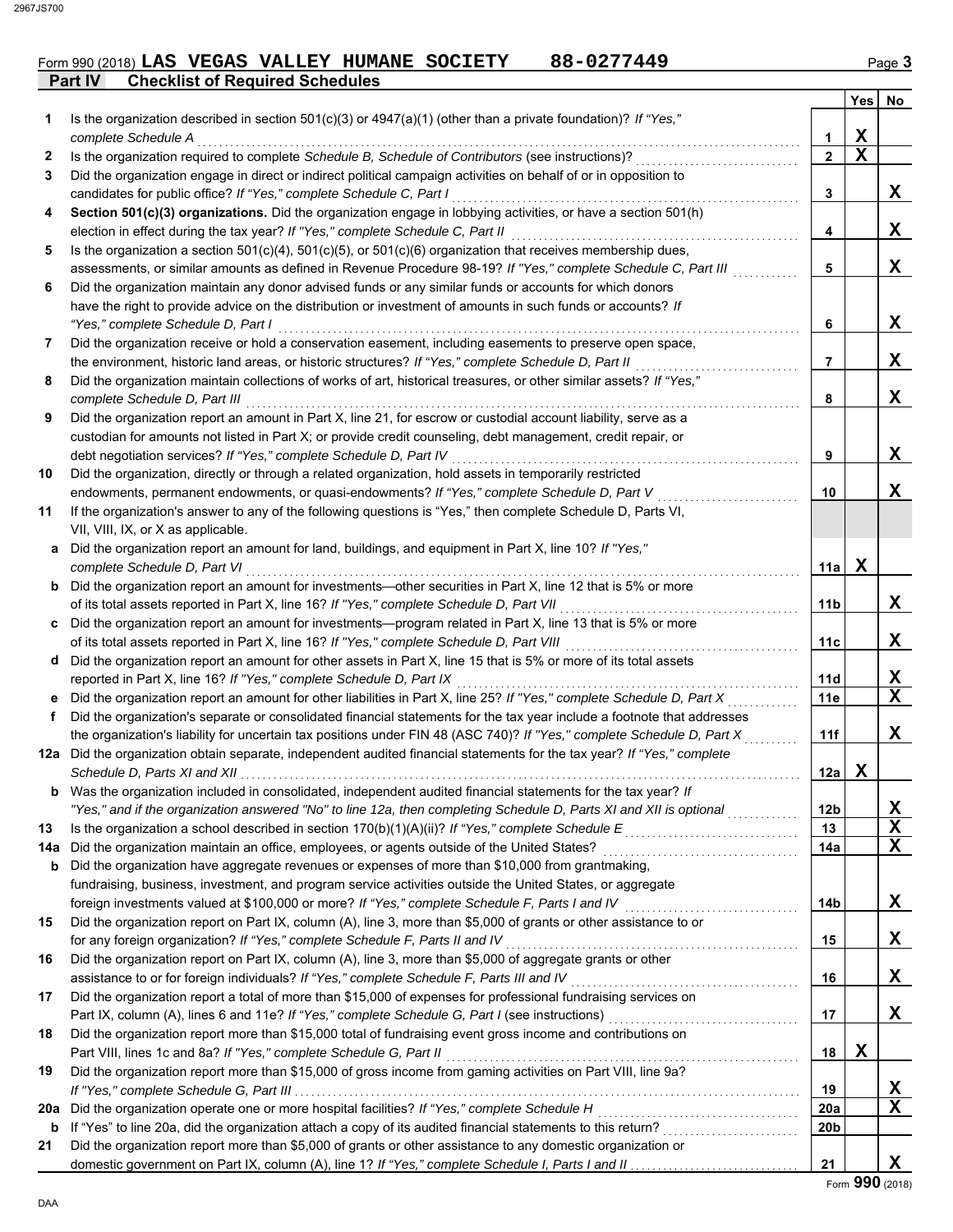## Form 990 (2018) LAS VEGAS VALLEY HUMANE SOCIETY 88-0277449 Page 4 **Part IV Checklist of Required Schedules** *(continued)*

|          |                                                                                                                                                                                                                          |                |    |                 | Yes        | No          |
|----------|--------------------------------------------------------------------------------------------------------------------------------------------------------------------------------------------------------------------------|----------------|----|-----------------|------------|-------------|
| 22       | Did the organization report more than \$5,000 of grants or other assistance to or for domestic individuals on                                                                                                            |                |    |                 |            |             |
|          | Part IX, column (A), line 2? If "Yes," complete Schedule I, Parts I and III                                                                                                                                              |                |    | 22              |            | X           |
| 23       | Did the organization answer "Yes" to Part VII, Section A, line 3, 4, or 5 about compensation of the                                                                                                                      |                |    |                 |            |             |
|          | organization's current and former officers, directors, trustees, key employees, and highest compensated                                                                                                                  |                |    |                 |            |             |
|          | employees? If "Yes," complete Schedule J                                                                                                                                                                                 |                |    | 23              |            | X           |
|          | 24a Did the organization have a tax-exempt bond issue with an outstanding principal amount of more than<br>\$100,000 as of the last day of the year, that was issued after December 31, 2002? If "Yes," answer lines 24b |                |    |                 |            |             |
|          | through 24d and complete Schedule K. If "No," go to line 25a                                                                                                                                                             |                |    | 24a             |            | X           |
| b        | Did the organization invest any proceeds of tax-exempt bonds beyond a temporary period exception?                                                                                                                        |                |    | 24b             |            |             |
| c        | Did the organization maintain an escrow account other than a refunding escrow at any time during the year                                                                                                                |                |    |                 |            |             |
|          | to defease any tax-exempt bonds?                                                                                                                                                                                         |                |    | 24c             |            |             |
| d        | Did the organization act as an "on behalf of" issuer for bonds outstanding at any time during the year?                                                                                                                  |                |    | 24d             |            |             |
|          | 25a Section 501(c)(3), 501(c)(4), and 501(c)(29) organizations. Did the organization engage in an excess benefit                                                                                                         |                |    |                 |            |             |
|          | transaction with a disqualified person during the year? If "Yes," complete Schedule L, Part I                                                                                                                            |                |    | 25a             |            | X           |
| b        | Is the organization aware that it engaged in an excess benefit transaction with a disqualified person in a prior                                                                                                         |                |    |                 |            |             |
|          | year, and that the transaction has not been reported on any of the organization's prior Forms 990 or 990-EZ?                                                                                                             |                |    |                 |            |             |
|          | If "Yes," complete Schedule L, Part I                                                                                                                                                                                    |                |    | 25 <sub>b</sub> |            | X           |
| 26       | Did the organization report any amount on Part X, line 5, 6, or 22 for receivables from or payables to any                                                                                                               |                |    |                 |            |             |
|          | current or former officers, directors, trustees, key employees, highest compensated employees, or                                                                                                                        |                |    |                 |            |             |
|          | disqualified persons? If "Yes," complete Schedule L, Part II                                                                                                                                                             |                |    | 26              |            | X           |
| 27       | Did the organization provide a grant or other assistance to an officer, director, trustee, key employee,                                                                                                                 |                |    |                 |            |             |
|          | substantial contributor or employee thereof, a grant selection committee member, or to a 35% controlled                                                                                                                  |                |    |                 |            |             |
|          | entity or family member of any of these persons? If "Yes," complete Schedule L, Part III                                                                                                                                 |                |    | 27              |            | X           |
| 28       | Was the organization a party to a business transaction with one of the following parties (see Schedule L,                                                                                                                |                |    |                 |            |             |
|          | Part IV instructions for applicable filing thresholds, conditions, and exceptions):                                                                                                                                      |                |    |                 |            |             |
| а        | A current or former officer, director, trustee, or key employee? If "Yes," complete Schedule L, Part IV                                                                                                                  |                |    | 28a             |            | X           |
| b        | A family member of a current or former officer, director, trustee, or key employee? If "Yes," complete                                                                                                                   |                |    |                 |            |             |
|          | Schedule L, Part IV                                                                                                                                                                                                      |                |    | 28b             |            | X           |
| c        | An entity of which a current or former officer, director, trustee, or key employee (or a family member thereof)                                                                                                          |                |    |                 |            | x           |
|          | was an officer, director, trustee, or direct or indirect owner? If "Yes," complete Schedule L, Part IV<br>Did the organization receive more than \$25,000 in non-cash contributions? If "Yes," complete Schedule M       |                |    | 28c<br>29       |            | $\mathbf x$ |
| 29<br>30 | Did the organization receive contributions of art, historical treasures, or other similar assets, or qualified                                                                                                           |                |    |                 |            |             |
|          | conservation contributions? If "Yes," complete Schedule M                                                                                                                                                                |                |    | 30              |            | X           |
| 31       | Did the organization liquidate, terminate, or dissolve and cease operations? If "Yes," complete Schedule N, Part I                                                                                                       |                |    | 31              |            | $\mathbf x$ |
| 32       | Did the organization sell, exchange, dispose of, or transfer more than 25% of its net assets? If "Yes,"                                                                                                                  |                |    |                 |            |             |
|          | complete Schedule N, Part II                                                                                                                                                                                             |                |    | 32              |            | X           |
| 33       | Did the organization own 100% of an entity disregarded as separate from the organization under Regulations                                                                                                               |                |    |                 |            |             |
|          | sections 301.7701-2 and 301.7701-3? If "Yes," complete Schedule R, Part I                                                                                                                                                |                |    | 33              |            | X           |
| 34       | Was the organization related to any tax-exempt or taxable entity? If "Yes," complete Schedule R, Part II, III,                                                                                                           |                |    |                 |            |             |
|          | or IV, and Part V, line 1                                                                                                                                                                                                |                |    | 34              |            | x           |
| 35а      | Did the organization have a controlled entity within the meaning of section 512(b)(13)?                                                                                                                                  |                |    | <b>35a</b>      |            | $\mathbf x$ |
| b        | If "Yes" to line 35a, did the organization receive any payment from or engage in any transaction with a                                                                                                                  |                |    |                 |            |             |
|          | controlled entity within the meaning of section 512(b)(13)? If "Yes," complete Schedule R, Part V, line 2                                                                                                                |                |    | 35b             |            |             |
| 36       | Section 501(c)(3) organizations. Did the organization make any transfers to an exempt non-charitable                                                                                                                     |                |    |                 |            |             |
|          | related organization? If "Yes," complete Schedule R, Part V, line 2                                                                                                                                                      |                |    | 36              |            | X           |
| 37       | Did the organization conduct more than 5% of its activities through an entity that is not a related organization                                                                                                         |                |    |                 |            |             |
|          | and that is treated as a partnership for federal income tax purposes? If "Yes," complete Schedule R, Part VI                                                                                                             |                |    | 37              |            | x           |
| 38       | Did the organization complete Schedule O and provide explanations in Schedule O for Part VI, lines 11b and                                                                                                               |                |    |                 |            |             |
|          | 19? Note. All Form 990 filers are required to complete Schedule O.                                                                                                                                                       |                |    | 38              | X          |             |
|          | <b>Statements Regarding Other IRS Filings and Tax Compliance</b><br>Part V<br>Check if Schedule O contains a response or note to any line in this Part V                                                                 |                |    |                 |            |             |
|          |                                                                                                                                                                                                                          |                |    |                 | <b>Yes</b> | No          |
| 1a       | Enter the number reported in Box 3 of Form 1096. Enter -0- if not applicable                                                                                                                                             | 1a             | 10 |                 |            |             |
| b        | Enter the number of Forms W-2G included in line 1a. Enter -0- if not applicable                                                                                                                                          | 1 <sub>b</sub> | 0  |                 |            |             |
| c        | Did the organization comply with backup withholding rules for reportable payments to vendors and                                                                                                                         |                |    |                 |            |             |
|          |                                                                                                                                                                                                                          |                |    | 1c              | X          |             |
|          |                                                                                                                                                                                                                          |                |    |                 |            |             |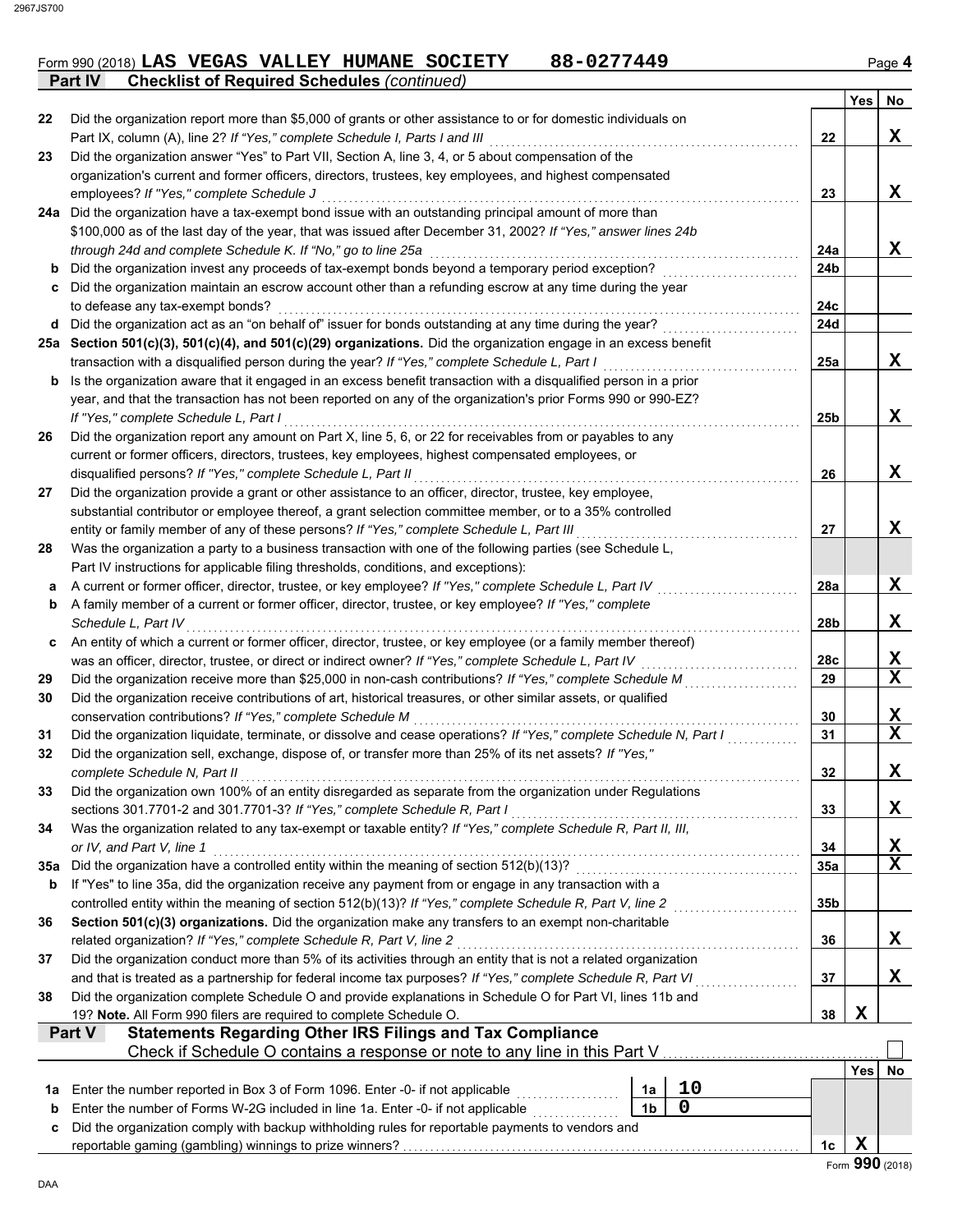|     | Statements Regarding Other IRS Filings and Tax Compliance (continued)<br><b>Part V</b>                                                                                                                                               |                |             |    |
|-----|--------------------------------------------------------------------------------------------------------------------------------------------------------------------------------------------------------------------------------------|----------------|-------------|----|
|     |                                                                                                                                                                                                                                      |                | <b>Yes</b>  | No |
| 2a  | Enter the number of employees reported on Form W-3, Transmittal of Wage and Tax                                                                                                                                                      |                |             |    |
|     | 1<br>Statements, filed for the calendar year ending with or within the year covered by this return<br>2a                                                                                                                             |                |             |    |
| b   | If at least one is reported on line 2a, did the organization file all required federal employment tax returns?                                                                                                                       | 2 <sub>b</sub> | $\mathbf x$ |    |
|     | Note. If the sum of lines 1a and 2a is greater than 250, you may be required to e-file (see instructions)                                                                                                                            |                |             |    |
| За  | Did the organization have unrelated business gross income of \$1,000 or more during the year?                                                                                                                                        | 3a             |             | X  |
| b   | If "Yes," has it filed a Form 990-T for this year? If "No" to line 3b, provide an explanation in Schedule O                                                                                                                          | 3b             |             |    |
| 4a  | At any time during the calendar year, did the organization have an interest in, or a signature or other authority over,                                                                                                              |                |             |    |
|     | a financial account in a foreign country (such as a bank account, securities account, or other financial account)?                                                                                                                   | 4a             |             | X  |
| b   | If "Yes," enter the name of the foreign country: ▶                                                                                                                                                                                   |                |             |    |
|     | See instructions for filing requirements for FinCEN Form 114, Report of Foreign Bank and Financial Accounts (FBAR).                                                                                                                  |                |             |    |
| 5a  | Was the organization a party to a prohibited tax shelter transaction at any time during the tax year?                                                                                                                                | 5a             |             | X  |
| b   | Did any taxable party notify the organization that it was or is a party to a prohibited tax shelter transaction?                                                                                                                     | 5 <sub>b</sub> |             | X  |
| c   | If "Yes" to line 5a or 5b, did the organization file Form 8886-T?                                                                                                                                                                    | 5 <sub>c</sub> |             |    |
| 6a  | Does the organization have annual gross receipts that are normally greater than \$100,000, and did the                                                                                                                               |                |             |    |
|     | organization solicit any contributions that were not tax deductible as charitable contributions?                                                                                                                                     | 6a             |             | X  |
| b   | If "Yes," did the organization include with every solicitation an express statement that such contributions or                                                                                                                       |                |             |    |
|     | gifts were not tax deductible?                                                                                                                                                                                                       | 6b             |             |    |
| 7   | Organizations that may receive deductible contributions under section 170(c).                                                                                                                                                        |                |             |    |
| а   | Did the organization receive a payment in excess of \$75 made partly as a contribution and partly for goods                                                                                                                          |                |             |    |
|     | and services provided to the payor?<br>.                                                                                                                                                                                             | 7а             |             |    |
| b   | If "Yes," did the organization notify the donor of the value of the goods or services provided?                                                                                                                                      | 7b             |             |    |
| c   | Did the organization sell, exchange, or otherwise dispose of tangible personal property for which it was                                                                                                                             |                |             |    |
|     | required to file Form 8282?                                                                                                                                                                                                          | 7c             |             |    |
| a   | If "Yes," indicate the number of Forms 8282 filed during the year<br>7d                                                                                                                                                              |                |             |    |
| е   | Did the organization receive any funds, directly or indirectly, to pay premiums on a personal benefit contract?                                                                                                                      | 7e             |             |    |
| Ť.  | Did the organization, during the year, pay premiums, directly or indirectly, on a personal benefit contract?                                                                                                                         | 7f             |             |    |
| g   | If the organization received a contribution of qualified intellectual property, did the organization file Form 8899 as required?                                                                                                     | 7g             |             |    |
| h   | If the organization received a contribution of cars, boats, airplanes, or other vehicles, did the organization file a Form 1098-C?                                                                                                   | 7h             |             |    |
| 8   | Sponsoring organizations maintaining donor advised funds. Did a donor advised fund maintained by the                                                                                                                                 |                |             |    |
|     | sponsoring organization have excess business holdings at any time during the year?                                                                                                                                                   | 8              |             |    |
| 9   | Sponsoring organizations maintaining donor advised funds.                                                                                                                                                                            |                |             |    |
|     | Did the sponsoring organization make any taxable distributions under section 4966?                                                                                                                                                   | 9а             |             |    |
| а   | Did the sponsoring organization make a distribution to a donor, donor advisor, or related person?                                                                                                                                    | 9b             |             |    |
| b   | Section 501(c)(7) organizations. Enter:                                                                                                                                                                                              |                |             |    |
| 10  |                                                                                                                                                                                                                                      |                |             |    |
| а   | Initiation fees and capital contributions included on Part VIII, line 12<br>10a                                                                                                                                                      |                |             |    |
| b   | Gross receipts, included on Form 990, Part VIII, line 12, for public use of club facilities<br>10 <sub>b</sub>                                                                                                                       |                |             |    |
| 11  | Section 501(c)(12) organizations. Enter:                                                                                                                                                                                             |                |             |    |
| а   | 11a<br>Gross income from members or shareholders                                                                                                                                                                                     |                |             |    |
| b   | Gross income from other sources (Do not net amounts due or paid to other sources                                                                                                                                                     |                |             |    |
|     | against amounts due or received from them.)<br>11 <sub>b</sub>                                                                                                                                                                       |                |             |    |
| 12a | Section 4947(a)(1) non-exempt charitable trusts. Is the organization filing Form 990 in lieu of Form 1041?<br><u> 1999 - Alexandr Alexandr Alexandr Alexandr Alexandr Alexandr Alexandr Alexandr Alexandr Alexandr Alexandr Alex</u> | 12a            |             |    |
| b   | If "Yes," enter the amount of tax-exempt interest received or accrued during the year<br>12 <sub>b</sub>                                                                                                                             |                |             |    |
| 13  | Section 501(c)(29) qualified nonprofit health insurance issuers.                                                                                                                                                                     |                |             |    |
| а   | Is the organization licensed to issue qualified health plans in more than one state?                                                                                                                                                 | 13a            |             |    |
|     | Note. See the instructions for additional information the organization must report on Schedule O.                                                                                                                                    |                |             |    |
| b   | Enter the amount of reserves the organization is required to maintain by the states in which                                                                                                                                         |                |             |    |
|     | 13 <sub>b</sub>                                                                                                                                                                                                                      |                |             |    |
| c   | 13 <sub>c</sub><br>Enter the amount of reserves on hand                                                                                                                                                                              |                |             |    |
| 14a | Did the organization receive any payments for indoor tanning services during the tax year?                                                                                                                                           | 14a            |             | X  |
| b   |                                                                                                                                                                                                                                      | 14b            |             |    |
| 15  | Is the organization subject to the section 4960 tax on payment(s) of more than \$1,000,000 in remuneration or                                                                                                                        |                |             |    |
|     | excess parachute payment(s) during the year?                                                                                                                                                                                         | 15             |             | Х  |
|     | If "Yes," see instructions and file Form 4720, Schedule N.                                                                                                                                                                           |                |             |    |
| 16  | Is the organization an educational institution subject to the section 4968 excise tax on net investment income?                                                                                                                      | 16             |             | Х  |

If "Yes," complete Form 4720, Schedule O.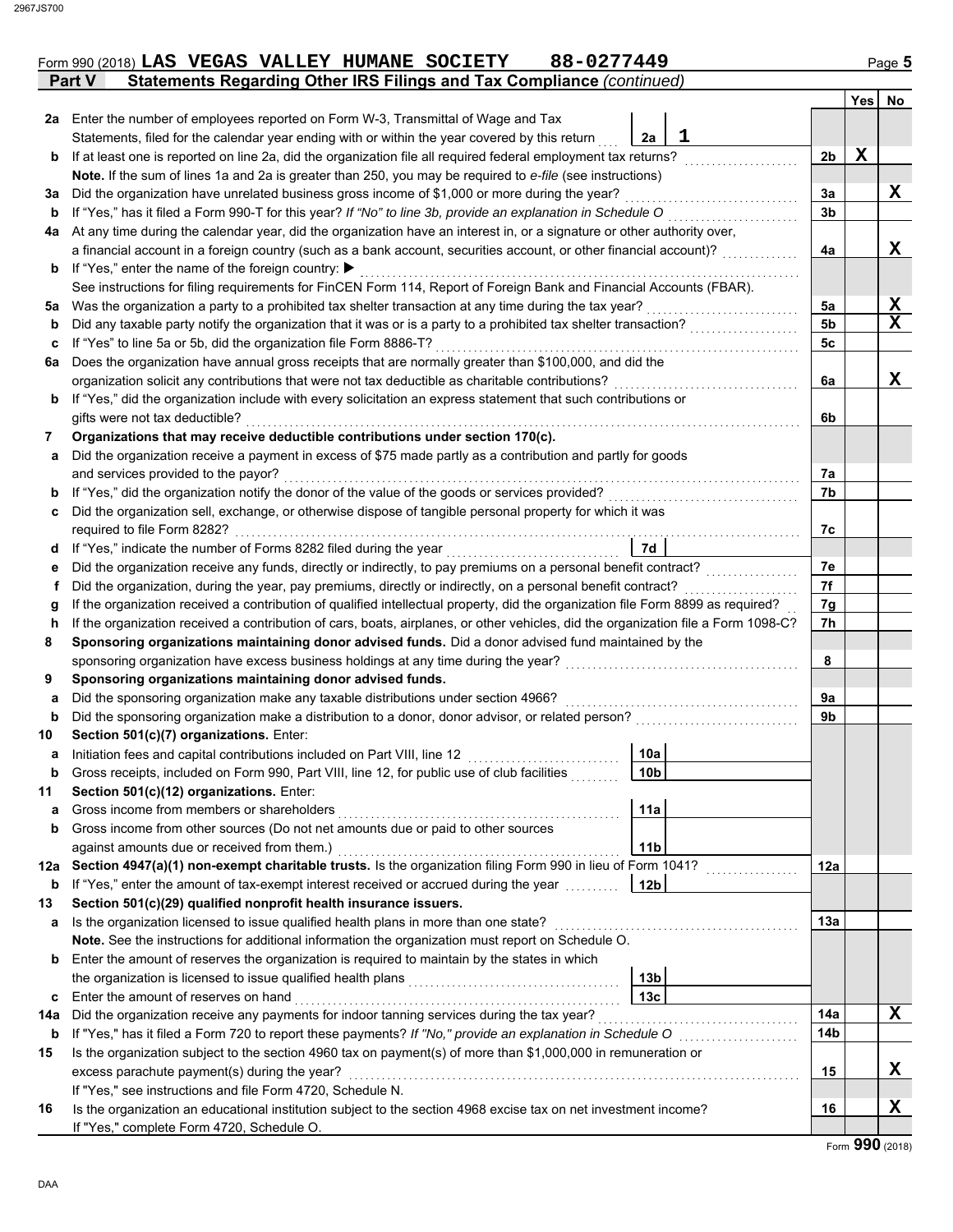|                |  |  | Form 990 (2018) LAS VEGAS VALLEY HUMANE SOCIETY | 88-0277449                                                                                                 | Page 6 |
|----------------|--|--|-------------------------------------------------|------------------------------------------------------------------------------------------------------------|--------|
| <b>Part VI</b> |  |  |                                                 | Governance, Management, and Disclosure For each "Yes" response to lines 2 through 7b below, and for a "No" |        |

| . | <b>OUVERTIGHC, Management, and Disclustife</b> For each Test response to intes z influight to below, and for a type       |
|---|---------------------------------------------------------------------------------------------------------------------------|
|   | response to line 8a, 8b, or 10b below, describe the circumstances, processes, or changes in Schedule O. See instructions. |
|   | Check if Schedule O contains a response or note to any line in this Part VI                                               |
|   |                                                                                                                           |

|              | <b>Section A. Governing Body and Management</b>                                                                                     |    |   |                 |     |             |
|--------------|-------------------------------------------------------------------------------------------------------------------------------------|----|---|-----------------|-----|-------------|
|              |                                                                                                                                     |    |   |                 | Yes | <b>No</b>   |
| 1а           | Enter the number of voting members of the governing body at the end of the tax year                                                 | 1a |   |                 |     |             |
|              | If there are material differences in voting rights among members of the governing body, or                                          |    |   |                 |     |             |
|              | if the governing body delegated broad authority to an executive committee or similar                                                |    |   |                 |     |             |
|              | committee, explain in Schedule O.                                                                                                   |    |   |                 |     |             |
| b            | Enter the number of voting members included in line 1a, above, who are independent                                                  | 1b | 7 |                 |     |             |
| $\mathbf{2}$ | Did any officer, director, trustee, or key employee have a family relationship or a business relationship with                      |    |   |                 |     |             |
|              | any other officer, director, trustee, or key employee?                                                                              |    |   | 2               |     | X           |
| 3            | Did the organization delegate control over management duties customarily performed by or under the direct                           |    |   |                 |     |             |
|              | supervision of officers, directors, or trustees, or key employees to a management company or other person?                          |    |   | 3               |     | X           |
| 4            | Did the organization make any significant changes to its governing documents since the prior Form 990 was filed?                    |    |   | 4               |     | $\mathbf x$ |
| 5            | Did the organization become aware during the year of a significant diversion of the organization's assets?                          |    |   | 5               |     | X           |
| 6            | Did the organization have members or stockholders?                                                                                  |    |   | 6               |     | X           |
| 7а           | Did the organization have members, stockholders, or other persons who had the power to elect or appoint                             |    |   |                 |     |             |
|              | one or more members of the governing body?                                                                                          |    |   | 7a              |     | x           |
| b            | Are any governance decisions of the organization reserved to (or subject to approval by) members,                                   |    |   |                 |     |             |
|              | stockholders, or persons other than the governing body?                                                                             |    |   | 7b              |     | X.          |
| 8            | Did the organization contemporaneously document the meetings held or written actions undertaken during the year by the following:   |    |   |                 |     |             |
| а            | The governing body?                                                                                                                 |    |   | 8a              | X   |             |
| b            | Each committee with authority to act on behalf of the governing body?                                                               |    |   | 8b              | X   |             |
| 9            | Is there any officer, director, trustee, or key employee listed in Part VII, Section A, who cannot be reached at                    |    |   |                 |     |             |
|              | the organization's mailing address? If "Yes," provide the names and addresses in Schedule O                                         |    |   | 9               |     | X           |
|              | Section B. Policies (This Section B requests information about policies not required by the Internal Revenue Code.                  |    |   |                 |     |             |
|              |                                                                                                                                     |    |   |                 | Yes | No.         |
| 10a          | Did the organization have local chapters, branches, or affiliates?                                                                  |    |   | 10a             |     | X           |
| b            | If "Yes," did the organization have written policies and procedures governing the activities of such chapters,                      |    |   |                 |     |             |
|              | affiliates, and branches to ensure their operations are consistent with the organization's exempt purposes?                         |    |   | 10 <sub>b</sub> |     |             |
| 11a          | Has the organization provided a complete copy of this Form 990 to all members of its governing body before filing the form?         |    |   | 11a             | X   |             |
| b            | Describe in Schedule O the process, if any, used by the organization to review this Form 990.                                       |    |   |                 |     |             |
| 12a          | Did the organization have a written conflict of interest policy? If "No," go to line 13                                             |    |   | 12a             |     | x           |
| b            | Were officers, directors, or trustees, and key employees required to disclose annually interests that could give rise to conflicts? |    |   | 12b             |     |             |
| c            | Did the organization regularly and consistently monitor and enforce compliance with the policy? If "Yes,"                           |    |   |                 |     |             |
|              | describe in Schedule O how this was done                                                                                            |    |   | 12c             |     |             |
| 13           | Did the organization have a written whistleblower policy?                                                                           |    |   | 13              |     | X           |
| 14           | Did the organization have a written document retention and destruction policy?                                                      |    |   | 14              | X   |             |
| 15           | Did the process for determining compensation of the following persons include a review and approval by                              |    |   |                 |     |             |
|              | independent persons, comparability data, and contemporaneous substantiation of the deliberation and decision?                       |    |   |                 |     |             |
| a            | The organization's CEO, Executive Director, or top management official                                                              |    |   | 15a             |     | х           |
| b            | Other officers or key employees of the organization                                                                                 |    |   | 15 <sub>b</sub> |     | X           |
|              | If "Yes" to line 15a or 15b, describe the process in Schedule O (see instructions).                                                 |    |   |                 |     |             |
|              | Did the organization invest in, contribute assets to, or participate in a joint venture or similar arrangement                      |    |   |                 |     |             |
| 16a          |                                                                                                                                     |    |   |                 |     | X           |
|              | with a taxable entity during the year?                                                                                              |    |   | <b>16a</b>      |     |             |
|              | b If "Yes," did the organization follow a written policy or procedure requiring the organization to evaluate its                    |    |   |                 |     |             |
|              | participation in joint venture arrangements under applicable federal tax law, and take steps to safeguard the                       |    |   |                 |     |             |
|              |                                                                                                                                     |    |   | 16 <sub>b</sub> |     |             |
|              | <b>Section C. Disclosure</b>                                                                                                        |    |   |                 |     |             |
| 17           | List the states with which a copy of this Form 990 is required to be filed ▶ NONE                                                   |    |   |                 |     |             |
| 18           | Section 6104 requires an organization to make its Forms 1023 (1024 or 1024-A if applicable), 990, and 990-T (Section 501(c)         |    |   |                 |     |             |

(3)s only) available for public inspection. Indicate how you made these available. Check all that apply.

 $\overline{\textbf{X}}$  Own website  $\begin{bmatrix} 1 & 2 \end{bmatrix}$  Another's website  $\begin{bmatrix} 1 & 0 \end{bmatrix}$  Upon request  $\begin{bmatrix} 1 & 0 \end{bmatrix}$  Other *(explain in Schedule O)* 

| 19 Describe in Schedule O whether (and if so, how) the organization made its governing documents, conflict of interest policy, and |
|------------------------------------------------------------------------------------------------------------------------------------|
| financial statements available to the public during the tax year.                                                                  |

**20** State the name, address, and telephone number of the person who possesses the organization's books and records ▶

# **THE ORGANIZATION 3395 S JONES BLVD STE 454**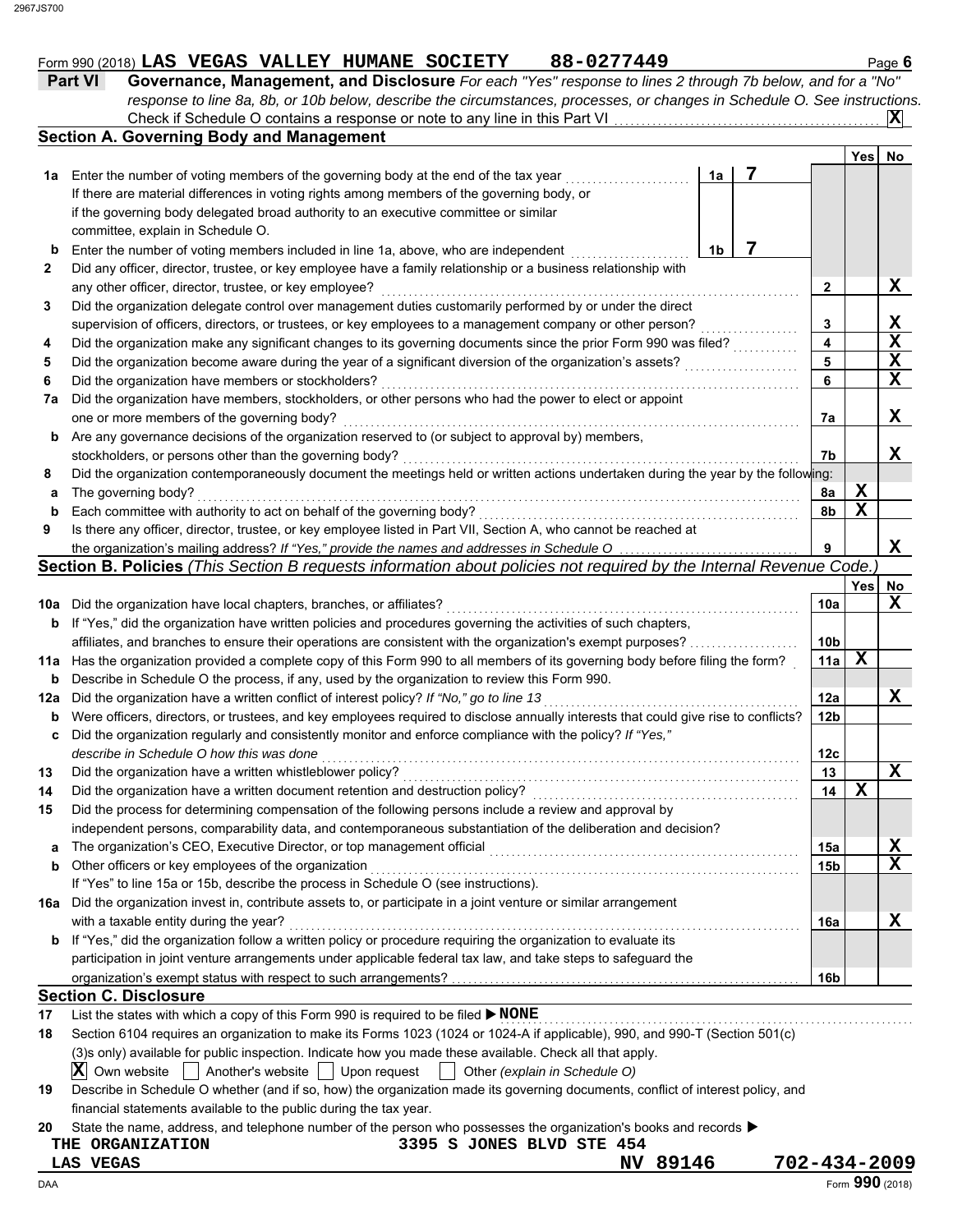|                          |                                |  | Form 990 (2018) LAS VEGAS VALLEY HUMANE SOCIETY | 88-0277449                                                                                                                        | Page 7                                                                                                    |
|--------------------------|--------------------------------|--|-------------------------------------------------|-----------------------------------------------------------------------------------------------------------------------------------|-----------------------------------------------------------------------------------------------------------|
|                          |                                |  |                                                 |                                                                                                                                   | Part VII Compensation of Officers, Directors, Trustees, Key Employees, Highest Compensated Employees, and |
|                          | <b>Independent Contractors</b> |  |                                                 |                                                                                                                                   |                                                                                                           |
|                          |                                |  |                                                 | Check if Schedule O contains a response or note to any line in this Part VII                                                      |                                                                                                           |
| Section A.               |                                |  |                                                 | Officers, Directors, Trustees, Key Employees, and Highest Compensated Employees                                                   |                                                                                                           |
| organization's tax year. |                                |  |                                                 | 1a Complete this table for all persons required to be listed. Report compensation for the calendar year ending with or within the |                                                                                                           |

■ List all of the organization's **current** officers, directors, trustees (whether individuals or organizations), regardless of amount of compensation. Enter -0- in columns (D), (E), and (F) if no compensation was paid.

List all of the organization's **current** key employees, if any. See instructions for definition of "key employee."

■ List all of the organization's **current** key employees, if any. See instructions for definition of "key employee."<br>■ List the organization's five **current** highest compensated employees (other than an officer, director,

who received reportable compensation (Box 5 of Form W-2 and/or Box 7 of Form 1099-MISC) of more than \$100,000 from the organization and any related organizations.

List all of the organization's **former** officers, key employees, and highest compensated employees who received more than • List all of the organization's **former** officers, key employees, and highest compensate \$100,000 of reportable compensation from the organization and any related organizations.

• List all of the organization's **former directors or trustees** that received, in the capacity as a former director or trustee of the organization, more than \$10,000 of reportable compensation from the organization and any related organizations. List persons in the following order: individual trustees or directors; institutional trustees; officers; key employees; highest compensated employees; and former such persons.

 $\bar{\bm{\mathrm{X}}}$  Check this box if neither the organization nor any related organization compensated any current officer, director, or trustee.

| (A)<br>Name and Title | (B)<br>Average<br>hours per<br>week<br>(list any<br>hours for |                                   |                       |                | (C)<br>Position | (do not check more than one<br>box, unless person is both an<br>officer and a director/trustee) |        | (D)<br>Reportable<br>compensation<br>from<br>the<br>organization | (E)<br>Reportable<br>compensation from<br>related<br>organizations<br>(W-2/1099-MISC) | (F)<br>Estimated<br>amount of<br>other<br>compensation<br>from the |
|-----------------------|---------------------------------------------------------------|-----------------------------------|-----------------------|----------------|-----------------|-------------------------------------------------------------------------------------------------|--------|------------------------------------------------------------------|---------------------------------------------------------------------------------------|--------------------------------------------------------------------|
|                       | related<br>organizations<br>below dotted<br>line)             | Individual trustee<br>or director | Institutional trustee | <b>Officer</b> | Key employee    | Highest compensated<br>employee                                                                 | Former | (W-2/1099-MISC)                                                  |                                                                                       | organization<br>and related<br>organizations                       |
| (1) LAURA ANDERSON    | 5.00                                                          |                                   |                       |                |                 |                                                                                                 |        |                                                                  |                                                                                       |                                                                    |
| PRESIDENT             | 0.00                                                          | $\mathbf x$                       |                       | $\mathbf x$    |                 |                                                                                                 |        | 0                                                                | 0                                                                                     | 0                                                                  |
| (2) STACY ROMBACH     |                                                               |                                   |                       |                |                 |                                                                                                 |        |                                                                  |                                                                                       |                                                                    |
|                       | 1.00                                                          |                                   |                       |                |                 |                                                                                                 |        |                                                                  |                                                                                       |                                                                    |
| VICE PRESIDENT        | 0.00                                                          | $\mathbf x$                       |                       | $\mathbf x$    |                 |                                                                                                 |        | 0                                                                | 0                                                                                     | $\mathbf 0$                                                        |
| (3) KELLEY MURPHY     |                                                               |                                   |                       |                |                 |                                                                                                 |        |                                                                  |                                                                                       |                                                                    |
|                       | 5.00                                                          |                                   |                       |                |                 |                                                                                                 |        |                                                                  |                                                                                       |                                                                    |
| <b>SECRETARY</b>      | 0.00                                                          | $\mathbf x$                       |                       | $\mathbf x$    |                 |                                                                                                 |        | 0                                                                | 0                                                                                     | $\pmb{0}$                                                          |
| (4) CHRISTINA DIXON   | 5.00                                                          |                                   |                       |                |                 |                                                                                                 |        |                                                                  |                                                                                       |                                                                    |
| <b>TREASURER</b>      | 0.00                                                          | $\mathbf x$                       |                       | $\mathbf x$    |                 |                                                                                                 |        | 0                                                                | 0                                                                                     | 0                                                                  |
| (5) ANNE CHAIRSELL    |                                                               |                                   |                       |                |                 |                                                                                                 |        |                                                                  |                                                                                       |                                                                    |
|                       | 1.00                                                          |                                   |                       |                |                 |                                                                                                 |        |                                                                  |                                                                                       |                                                                    |
| <b>BOARD MEMBER</b>   | 0.00                                                          | $\mathbf x$                       |                       |                |                 |                                                                                                 |        | 0                                                                | 0                                                                                     | $\mathbf 0$                                                        |
| (6) KAREN LAYNE       |                                                               |                                   |                       |                |                 |                                                                                                 |        |                                                                  |                                                                                       |                                                                    |
|                       | 30.00                                                         |                                   |                       |                |                 |                                                                                                 |        |                                                                  |                                                                                       |                                                                    |
| <b>BOARD MEMBER</b>   | 0.00                                                          | $\mathbf x$                       |                       |                |                 |                                                                                                 |        | 0                                                                | 0                                                                                     | $\mathbf 0$                                                        |
| (7) RICHARD VILLA     | 1.00                                                          |                                   |                       |                |                 |                                                                                                 |        |                                                                  |                                                                                       |                                                                    |
| <b>BOARD MEMBER</b>   | 0.00                                                          | $\mathbf x$                       |                       |                |                 |                                                                                                 |        | 0                                                                | 0                                                                                     | 0                                                                  |
| (8)                   |                                                               |                                   |                       |                |                 |                                                                                                 |        |                                                                  |                                                                                       |                                                                    |
|                       |                                                               |                                   |                       |                |                 |                                                                                                 |        |                                                                  |                                                                                       |                                                                    |
| (9)                   |                                                               |                                   |                       |                |                 |                                                                                                 |        |                                                                  |                                                                                       |                                                                    |
|                       |                                                               |                                   |                       |                |                 |                                                                                                 |        |                                                                  |                                                                                       |                                                                    |
| (10)                  |                                                               |                                   |                       |                |                 |                                                                                                 |        |                                                                  |                                                                                       |                                                                    |
|                       |                                                               |                                   |                       |                |                 |                                                                                                 |        |                                                                  |                                                                                       |                                                                    |
| (11)                  |                                                               |                                   |                       |                |                 |                                                                                                 |        |                                                                  |                                                                                       |                                                                    |
|                       |                                                               |                                   |                       |                |                 |                                                                                                 |        |                                                                  |                                                                                       |                                                                    |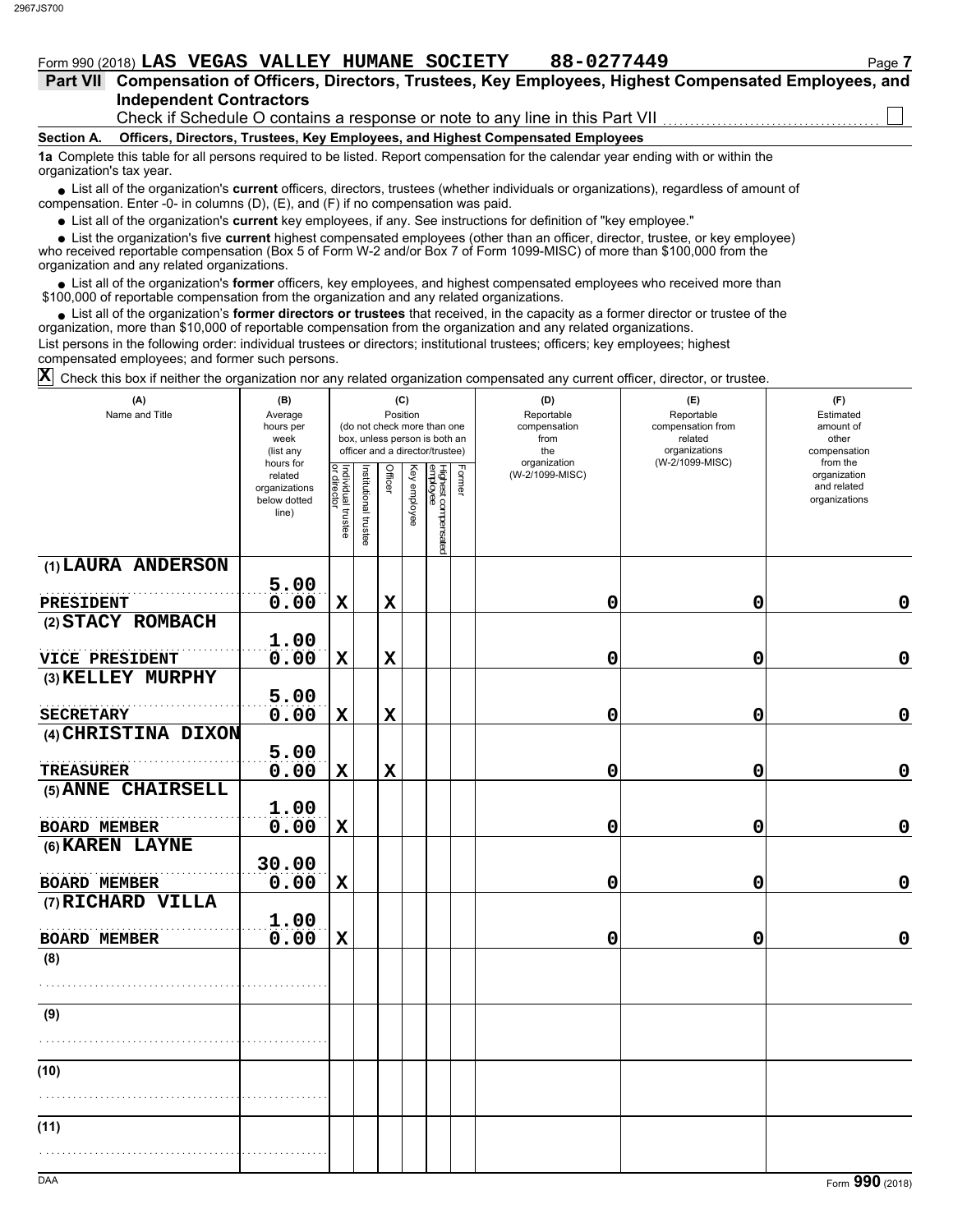|              | Form 990 (2018) LAS VEGAS VALLEY HUMANE SOCIETY<br><b>Part VII</b>                                                                                                                                                                                                                                                                                                                                                                                                                                                                        |                                                                |                                                                                                                    |                       |         |              |                                 |        | 88-0277449                                                       | Section A. Officers, Directors, Trustees, Key Employees, and Highest Compensated Employees (continued)                                                             | Page 8                                                             |
|--------------|-------------------------------------------------------------------------------------------------------------------------------------------------------------------------------------------------------------------------------------------------------------------------------------------------------------------------------------------------------------------------------------------------------------------------------------------------------------------------------------------------------------------------------------------|----------------------------------------------------------------|--------------------------------------------------------------------------------------------------------------------|-----------------------|---------|--------------|---------------------------------|--------|------------------------------------------------------------------|--------------------------------------------------------------------------------------------------------------------------------------------------------------------|--------------------------------------------------------------------|
|              | (A)<br>Name and title                                                                                                                                                                                                                                                                                                                                                                                                                                                                                                                     | (B)<br>Average<br>hours per<br>week<br>(list any               | (C)<br>Position<br>(do not check more than one<br>box, unless person is both an<br>officer and a director/trustee) |                       |         |              |                                 |        | (D)<br>Reportable<br>compensation<br>from<br>the<br>organization | (E)<br>Reportable<br>compensation from<br>related<br>organizations<br>(W-2/1099-MISC)                                                                              | (F)<br>Estimated<br>amount of<br>other<br>compensation<br>from the |
|              |                                                                                                                                                                                                                                                                                                                                                                                                                                                                                                                                           | hours for<br>related<br>organizations<br>below dotted<br>line) | Individual trustee<br>or director                                                                                  | Institutional trustee | Officer | Key employee | Highest compensatec<br>employee | Former | (W-2/1099-MISC)                                                  |                                                                                                                                                                    | organization<br>and related<br>organizations                       |
|              |                                                                                                                                                                                                                                                                                                                                                                                                                                                                                                                                           |                                                                |                                                                                                                    |                       |         |              |                                 |        |                                                                  |                                                                                                                                                                    |                                                                    |
|              |                                                                                                                                                                                                                                                                                                                                                                                                                                                                                                                                           |                                                                |                                                                                                                    |                       |         |              |                                 |        |                                                                  |                                                                                                                                                                    |                                                                    |
|              |                                                                                                                                                                                                                                                                                                                                                                                                                                                                                                                                           |                                                                |                                                                                                                    |                       |         |              |                                 |        |                                                                  |                                                                                                                                                                    |                                                                    |
|              |                                                                                                                                                                                                                                                                                                                                                                                                                                                                                                                                           |                                                                |                                                                                                                    |                       |         |              |                                 |        |                                                                  |                                                                                                                                                                    |                                                                    |
|              |                                                                                                                                                                                                                                                                                                                                                                                                                                                                                                                                           |                                                                |                                                                                                                    |                       |         |              |                                 |        |                                                                  |                                                                                                                                                                    |                                                                    |
|              |                                                                                                                                                                                                                                                                                                                                                                                                                                                                                                                                           |                                                                |                                                                                                                    |                       |         |              |                                 |        |                                                                  |                                                                                                                                                                    |                                                                    |
|              |                                                                                                                                                                                                                                                                                                                                                                                                                                                                                                                                           |                                                                |                                                                                                                    |                       |         |              |                                 |        |                                                                  |                                                                                                                                                                    |                                                                    |
|              |                                                                                                                                                                                                                                                                                                                                                                                                                                                                                                                                           |                                                                |                                                                                                                    |                       |         |              |                                 |        |                                                                  |                                                                                                                                                                    |                                                                    |
|              | 1b Sub-total<br>Total from continuation sheets to Part VII, Section A                                                                                                                                                                                                                                                                                                                                                                                                                                                                     |                                                                |                                                                                                                    |                       |         |              |                                 |        |                                                                  |                                                                                                                                                                    |                                                                    |
| $\mathbf{2}$ | Total number of individuals (including but not limited to those listed above) who received more than \$100,000 of<br>reportable compensation from the organization $\bigtriangledown 0$                                                                                                                                                                                                                                                                                                                                                   |                                                                |                                                                                                                    |                       |         |              |                                 |        |                                                                  |                                                                                                                                                                    | Yes<br>No                                                          |
| 3<br>4<br>5  | Did the organization list any former officer, director, or trustee, key employee, or highest compensated<br>employee on line 1a? If "Yes," complete Schedule J for such individual<br>For any individual listed on line 1a, is the sum of reportable compensation and other compensation from the<br>organization and related organizations greater than \$150,000? If "Yes," complete Schedule J for such<br>individual<br>Did any person listed on line 1a receive or accrue compensation from any unrelated organization or individual |                                                                |                                                                                                                    |                       |         |              |                                 |        |                                                                  |                                                                                                                                                                    | X<br>3<br>X<br>4                                                   |
|              | for services rendered to the organization? If "Yes," complete Schedule J for such person<br><b>Section B. Independent Contractors</b>                                                                                                                                                                                                                                                                                                                                                                                                     |                                                                |                                                                                                                    |                       |         |              |                                 |        |                                                                  |                                                                                                                                                                    | X<br>5                                                             |
| 1            | Complete this table for your five highest compensated independent contractors that received more than \$100,000 of                                                                                                                                                                                                                                                                                                                                                                                                                        | (A)<br>Name and business address                               |                                                                                                                    |                       |         |              |                                 |        |                                                                  | compensation from the organization. Report compensation for the calendar year ending with or within the organization's tax year.<br>(B)<br>Description of services | (C)<br>Compensation                                                |
|              |                                                                                                                                                                                                                                                                                                                                                                                                                                                                                                                                           |                                                                |                                                                                                                    |                       |         |              |                                 |        |                                                                  |                                                                                                                                                                    |                                                                    |
|              |                                                                                                                                                                                                                                                                                                                                                                                                                                                                                                                                           |                                                                |                                                                                                                    |                       |         |              |                                 |        |                                                                  |                                                                                                                                                                    |                                                                    |
|              |                                                                                                                                                                                                                                                                                                                                                                                                                                                                                                                                           |                                                                |                                                                                                                    |                       |         |              |                                 |        |                                                                  |                                                                                                                                                                    |                                                                    |
| $\mathbf{2}$ | Total number of independent contractors (including but not limited to those listed above) who<br>received more than \$100,000 of compensation from the organization ▶                                                                                                                                                                                                                                                                                                                                                                     |                                                                |                                                                                                                    |                       |         |              |                                 |        |                                                                  | 0                                                                                                                                                                  |                                                                    |
| DAA          |                                                                                                                                                                                                                                                                                                                                                                                                                                                                                                                                           |                                                                |                                                                                                                    |                       |         |              |                                 |        |                                                                  |                                                                                                                                                                    | Form 990 (2018)                                                    |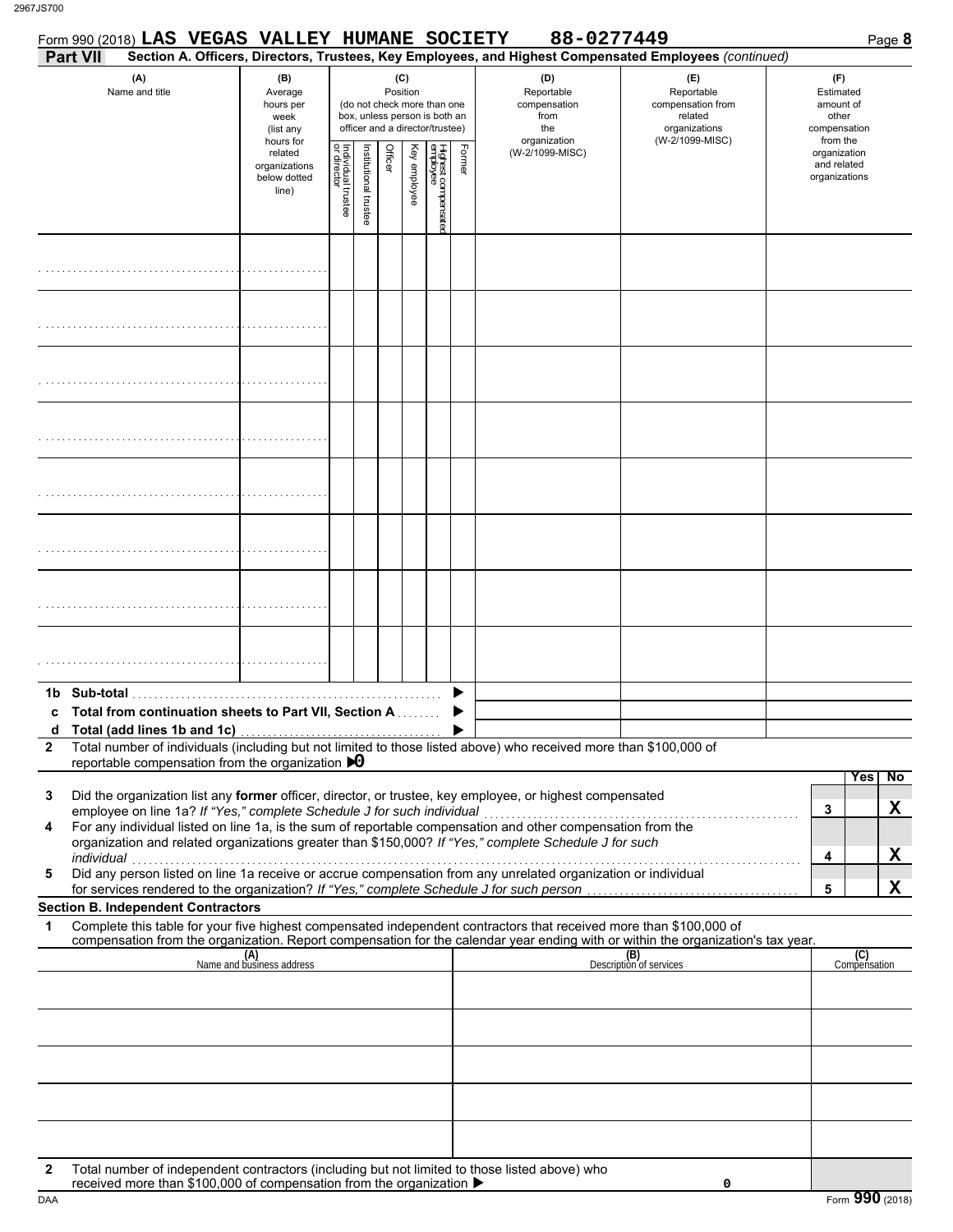**Part VIII Statement of Revenue**

|                                                                                                                                      |         | Check if Schedule O contains a response or note to any line in this Part VIII       |                |   |                      |                      |                                                    |                                         |                                                                  |
|--------------------------------------------------------------------------------------------------------------------------------------|---------|-------------------------------------------------------------------------------------|----------------|---|----------------------|----------------------|----------------------------------------------------|-----------------------------------------|------------------------------------------------------------------|
|                                                                                                                                      |         |                                                                                     |                |   |                      | (A)<br>Total revenue | (B)<br>Related or<br>exempt<br>function<br>revenue | (C)<br>Unrelated<br>business<br>revenue | (D)<br>Revenue<br>excluded from tax<br>under sections<br>512-514 |
|                                                                                                                                      |         | 1a Federated campaigns                                                              | 1a             |   |                      |                      |                                                    |                                         |                                                                  |
|                                                                                                                                      |         | <b>b</b> Membership dues                                                            | 1 <sub>b</sub> |   |                      |                      |                                                    |                                         |                                                                  |
|                                                                                                                                      |         | c Fundraising events                                                                | 1 <sub>c</sub> |   |                      |                      |                                                    |                                         |                                                                  |
|                                                                                                                                      |         | d Related organizations                                                             | 1 <sub>d</sub> |   |                      |                      |                                                    |                                         |                                                                  |
|                                                                                                                                      |         | Government grants (contributions)                                                   | 1e             |   |                      |                      |                                                    |                                         |                                                                  |
| Program Service Revenu <mark>¢Contributions, Gifts, Grant</mark> s<br>Program Service Revenu¢and Other Similar Amount <mark>s</mark> |         | f All other contributions, gifts, grants,<br>and similar amounts not included above | 1f             |   | 352,664              |                      |                                                    |                                         |                                                                  |
|                                                                                                                                      |         | Noncash contributions included in lines 1a-1f: \$                                   |                |   |                      |                      |                                                    |                                         |                                                                  |
|                                                                                                                                      | h.      |                                                                                     |                |   |                      | 352,664              |                                                    |                                         |                                                                  |
|                                                                                                                                      |         |                                                                                     |                |   | Busn. Code<br>900099 | 54,703               | 54,703                                             |                                         |                                                                  |
|                                                                                                                                      | 2a<br>b | <b>ADOPTIONS</b>                                                                    |                |   | 900099               | 2,000                | 2,000                                              |                                         |                                                                  |
|                                                                                                                                      |         | SPAY & NEUTER                                                                       | .              |   |                      |                      |                                                    |                                         |                                                                  |
|                                                                                                                                      | c<br>d  |                                                                                     |                |   |                      |                      |                                                    |                                         |                                                                  |
|                                                                                                                                      |         |                                                                                     |                |   |                      |                      |                                                    |                                         |                                                                  |
|                                                                                                                                      |         | f All other program service revenue                                                 |                |   |                      |                      |                                                    |                                         |                                                                  |
|                                                                                                                                      |         |                                                                                     |                |   |                      | 56,703               |                                                    |                                         |                                                                  |
|                                                                                                                                      | 3       | Investment income (including dividends, interest,                                   |                |   |                      |                      |                                                    |                                         |                                                                  |
|                                                                                                                                      |         | and other similar amounts)                                                          |                |   |                      | 4,063                | 4,063                                              |                                         |                                                                  |
|                                                                                                                                      | 4       | Income from investment of tax-exempt bond proceed                                   |                | . |                      |                      |                                                    |                                         |                                                                  |
|                                                                                                                                      | 5       |                                                                                     |                |   |                      |                      |                                                    |                                         |                                                                  |
|                                                                                                                                      |         | (i) Real                                                                            |                |   | (ii) Personal        |                      |                                                    |                                         |                                                                  |
|                                                                                                                                      | 6a      | Gross rents                                                                         |                |   |                      |                      |                                                    |                                         |                                                                  |
|                                                                                                                                      | b       | Less: rental exps.                                                                  |                |   |                      |                      |                                                    |                                         |                                                                  |
|                                                                                                                                      |         | Rental inc. or (loss)                                                               |                |   |                      |                      |                                                    |                                         |                                                                  |
|                                                                                                                                      | d       |                                                                                     |                |   |                      |                      |                                                    |                                         |                                                                  |
|                                                                                                                                      |         | <b>7a</b> Gross amount from<br>(i) Securities                                       |                |   | (ii) Other           |                      |                                                    |                                         |                                                                  |
|                                                                                                                                      |         | sales of assets<br>other than inventor                                              |                |   |                      |                      |                                                    |                                         |                                                                  |
|                                                                                                                                      | b       | Less: cost or other                                                                 |                |   |                      |                      |                                                    |                                         |                                                                  |
|                                                                                                                                      |         | basis & sales exps.                                                                 |                |   |                      |                      |                                                    |                                         |                                                                  |
|                                                                                                                                      | С       | Gain or (loss)                                                                      |                |   |                      |                      |                                                    |                                         |                                                                  |
|                                                                                                                                      |         |                                                                                     |                |   |                      |                      |                                                    |                                         |                                                                  |
| gur                                                                                                                                  |         | 8a Gross income from fundraising events                                             |                |   |                      |                      |                                                    |                                         |                                                                  |
|                                                                                                                                      |         | (not including \$                                                                   |                |   |                      |                      |                                                    |                                         |                                                                  |
|                                                                                                                                      |         | of contributions reported on line 1c).                                              |                |   |                      |                      |                                                    |                                         |                                                                  |
|                                                                                                                                      |         | See Part IV, line 18                                                                | a              |   | 32,369               |                      |                                                    |                                         |                                                                  |
| Other Rever                                                                                                                          |         | <b>b</b> Less: direct expenses                                                      | b              |   | 17,495               |                      |                                                    |                                         |                                                                  |
|                                                                                                                                      |         | c Net income or (loss) from fundraising events                                      |                |   |                      | 14,874               |                                                    |                                         | 14,874                                                           |
|                                                                                                                                      |         | 9a Gross income from gaming activities.                                             |                |   |                      |                      |                                                    |                                         |                                                                  |
|                                                                                                                                      |         | See Part IV, line 19                                                                | a              |   |                      |                      |                                                    |                                         |                                                                  |
|                                                                                                                                      |         | <b>b</b> Less: direct expenses                                                      | b              |   |                      |                      |                                                    |                                         |                                                                  |
|                                                                                                                                      |         | <b>c</b> Net income or (loss) from gaming activities                                |                |   |                      |                      |                                                    |                                         |                                                                  |
|                                                                                                                                      |         | 10a Gross sales of inventory, less                                                  |                |   |                      |                      |                                                    |                                         |                                                                  |
|                                                                                                                                      |         | returns and allowances<br>.                                                         | a              |   |                      |                      |                                                    |                                         |                                                                  |
|                                                                                                                                      |         | <b>b</b> Less: cost of goods sold                                                   | b              |   |                      |                      |                                                    |                                         |                                                                  |
|                                                                                                                                      |         | c Net income or (loss) from sales of inventory                                      |                |   |                      |                      |                                                    |                                         |                                                                  |
|                                                                                                                                      |         | Miscellaneous Revenue                                                               |                |   | <b>Busn. Code</b>    |                      |                                                    |                                         |                                                                  |
|                                                                                                                                      | 11a     |                                                                                     |                |   |                      |                      |                                                    |                                         |                                                                  |
|                                                                                                                                      | b       |                                                                                     |                |   |                      |                      |                                                    |                                         |                                                                  |
|                                                                                                                                      | с       |                                                                                     |                |   |                      |                      |                                                    |                                         |                                                                  |
|                                                                                                                                      | d       | All other revenue                                                                   |                |   |                      |                      |                                                    |                                         |                                                                  |
|                                                                                                                                      | е       | Total. Add lines 11a-11d                                                            |                |   |                      |                      |                                                    |                                         |                                                                  |
|                                                                                                                                      | 12      | Total revenue. See instructions.                                                    |                |   |                      | 428,304              | 60,766                                             |                                         | 14,874<br>0                                                      |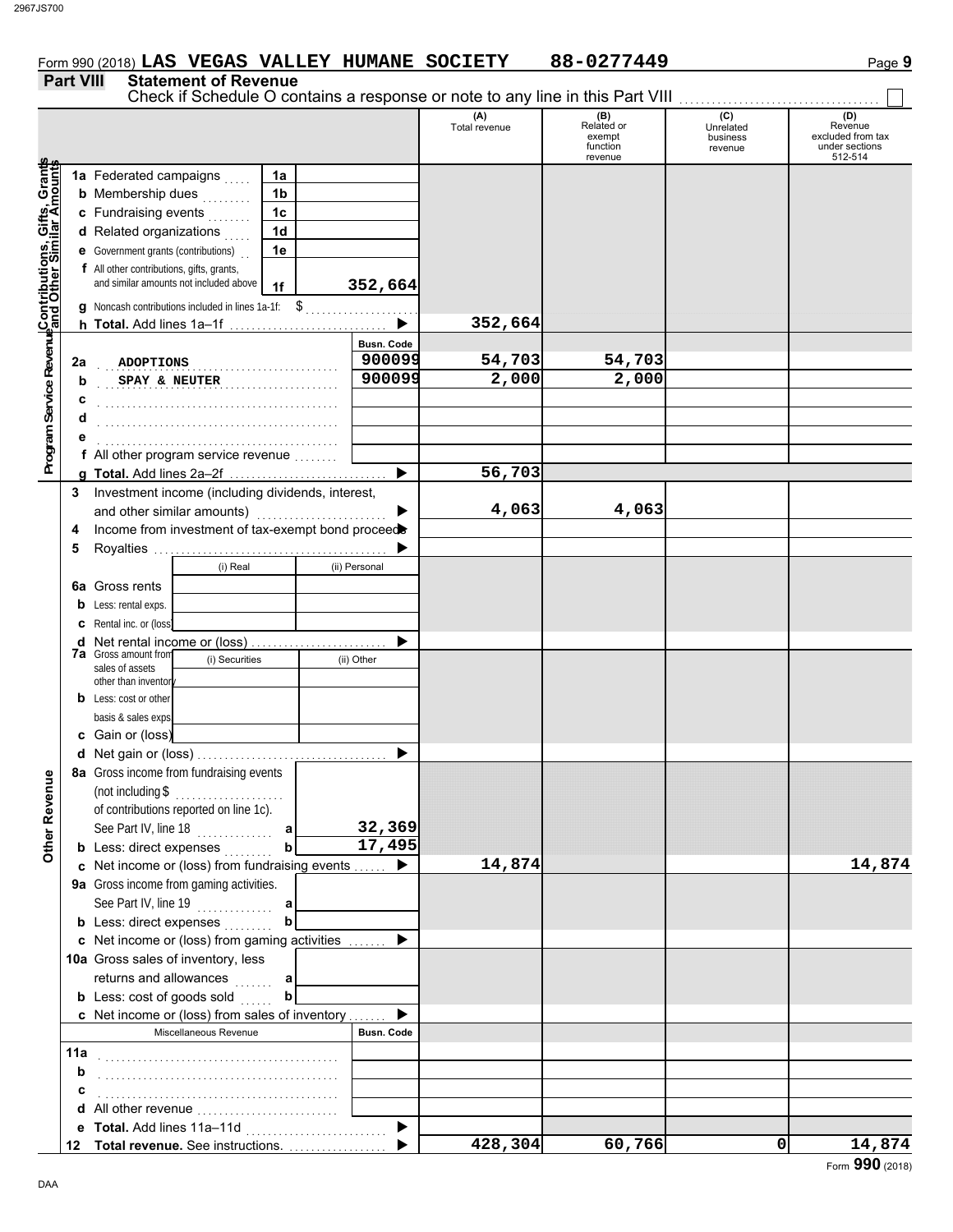### **Part IX Statement of Functional Expenses** Form 990 (2018) **LAS VEGAS VALLEY HUMANE SOCIETY** 88-0277449 Page 10

|          | Check if Schedule O contains a response or note to any line in this Part IX                                                                     |                       |                        |                       | $\overline{\mathbf{x}}$ |
|----------|-------------------------------------------------------------------------------------------------------------------------------------------------|-----------------------|------------------------|-----------------------|-------------------------|
|          | Do not include amounts reported on lines 6b,                                                                                                    | (A)<br>Total expenses | (B)<br>Program service | (C)<br>Management and | (D)<br>Fundraising      |
|          | 7b, 8b, 9b, and 10b of Part VIII.                                                                                                               |                       | expenses               | general expenses      | expenses                |
| 1.       | Grants and other assistance to domestic organizations                                                                                           |                       |                        |                       |                         |
|          | and domestic governments. See Part IV, line 21                                                                                                  |                       |                        |                       |                         |
| 2        | Grants and other assistance to domestic                                                                                                         |                       |                        |                       |                         |
|          | individuals. See Part IV, line 22                                                                                                               |                       |                        |                       |                         |
| 3        | Grants and other assistance to foreign                                                                                                          |                       |                        |                       |                         |
|          | organizations, foreign governments, and foreign                                                                                                 |                       |                        |                       |                         |
|          | individuals. See Part IV, lines 15 and 16                                                                                                       |                       |                        |                       |                         |
| 4        | Benefits paid to or for members                                                                                                                 |                       |                        |                       |                         |
| 5        | Compensation of current officers, directors,                                                                                                    |                       |                        |                       |                         |
|          | trustees, and key employees                                                                                                                     |                       |                        |                       |                         |
| 6        | Compensation not included above, to disqualified                                                                                                |                       |                        |                       |                         |
|          | persons (as defined under section 4958(f)(1)) and                                                                                               |                       |                        |                       |                         |
|          | persons described in section 4958(c)(3)(B)                                                                                                      |                       |                        |                       |                         |
| 7        | Other salaries and wages                                                                                                                        | 70,277                | 42,168                 | 28,109                |                         |
| 8        | Pension plan accruals and contributions (include                                                                                                |                       |                        |                       |                         |
|          | section 401(k) and 403(b) employer contributions)                                                                                               |                       |                        |                       |                         |
| 9        | Other employee benefits                                                                                                                         |                       |                        |                       |                         |
| 10       | Payroll taxes                                                                                                                                   |                       |                        |                       |                         |
| 11       | Fees for services (non-employees):                                                                                                              |                       |                        |                       |                         |
| а        | Management                                                                                                                                      |                       |                        |                       |                         |
| b        |                                                                                                                                                 |                       |                        |                       |                         |
|          |                                                                                                                                                 |                       |                        |                       |                         |
| d        |                                                                                                                                                 |                       |                        |                       |                         |
|          | Professional fundraising services. See Part IV, line 17                                                                                         |                       |                        |                       |                         |
| f        | Investment management fees                                                                                                                      |                       |                        |                       |                         |
| g        | Other. (If line 11g amount exceeds 10% of line 25, column                                                                                       | 10,064                | 3,152                  | 6,912                 |                         |
|          | (A) amount, list line 11g expenses on Schedule O.)                                                                                              |                       |                        |                       |                         |
| 12       | Advertising and promotion [11] [11] Advertising and promotion                                                                                   | 23,883                | 9,112                  | 14,771                |                         |
| 13<br>14 |                                                                                                                                                 |                       |                        |                       |                         |
| 15       |                                                                                                                                                 |                       |                        |                       |                         |
| 16       |                                                                                                                                                 |                       |                        |                       |                         |
| 17       | Travel                                                                                                                                          |                       |                        |                       |                         |
| 18       | Payments of travel or entertainment expenses                                                                                                    |                       |                        |                       |                         |
|          | for any federal, state, or local public officials                                                                                               |                       |                        |                       |                         |
| 19       | Conferences, conventions, and meetings                                                                                                          |                       |                        |                       |                         |
| 20       | Interest                                                                                                                                        |                       |                        |                       |                         |
| 21       |                                                                                                                                                 |                       |                        |                       |                         |
| 22       | Depreciation, depletion, and amortization                                                                                                       | 5,316                 | 4,690                  | 626                   |                         |
| 23       | Insurance                                                                                                                                       | 17,747                | 13,312                 | 4,435                 |                         |
| 24       | Other expenses. Itemize expenses not covered                                                                                                    |                       |                        |                       |                         |
|          | above (List miscellaneous expenses in line 24e. If                                                                                              |                       |                        |                       |                         |
|          | line 24e amount exceeds 10% of line 25, column                                                                                                  |                       |                        |                       |                         |
|          | (A) amount, list line 24e expenses on Schedule O.)                                                                                              |                       |                        |                       |                         |
| а        | STERILIZATIONS & VACCINES                                                                                                                       | 85,129                | 85,129                 |                       |                         |
| b        | <b>FOOD</b>                                                                                                                                     | 73,643                | 73,643                 |                       |                         |
| C        | MEDICAL                                                                                                                                         | 44,191                | 44,191                 |                       |                         |
| d        | <b>BOARDING</b>                                                                                                                                 | 38,545                | 38,545                 |                       |                         |
| е        | All other expenses                                                                                                                              | 126,073               | 111,990                | 14,083                |                         |
| 25       | Total functional expenses. Add lines 1 through 24e                                                                                              | 494,868               | 425,932                | 68,936                | 0                       |
| 26       | Joint costs. Complete this line only if the<br>organization reported in column (B) joint costs                                                  |                       |                        |                       |                         |
|          | from a combined educational campaign and<br>fundraising solicitation. Check here $\blacktriangleright$   if<br>following SOP 98-2 (ASC 958-720) |                       |                        |                       |                         |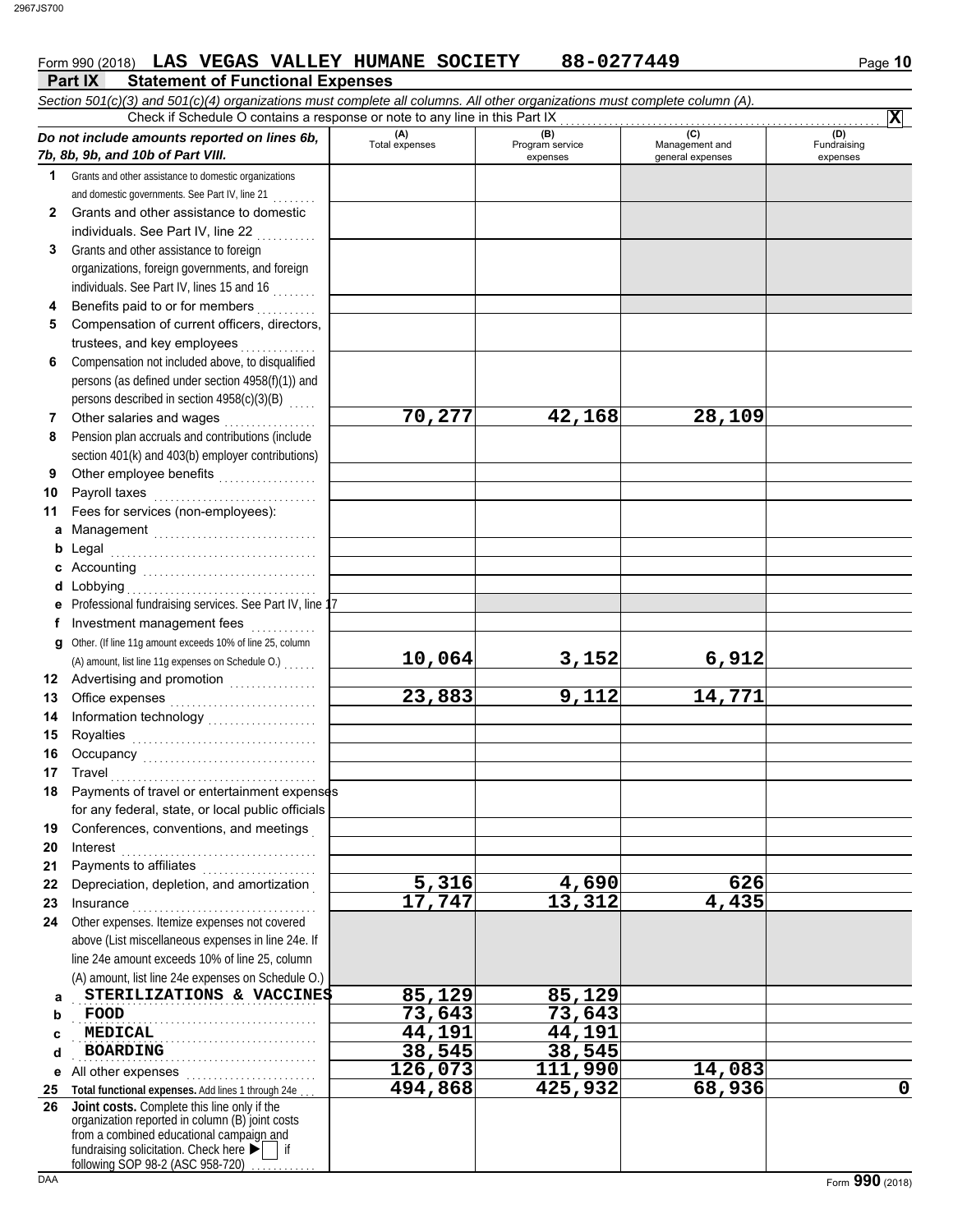## Form 990 (2018) LAS VEGAS VALLEY HUMANE SOCIETY 88-0277449 Page 11 **Part X** Balance Sheet

|                             |    | Check if Schedule O contains a response or note to any line in this Part X                             |      |        |                          |                 |                    |
|-----------------------------|----|--------------------------------------------------------------------------------------------------------|------|--------|--------------------------|-----------------|--------------------|
|                             |    |                                                                                                        |      |        | (A)<br>Beginning of year |                 | (B)<br>End of year |
|                             | 1  | Cash-non-interest bearing                                                                              |      |        | 328,600                  | $\overline{1}$  | 379,126            |
|                             | 2  |                                                                                                        |      |        | 199,754                  | $\overline{2}$  | 101,225            |
|                             | 3  |                                                                                                        |      |        |                          | 3               |                    |
|                             | 4  | Accounts receivable, net                                                                               |      |        | 4                        |                 |                    |
|                             | 5  | Loans and other receivables from current and former officers, directors,                               |      |        |                          |                 |                    |
|                             |    | trustees, key employees, and highest compensated employees.                                            |      |        |                          |                 |                    |
|                             |    | Complete Part II of Schedule L                                                                         |      | 5      |                          |                 |                    |
|                             | 6  | Loans and other receivables from other disqualified persons (as defined under section                  |      |        |                          |                 |                    |
|                             |    | 4958(f)(1)), persons described in section 4958(c)(3)(B), and contributing employers and                |      |        |                          |                 |                    |
|                             |    | sponsoring organizations of section 501(c)(9) voluntary employees' beneficiary                         |      |        |                          |                 |                    |
|                             |    | organizations (see instructions). Complete Part II of Schedule L                                       |      |        |                          | 6               |                    |
| Assets                      | 7  |                                                                                                        |      |        |                          | $\overline{7}$  |                    |
|                             | 8  | Inventories for sale or use                                                                            |      |        |                          | 8               |                    |
|                             | 9  | Prepaid expenses and deferred charges                                                                  |      |        | 5,470                    | 9               | 1,460              |
|                             |    | 10a Land, buildings, and equipment: cost or                                                            |      |        |                          |                 |                    |
|                             |    | other basis. Complete Part VI of Schedule D  10a                                                       |      | 55,042 |                          |                 |                    |
|                             |    | <b>b</b> Less: accumulated depreciation                                                                | 10bl | 22,154 | 38,204                   | 10 <sub>c</sub> | 32,888             |
|                             | 11 | Investments-publicly traded securities                                                                 |      |        |                          | 11              |                    |
|                             | 12 | Investments-other securities. See Part IV, line 11                                                     |      |        |                          | 12              |                    |
|                             | 13 |                                                                                                        |      |        |                          | 13              |                    |
|                             | 14 | Intangible assets                                                                                      |      |        |                          | 14              |                    |
|                             | 15 | Other assets. See Part IV, line 11                                                                     |      |        | 1,469                    | 15              | 1,469              |
|                             | 16 |                                                                                                        |      |        | 573,497                  | 16              | 516,168            |
|                             | 17 |                                                                                                        |      |        | $\overline{22,746}$ 17   |                 | 31,981             |
|                             | 18 | Grants payable                                                                                         |      |        |                          | 18              |                    |
|                             | 19 | Deferred revenue                                                                                       |      |        |                          | 19              |                    |
|                             | 20 | Tax-exempt bond liabilities                                                                            |      |        |                          | 20              |                    |
|                             | 21 | Escrow or custodial account liability. Complete Part IV of Schedule D                                  |      |        |                          | 21              |                    |
|                             | 22 | Loans and other payables to current and former officers, directors,                                    |      |        |                          |                 |                    |
| Liabilities                 |    | trustees, key employees, highest compensated employees, and                                            |      |        |                          |                 |                    |
|                             |    | disqualified persons. Complete Part II of Schedule L                                                   |      |        |                          | 22              |                    |
|                             | 23 |                                                                                                        |      |        |                          | 23              |                    |
|                             | 24 | Unsecured notes and loans payable to unrelated third parties                                           |      |        |                          | 24              |                    |
|                             | 25 | Other liabilities (including federal income tax, payables to related third                             |      |        |                          |                 |                    |
|                             |    | parties, and other liabilities not included on lines 17-24). Complete Part X                           |      |        |                          |                 |                    |
|                             |    | of Schedule D                                                                                          |      |        |                          | 25              |                    |
|                             | 26 |                                                                                                        |      |        | 22,746                   | 26              | 31,981             |
|                             |    | Organizations that follow SFAS 117 (ASC 958), check here $\blacktriangleright$ $\boxed{\text{X}}$ and  |      |        |                          |                 |                    |
|                             |    | complete lines 27 through 29, and lines 33 and 34.                                                     |      |        | 550,751                  |                 |                    |
|                             | 27 | Unrestricted net assets                                                                                |      |        |                          | 27              | 484,187            |
|                             | 28 | Temporarily restricted net assets                                                                      |      |        |                          | 28              |                    |
|                             | 29 | Permanently restricted net assets<br>Organizations that do not follow SFAS 117 (ASC 958), check here M |      | and    |                          | 29              |                    |
|                             |    |                                                                                                        |      |        |                          |                 |                    |
| Net Assets or Fund Balances |    | complete lines 30 through 34.                                                                          |      |        |                          |                 |                    |
|                             | 30 | Capital stock or trust principal, or current funds                                                     |      |        |                          | 30              |                    |
|                             | 31 | Paid-in or capital surplus, or land, building, or equipment fund                                       |      |        |                          | 31              |                    |
|                             | 32 | Retained earnings, endowment, accumulated income, or other funds<br>Total net assets or fund balances  |      |        | 550,751                  | 32<br>33        | 484,187            |
|                             | 33 |                                                                                                        |      |        | 573,497                  | 34              | 516, 168           |
|                             | 34 |                                                                                                        |      |        |                          |                 |                    |

Form **990** (2018)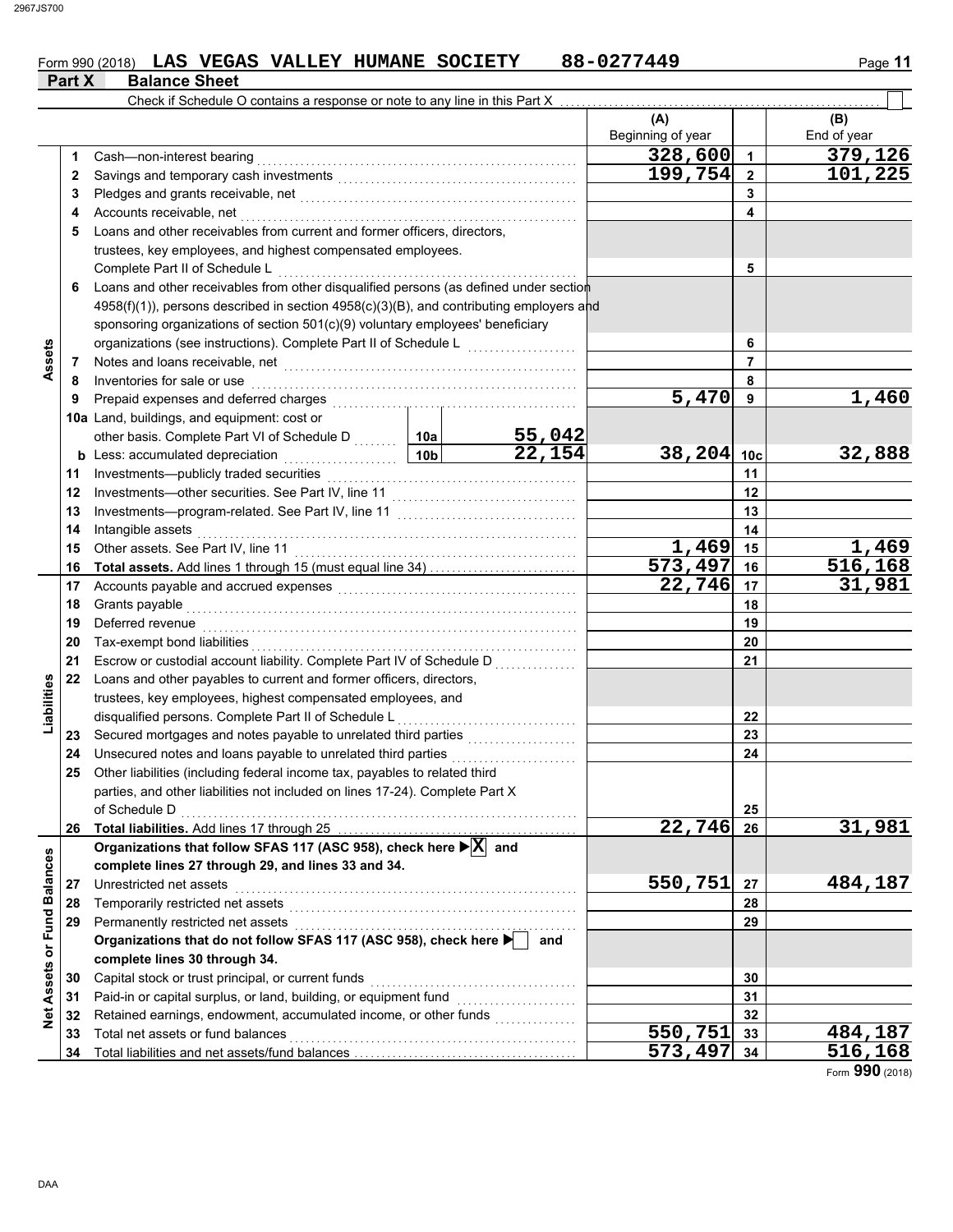| Form 990 (2018) LAS VEGAS VALLEY HUMANE SOCIETY<br><b>Part XI</b><br><b>Reconciliation of Net Assets</b><br>$\overline{1}$<br>1<br>$\overline{2}$<br>2<br>$\mathbf{3}$<br>Revenue less expenses. Subtract line 2 from line 1<br>3<br>Net assets or fund balances at beginning of year (must equal Part X, line 33, column (A)) [[[[[[[[[[[[[[[[[[[<br>$\overline{\mathbf{4}}$<br>4<br>5<br>Net unrealized gains (losses) on investments [11] with an intervention of the state of the state of the state of the state of the state of the state of the state of the state of the state of the state of the state of the s<br>5<br>6<br>6<br>$\overline{7}$<br>Investment expenses<br>7 |                | 428,304<br>$-66,564$<br>550,751 | 494,868     |
|----------------------------------------------------------------------------------------------------------------------------------------------------------------------------------------------------------------------------------------------------------------------------------------------------------------------------------------------------------------------------------------------------------------------------------------------------------------------------------------------------------------------------------------------------------------------------------------------------------------------------------------------------------------------------------------|----------------|---------------------------------|-------------|
|                                                                                                                                                                                                                                                                                                                                                                                                                                                                                                                                                                                                                                                                                        |                |                                 |             |
|                                                                                                                                                                                                                                                                                                                                                                                                                                                                                                                                                                                                                                                                                        |                |                                 |             |
|                                                                                                                                                                                                                                                                                                                                                                                                                                                                                                                                                                                                                                                                                        |                |                                 |             |
|                                                                                                                                                                                                                                                                                                                                                                                                                                                                                                                                                                                                                                                                                        |                |                                 |             |
|                                                                                                                                                                                                                                                                                                                                                                                                                                                                                                                                                                                                                                                                                        |                |                                 |             |
|                                                                                                                                                                                                                                                                                                                                                                                                                                                                                                                                                                                                                                                                                        |                |                                 |             |
|                                                                                                                                                                                                                                                                                                                                                                                                                                                                                                                                                                                                                                                                                        |                |                                 |             |
|                                                                                                                                                                                                                                                                                                                                                                                                                                                                                                                                                                                                                                                                                        |                |                                 |             |
|                                                                                                                                                                                                                                                                                                                                                                                                                                                                                                                                                                                                                                                                                        |                |                                 |             |
| 8<br>Prior period adjustments entertainments and a series of the contract of the contract of the contract of the contract of the contract of the contract of the contract of the contract of the contract of the contract of the co<br>8                                                                                                                                                                                                                                                                                                                                                                                                                                               |                |                                 |             |
| $\mathbf{9}$<br>9                                                                                                                                                                                                                                                                                                                                                                                                                                                                                                                                                                                                                                                                      |                |                                 |             |
| Net assets or fund balances at end of year. Combine lines 3 through 9 (must equal Part X, line<br>10                                                                                                                                                                                                                                                                                                                                                                                                                                                                                                                                                                                   |                |                                 |             |
| 33, column (B))<br>10                                                                                                                                                                                                                                                                                                                                                                                                                                                                                                                                                                                                                                                                  |                | 484,187                         |             |
| <b>Financial Statements and Reporting</b><br><b>Part XII</b>                                                                                                                                                                                                                                                                                                                                                                                                                                                                                                                                                                                                                           |                |                                 |             |
|                                                                                                                                                                                                                                                                                                                                                                                                                                                                                                                                                                                                                                                                                        |                |                                 |             |
|                                                                                                                                                                                                                                                                                                                                                                                                                                                                                                                                                                                                                                                                                        |                | <b>Yes</b>                      | No          |
| $ \mathbf{X} $ Accrual<br>Accounting method used to prepare the Form 990:<br>Cash<br>Other<br>1                                                                                                                                                                                                                                                                                                                                                                                                                                                                                                                                                                                        |                |                                 |             |
| If the organization changed its method of accounting from a prior year or checked "Other," explain in                                                                                                                                                                                                                                                                                                                                                                                                                                                                                                                                                                                  |                |                                 |             |
| Schedule O.                                                                                                                                                                                                                                                                                                                                                                                                                                                                                                                                                                                                                                                                            |                |                                 |             |
| 2a Were the organization's financial statements compiled or reviewed by an independent accountant?                                                                                                                                                                                                                                                                                                                                                                                                                                                                                                                                                                                     | 2a             |                                 | X           |
| If "Yes," check a box below to indicate whether the financial statements for the year were compiled or                                                                                                                                                                                                                                                                                                                                                                                                                                                                                                                                                                                 |                |                                 |             |
| reviewed on a separate basis, consolidated basis, or both:                                                                                                                                                                                                                                                                                                                                                                                                                                                                                                                                                                                                                             |                |                                 |             |
| Separate basis<br><b>Consolidated basis</b><br>Both consolidated and separate basis                                                                                                                                                                                                                                                                                                                                                                                                                                                                                                                                                                                                    |                |                                 |             |
| <b>b</b> Were the organization's financial statements audited by an independent accountant?                                                                                                                                                                                                                                                                                                                                                                                                                                                                                                                                                                                            | 2 <sub>b</sub> | X                               |             |
| If "Yes," check a box below to indicate whether the financial statements for the year were audited on a                                                                                                                                                                                                                                                                                                                                                                                                                                                                                                                                                                                |                |                                 |             |
| separate basis, consolidated basis, or both:                                                                                                                                                                                                                                                                                                                                                                                                                                                                                                                                                                                                                                           |                |                                 |             |
| $ \mathbf{X} $ Separate basis<br>  Consolidated basis<br>  Both consolidated and separate basis                                                                                                                                                                                                                                                                                                                                                                                                                                                                                                                                                                                        |                |                                 |             |
| c If "Yes" to line 2a or 2b, does the organization have a committee that assumes responsibility for oversight                                                                                                                                                                                                                                                                                                                                                                                                                                                                                                                                                                          |                |                                 |             |
| of the audit, review, or compilation of its financial statements and selection of an independent accountant?                                                                                                                                                                                                                                                                                                                                                                                                                                                                                                                                                                           | 2c             |                                 | $\mathbf X$ |
| If the organization changed either its oversight process or selection process during the tax year, explain in                                                                                                                                                                                                                                                                                                                                                                                                                                                                                                                                                                          |                |                                 |             |
| Schedule O.                                                                                                                                                                                                                                                                                                                                                                                                                                                                                                                                                                                                                                                                            |                |                                 |             |
| 3a As a result of a federal award, was the organization required to undergo an audit or audits as set forth in                                                                                                                                                                                                                                                                                                                                                                                                                                                                                                                                                                         |                |                                 |             |
| the Single Audit Act and OMB Circular A-133?                                                                                                                                                                                                                                                                                                                                                                                                                                                                                                                                                                                                                                           | 3a             |                                 | x           |
| <b>b</b> If "Yes," did the organization undergo the required audit or audits? If the organization did not undergo the                                                                                                                                                                                                                                                                                                                                                                                                                                                                                                                                                                  |                |                                 |             |
| required audit or audits, explain why in Schedule O and describe any steps taken to undergo such audits.                                                                                                                                                                                                                                                                                                                                                                                                                                                                                                                                                                               | 3 <sub>b</sub> |                                 |             |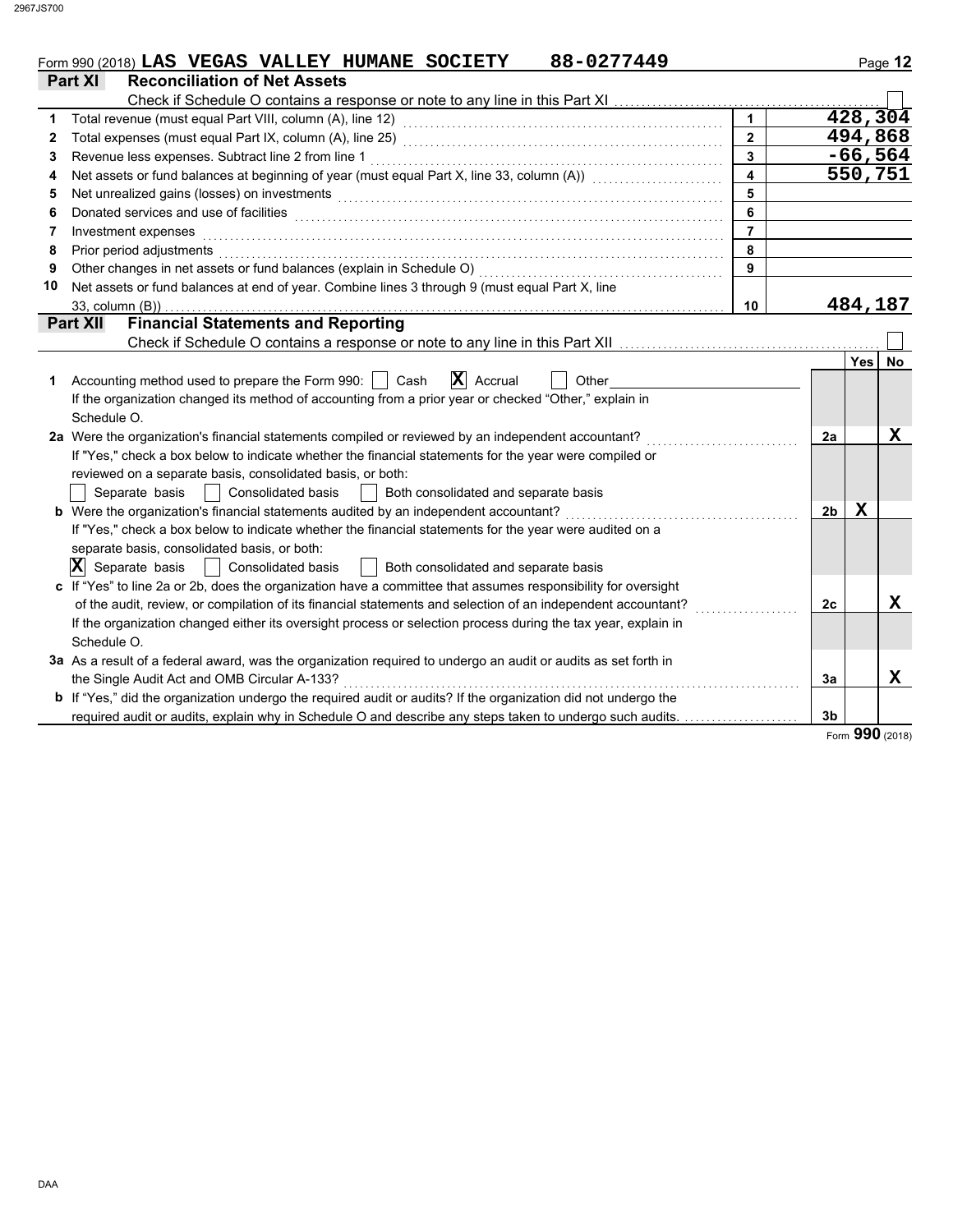2967JS700

|  |  |  | <b>Public Charity Status and Public Support</b> |
|--|--|--|-------------------------------------------------|
|  |  |  |                                                 |

**Complete if the organization is a section 501(c)(3) organization or a section 4947(a)(1) nonexempt charitable trust. (Form 990 or 990-EZ)**

Department of the Treasury

**SCHEDULE A** 

 **Attach to Form 990 or Form 990-EZ.**

| 2018                  |
|-----------------------|
| <b>Open to Public</b> |
|                       |

OMB No. 1545-0047

|                                                  | Internal Revenue Service<br><b>Inspection</b><br>Go to www.irs.gov/Form990 for instructions and the latest information.                                                                                                                                                                                                                                                                                                                                                               |                          |  |                                                            |                                                                                                                                                                                                                                                           |     |                          |                        |            |                                       |
|--------------------------------------------------|---------------------------------------------------------------------------------------------------------------------------------------------------------------------------------------------------------------------------------------------------------------------------------------------------------------------------------------------------------------------------------------------------------------------------------------------------------------------------------------|--------------------------|--|------------------------------------------------------------|-----------------------------------------------------------------------------------------------------------------------------------------------------------------------------------------------------------------------------------------------------------|-----|--------------------------|------------------------|------------|---------------------------------------|
|                                                  |                                                                                                                                                                                                                                                                                                                                                                                                                                                                                       | Name of the organization |  |                                                            | LAS VEGAS VALLEY HUMANE SOCIETY                                                                                                                                                                                                                           |     |                          |                        | 88-0277449 | <b>Employer identification number</b> |
|                                                  | Part I                                                                                                                                                                                                                                                                                                                                                                                                                                                                                |                          |  |                                                            | Reason for Public Charity Status (All organizations must complete this part.) See instructions.                                                                                                                                                           |     |                          |                        |            |                                       |
|                                                  |                                                                                                                                                                                                                                                                                                                                                                                                                                                                                       |                          |  |                                                            | The organization is not a private foundation because it is: (For lines 1 through 12, check only one box.)                                                                                                                                                 |     |                          |                        |            |                                       |
| 1                                                |                                                                                                                                                                                                                                                                                                                                                                                                                                                                                       |                          |  |                                                            | A church, convention of churches, or association of churches described in section 170(b)(1)(A)(i).                                                                                                                                                        |     |                          |                        |            |                                       |
| 2                                                |                                                                                                                                                                                                                                                                                                                                                                                                                                                                                       |                          |  |                                                            | A school described in section 170(b)(1)(A)(ii). (Attach Schedule E (Form 990 or 990-EZ).)                                                                                                                                                                 |     |                          |                        |            |                                       |
| 3                                                |                                                                                                                                                                                                                                                                                                                                                                                                                                                                                       |                          |  |                                                            | A hospital or a cooperative hospital service organization described in section 170(b)(1)(A)(iii).                                                                                                                                                         |     |                          |                        |            |                                       |
| 4                                                | A medical research organization operated in conjunction with a hospital described in section 170(b)(1)(A)(iii). Enter the hospital's name,                                                                                                                                                                                                                                                                                                                                            |                          |  |                                                            |                                                                                                                                                                                                                                                           |     |                          |                        |            |                                       |
|                                                  | city, and state:                                                                                                                                                                                                                                                                                                                                                                                                                                                                      |                          |  |                                                            |                                                                                                                                                                                                                                                           |     |                          |                        |            |                                       |
| 5                                                | An organization operated for the benefit of a college or university owned or operated by a governmental unit described in                                                                                                                                                                                                                                                                                                                                                             |                          |  |                                                            |                                                                                                                                                                                                                                                           |     |                          |                        |            |                                       |
|                                                  |                                                                                                                                                                                                                                                                                                                                                                                                                                                                                       |                          |  | section 170(b)(1)(A)(iv). (Complete Part II.)              |                                                                                                                                                                                                                                                           |     |                          |                        |            |                                       |
| 6                                                |                                                                                                                                                                                                                                                                                                                                                                                                                                                                                       |                          |  |                                                            | A federal, state, or local government or governmental unit described in section 170(b)(1)(A)(v).                                                                                                                                                          |     |                          |                        |            |                                       |
| 7                                                |                                                                                                                                                                                                                                                                                                                                                                                                                                                                                       |                          |  | described in section 170(b)(1)(A)(vi). (Complete Part II.) | An organization that normally receives a substantial part of its support from a governmental unit or from the general public                                                                                                                              |     |                          |                        |            |                                       |
| 8                                                |                                                                                                                                                                                                                                                                                                                                                                                                                                                                                       |                          |  |                                                            | A community trust described in section 170(b)(1)(A)(vi). (Complete Part II.)                                                                                                                                                                              |     |                          |                        |            |                                       |
| 9                                                |                                                                                                                                                                                                                                                                                                                                                                                                                                                                                       |                          |  |                                                            | An agricultural research organization described in section 170(b)(1)(A)(ix) operated in conjunction with a land-grant college                                                                                                                             |     |                          |                        |            |                                       |
|                                                  |                                                                                                                                                                                                                                                                                                                                                                                                                                                                                       | university:              |  |                                                            | or university or a non-land-grant college of agriculture (see instructions). Enter the name, city, and state of the college or                                                                                                                            |     |                          |                        |            |                                       |
| 10                                               | X<br>An organization that normally receives: (1) more than 33 1/3% of its support from contributions, membership fees, and gross<br>receipts from activities related to its exempt functions—subject to certain exceptions, and (2) no more than 33 1/3% of its<br>support from gross investment income and unrelated business taxable income (less section 511 tax) from businesses<br>acquired by the organization after June 30, 1975. See section 509(a)(2). (Complete Part III.) |                          |  |                                                            |                                                                                                                                                                                                                                                           |     |                          |                        |            |                                       |
| 11                                               |                                                                                                                                                                                                                                                                                                                                                                                                                                                                                       |                          |  |                                                            | An organization organized and operated exclusively to test for public safety. See section 509(a)(4).                                                                                                                                                      |     |                          |                        |            |                                       |
| 12                                               |                                                                                                                                                                                                                                                                                                                                                                                                                                                                                       |                          |  |                                                            | An organization organized and operated exclusively for the benefit of, to perform the functions of, or to carry out the purposes                                                                                                                          |     |                          |                        |            |                                       |
|                                                  |                                                                                                                                                                                                                                                                                                                                                                                                                                                                                       |                          |  |                                                            | of one or more publicly supported organizations described in section 509(a)(1) or section 509(a)(2). See section 509(a)(3).                                                                                                                               |     |                          |                        |            |                                       |
|                                                  |                                                                                                                                                                                                                                                                                                                                                                                                                                                                                       |                          |  |                                                            | Check the box in lines 12a through 12d that describes the type of supporting organization and complete lines 12e, 12f, and 12g.                                                                                                                           |     |                          |                        |            |                                       |
|                                                  | a                                                                                                                                                                                                                                                                                                                                                                                                                                                                                     |                          |  |                                                            | Type I. A supporting organization operated, supervised, or controlled by its supported organization(s), typically by giving                                                                                                                               |     |                          |                        |            |                                       |
|                                                  |                                                                                                                                                                                                                                                                                                                                                                                                                                                                                       |                          |  |                                                            | the supported organization(s) the power to regularly appoint or elect a majority of the directors or trustees of the<br>supporting organization. You must complete Part IV, Sections A and B.                                                             |     |                          |                        |            |                                       |
|                                                  | b                                                                                                                                                                                                                                                                                                                                                                                                                                                                                     |                          |  |                                                            | Type II. A supporting organization supervised or controlled in connection with its supported organization(s), by having                                                                                                                                   |     |                          |                        |            |                                       |
|                                                  |                                                                                                                                                                                                                                                                                                                                                                                                                                                                                       |                          |  |                                                            | control or management of the supporting organization vested in the same persons that control or manage the supported                                                                                                                                      |     |                          |                        |            |                                       |
|                                                  | c                                                                                                                                                                                                                                                                                                                                                                                                                                                                                     |                          |  |                                                            | organization(s). You must complete Part IV, Sections A and C.<br>Type III functionally integrated. A supporting organization operated in connection with, and functionally integrated with,                                                               |     |                          |                        |            |                                       |
|                                                  |                                                                                                                                                                                                                                                                                                                                                                                                                                                                                       |                          |  |                                                            | its supported organization(s) (see instructions). You must complete Part IV, Sections A, D, and E.                                                                                                                                                        |     |                          |                        |            |                                       |
|                                                  | d                                                                                                                                                                                                                                                                                                                                                                                                                                                                                     |                          |  |                                                            | Type III non-functionally integrated. A supporting organization operated in connection with its supported organization(s)<br>that is not functionally integrated. The organization generally must satisfy a distribution requirement and an attentiveness |     |                          |                        |            |                                       |
|                                                  |                                                                                                                                                                                                                                                                                                                                                                                                                                                                                       |                          |  |                                                            | requirement (see instructions). You must complete Part IV, Sections A and D, and Part V.                                                                                                                                                                  |     |                          |                        |            |                                       |
|                                                  | е                                                                                                                                                                                                                                                                                                                                                                                                                                                                                     |                          |  |                                                            | Check this box if the organization received a written determination from the IRS that it is a Type I, Type II, Type III<br>functionally integrated, or Type III non-functionally integrated supporting organization.                                      |     |                          |                        |            |                                       |
| Enter the number of supported organizations<br>f |                                                                                                                                                                                                                                                                                                                                                                                                                                                                                       |                          |  |                                                            |                                                                                                                                                                                                                                                           |     |                          |                        |            |                                       |
|                                                  | g                                                                                                                                                                                                                                                                                                                                                                                                                                                                                     |                          |  |                                                            | Provide the following information about the supported organization(s).                                                                                                                                                                                    |     |                          |                        |            |                                       |
|                                                  |                                                                                                                                                                                                                                                                                                                                                                                                                                                                                       | (i) Name of supported    |  | (ii) EIN                                                   | (iii) Type of organization                                                                                                                                                                                                                                |     | (iv) Is the organization | (v) Amount of monetary |            | (vi) Amount of                        |
|                                                  |                                                                                                                                                                                                                                                                                                                                                                                                                                                                                       | organization             |  |                                                            | (described on lines 1-10                                                                                                                                                                                                                                  |     | listed in your governing | support (see           |            | other support (see                    |
|                                                  |                                                                                                                                                                                                                                                                                                                                                                                                                                                                                       |                          |  |                                                            | above (see instructions))                                                                                                                                                                                                                                 | Yes | document?                | instructions)          |            | instructions)                         |
|                                                  |                                                                                                                                                                                                                                                                                                                                                                                                                                                                                       |                          |  |                                                            |                                                                                                                                                                                                                                                           |     | No                       |                        |            |                                       |
| (A)                                              |                                                                                                                                                                                                                                                                                                                                                                                                                                                                                       |                          |  |                                                            |                                                                                                                                                                                                                                                           |     |                          |                        |            |                                       |
| (B)                                              |                                                                                                                                                                                                                                                                                                                                                                                                                                                                                       |                          |  |                                                            |                                                                                                                                                                                                                                                           |     |                          |                        |            |                                       |
| (C)                                              |                                                                                                                                                                                                                                                                                                                                                                                                                                                                                       |                          |  |                                                            |                                                                                                                                                                                                                                                           |     |                          |                        |            |                                       |
| (D)                                              |                                                                                                                                                                                                                                                                                                                                                                                                                                                                                       |                          |  |                                                            |                                                                                                                                                                                                                                                           |     |                          |                        |            |                                       |
| (E)                                              |                                                                                                                                                                                                                                                                                                                                                                                                                                                                                       |                          |  |                                                            |                                                                                                                                                                                                                                                           |     |                          |                        |            |                                       |

**For Paperwork Reduction Act Notice, see the Instructions for Form 990 or 990-EZ. Total**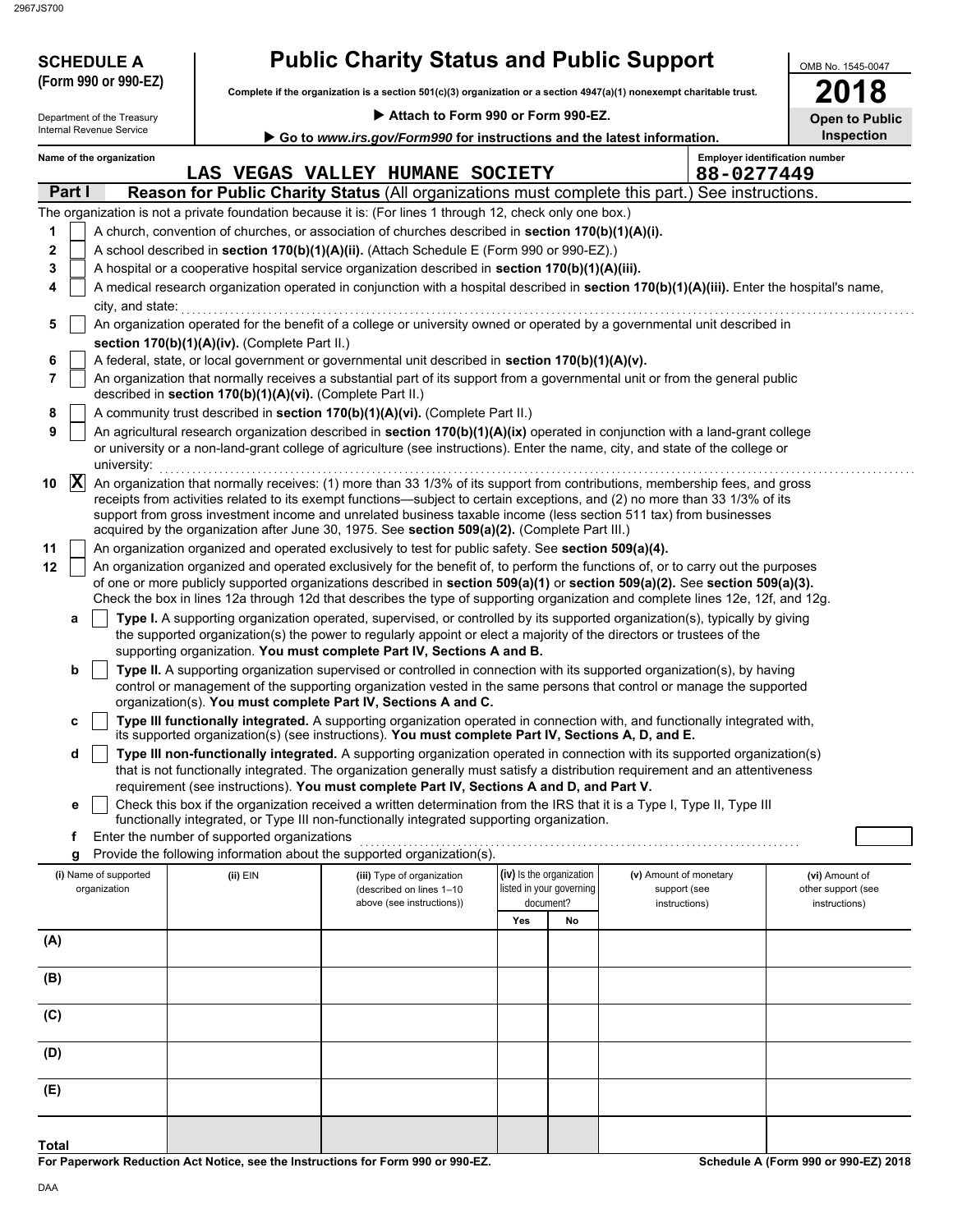|  | Schedule A (Form 990 or 990-EZ) 2018 |  |  |  | LAS VEGAS VALLEY HUMANE SOCIETY | 88-0277449 |
|--|--------------------------------------|--|--|--|---------------------------------|------------|
|--|--------------------------------------|--|--|--|---------------------------------|------------|

| Schedule A (Form 990 or 990-EZ) 2018                                                                     |                                                                                                                   |  |            | LAS VEGAS VALLEY HUMANE SOCIETY |  |            |            | 88-0277449 | Page 2    |
|----------------------------------------------------------------------------------------------------------|-------------------------------------------------------------------------------------------------------------------|--|------------|---------------------------------|--|------------|------------|------------|-----------|
| Part II                                                                                                  | Support Schedule for Organizations Described in Sections 170(b)(1)(A)(iv) and 170(b)(1)(A)(vi)                    |  |            |                                 |  |            |            |            |           |
|                                                                                                          | (Complete only if you checked the box on line 5, 7, or 8 of Part I or if the organization failed to qualify under |  |            |                                 |  |            |            |            |           |
| Part III. If the organization fails to qualify under the tests listed below, please complete Part III.)  |                                                                                                                   |  |            |                                 |  |            |            |            |           |
| <b>Section A. Public Support</b>                                                                         |                                                                                                                   |  |            |                                 |  |            |            |            |           |
| Calendar year (or fiscal year beginning in) $\blacktriangleright$                                        |                                                                                                                   |  | (a) $2014$ | (b) 2015                        |  | $(c)$ 2016 | $(d)$ 2017 | (e) $2018$ | (f) Total |
| Gifts, grants, contributions, and<br>membership fees received. (Do not<br>include any "unusual grants.") |                                                                                                                   |  |            |                                 |  |            |            |            |           |

| 2 | Tax revenues levied for the<br>organization's benefit and either paid<br>to or expended on its behalf |  |
|---|-------------------------------------------------------------------------------------------------------|--|
|   | The value of convices or facilities                                                                   |  |

| 3 | The value of services or facilities     |
|---|-----------------------------------------|
|   | furnished by a governmental unit to the |
|   | organization without charge             |

|   | <b>Total.</b> Add lines 1 through 3   |
|---|---------------------------------------|
| 5 | The portion of total contributions by |
|   | each person (other than a             |
|   | governmental unit or publicly         |
|   | supported organization) included on   |
|   | line 1 that exceeds 2% of the amount  |
|   |                                       |

**Public support.** Subtract line 5 from line 4 . **6** shown on line 11, column (f)  $\ldots \ldots \ldots$ 

#### **Section B. Total Support**

| Calendar year (or fiscal year beginning in) $\blacktriangleright$ |                                                                                                                                          | (a) 2014 | (b) 2015 | $(c)$ 2016 | $(d)$ 2017 | (e) 2018 | (f) Total |
|-------------------------------------------------------------------|------------------------------------------------------------------------------------------------------------------------------------------|----------|----------|------------|------------|----------|-----------|
|                                                                   | Amounts from line 4                                                                                                                      |          |          |            |            |          |           |
| 8                                                                 | Gross income from interest, dividends,<br>payments received on securities loans,<br>rents, royalties, and income from<br>similar sources |          |          |            |            |          |           |
| 9                                                                 | Net income from unrelated business<br>activities, whether or not the business<br>is regularly carried on                                 |          |          |            |            |          |           |
| $\overline{\phantom{a}}$                                          |                                                                                                                                          |          |          |            |            |          |           |

| 10 | Other income. Do not include gain or |
|----|--------------------------------------|
|    | loss from the sale of capital assets |
|    | (Explain in Part VI.) $\ldots$       |

| <b>11 Total support.</b> Add lines 7 through 10 |
|-------------------------------------------------|
|                                                 |

| 12 Gross receipts from related activities, etc. (see instructions)                                                                    | 12 |  |
|---------------------------------------------------------------------------------------------------------------------------------------|----|--|
| 13 First five years. If the Form 990 is for the organization's first, second, third, fourth, or fifth tax year as a section 501(c)(3) |    |  |
|                                                                                                                                       |    |  |
| <b>Section C. Computation of Public Support Percentage</b>                                                                            |    |  |

| 14  | Public support percentage for 2018 (line 6, column (f) divided by line 11, column (f))                                         | 14 | $\frac{0}{0}$ |  |  |  |  |  |
|-----|--------------------------------------------------------------------------------------------------------------------------------|----|---------------|--|--|--|--|--|
| 15  | Public support percentage from 2017 Schedule A, Part II, line 14                                                               |    |               |  |  |  |  |  |
| 16а | 33 1/3% support test-2018. If the organization did not check the box on line 13, and line 14 is 33 1/3% or more, check this    |    |               |  |  |  |  |  |
|     | box and <b>stop here.</b> The organization qualifies as a publicly supported organization                                      |    |               |  |  |  |  |  |
| b   | 33 1/3% support test—2017. If the organization did not check a box on line 13 or 16a, and line 15 is 33 1/3% or more, check    |    |               |  |  |  |  |  |
|     | this box and <b>stop here.</b> The organization qualifies as a publicly supported organization                                 |    |               |  |  |  |  |  |
| 17a | 10%-facts-and-circumstances test-2018. If the organization did not check a box on line 13, 16a, or 16b, and line 14 is         |    |               |  |  |  |  |  |
|     | 10% or more, and if the organization meets the "facts-and-circumstances" test, check this box and <b>stop here.</b> Explain in |    |               |  |  |  |  |  |
|     | Part VI how the organization meets the "facts-and-circumstances" test. The organization qualifies as a publicly supported      |    |               |  |  |  |  |  |
|     | organization                                                                                                                   |    |               |  |  |  |  |  |
| b   | 10%-facts-and-circumstances test-2017. If the organization did not check a box on line 13, 16a, 16b, or 17a, and line          |    |               |  |  |  |  |  |
|     | 15 is 10% or more, and if the organization meets the "facts-and-circumstances" test, check this box and <b>stop here.</b>      |    |               |  |  |  |  |  |
|     | Explain in Part VI how the organization meets the "facts-and-circumstances" test. The organization qualifies as a publicly     |    |               |  |  |  |  |  |

**Schedule A (Form 990 or 990-EZ) 2018**

 $\blacktriangleright$ 

 $\Box$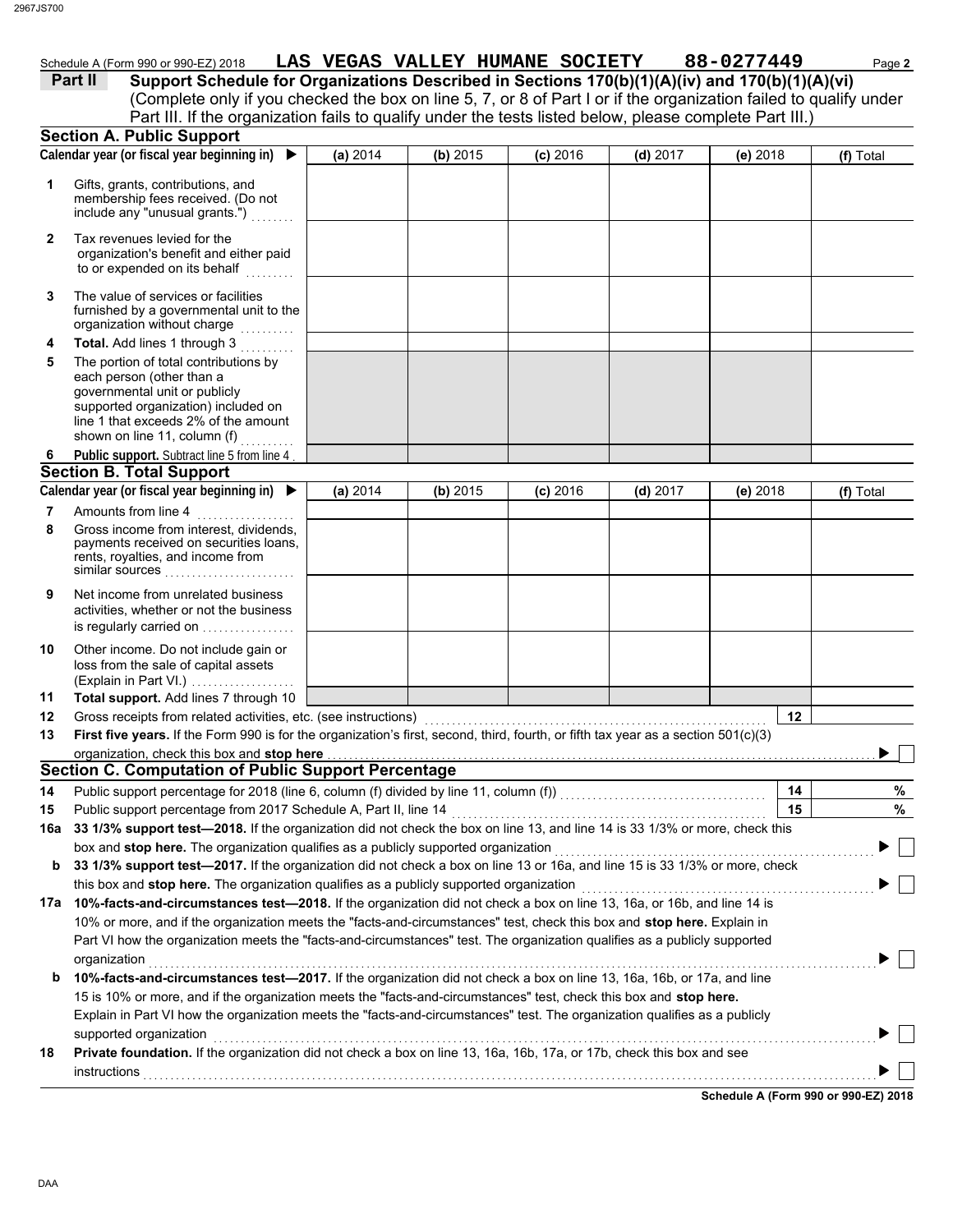#### Schedule A (Form 990 or 990-EZ) 2018 **LAS VEGAS VALLEY HUMANE SOCIETY 88-0277449** Page 3

| Part III | Support Schedule for Organizations Described in Section 509(a)(2)                                                  |
|----------|--------------------------------------------------------------------------------------------------------------------|
|          | (Complete only if you checked the box on line 10 of Part I or if the organization failed to qualify under Part II. |
|          | If the organization fails to qualify under the tests listed below, please complete Part II.)                       |
|          |                                                                                                                    |

|              | <b>Section A. Public Support</b>                                                                                                                                                                                                                                     |          |          |            |            |          |                                    |
|--------------|----------------------------------------------------------------------------------------------------------------------------------------------------------------------------------------------------------------------------------------------------------------------|----------|----------|------------|------------|----------|------------------------------------|
|              | Calendar year (or fiscal year beginning in)<br>▶                                                                                                                                                                                                                     | (a) 2014 | (b) 2015 | $(c)$ 2016 | $(d)$ 2017 | (e) 2018 | (f) Total                          |
| $\mathbf 1$  | Gifts, grants, contributions, and membership<br>fees received. (Do not include any "unusual grants.")                                                                                                                                                                | 125,004  | 476,567  | 482,700    | 394,433    | 352,664  | 1,831,368                          |
| $\mathbf{2}$ | Gross receipts from admissions, merchandise<br>sold or services performed, or facilities<br>furnished in any activity that is related to the<br>organization's tax-exempt purpose                                                                                    | 27,120   | 45,647   | 47,775     | 59,572     | 56,703   | 236,817                            |
| 3            | Gross receipts from activities that are not an<br>unrelated trade or business under section 513                                                                                                                                                                      |          |          |            |            |          |                                    |
| 4            | Tax revenues levied for the<br>organization's benefit and either paid<br>to or expended on its behalf<br>a a a a a a a                                                                                                                                               |          |          |            |            |          |                                    |
| 5            | The value of services or facilities<br>furnished by a governmental unit to the<br>organization without charge                                                                                                                                                        |          |          |            |            |          |                                    |
| 6            | Total. Add lines 1 through 5                                                                                                                                                                                                                                         | 152,124  | 522,214  | 530,475    | 454,005    | 409,367  | 2,068,185                          |
|              | 7a Amounts included on lines 1, 2, and 3<br>received from disqualified persons                                                                                                                                                                                       |          |          |            |            |          |                                    |
| b            | Amounts included on lines 2 and 3<br>received from other than disqualified<br>persons that exceed the greater of \$5,000<br>or 1% of the amount on line 13 for the year                                                                                              |          |          |            |            |          |                                    |
|              | c Add lines 7a and 7b                                                                                                                                                                                                                                                |          |          |            |            |          |                                    |
| 8            | Public support. (Subtract line 7c from                                                                                                                                                                                                                               |          |          |            |            |          |                                    |
|              | line $6.$ )<br><b>Section B. Total Support</b>                                                                                                                                                                                                                       |          |          |            |            |          | 2,068,185                          |
|              | Calendar year (or fiscal year beginning in) $\blacktriangleright$                                                                                                                                                                                                    |          |          |            |            |          |                                    |
| 9            |                                                                                                                                                                                                                                                                      | (a) 2014 | (b) 2015 | $(c)$ 2016 | $(d)$ 2017 | (e) 2018 | (f) Total                          |
|              | Amounts from line 6                                                                                                                                                                                                                                                  | 152,124  | 522,214  | 530,475    | 454,005    | 409,367  | 2,068,185                          |
| 10a          | Gross income from interest, dividends,<br>payments received on securities loans, rents,<br>royalties, and income from similar sources                                                                                                                                | 42       | 130      | 207        |            | 2,561    | 2,940                              |
| b            | Unrelated business taxable income (less<br>section 511 taxes) from businesses<br>acquired after June 30, 1975                                                                                                                                                        |          |          |            |            |          |                                    |
|              | c Add lines 10a and 10b                                                                                                                                                                                                                                              | 42       | 130      | 207        |            | 2,561    | 2,940                              |
| 11           | Net income from unrelated business<br>activities not included in line 10b, whether<br>or not the business is regularly carried on                                                                                                                                    |          |          |            |            |          |                                    |
| 12           | Other income. Do not include gain or<br>loss from the sale of capital assets<br>(Explain in Part VI.)                                                                                                                                                                |          | 13,266   | 4,834      | 4,496      | 14,874   | 37,470                             |
| 13           | Total support. (Add lines 9, 10c, 11,                                                                                                                                                                                                                                |          |          |            |            |          |                                    |
|              | and 12.)                                                                                                                                                                                                                                                             | 152,166  | 535,610  | 535,516    | 458,501    | 426,802  | 2,108,595                          |
| 14           | First five years. If the Form 990 is for the organization's first, second, third, fourth, or fifth tax year as a section 501(c)(3)                                                                                                                                   |          |          |            |            |          |                                    |
|              | organization, check this box and stop here                                                                                                                                                                                                                           |          |          |            |            |          |                                    |
|              | <b>Section C. Computation of Public Support Percentage</b>                                                                                                                                                                                                           |          |          |            |            |          |                                    |
| 15           | Public support percentage for 2018 (line 8, column (f), divided by line 13, column (f)) [[[[[[[[[[[[[[[[[[[[[                                                                                                                                                        |          |          |            |            | 15       | 98.08%                             |
| 16           |                                                                                                                                                                                                                                                                      |          |          |            |            | 16       | 98.86%                             |
|              | Section D. Computation of Investment Income Percentage                                                                                                                                                                                                               |          |          |            |            |          |                                    |
| 17           | Investment income percentage for 2018 (line 10c, column (f), divided by line 13, column (f))                                                                                                                                                                         |          |          |            |            | 17       | %                                  |
| 18           | Investment income percentage from 2017 Schedule A, Part III, line 17                                                                                                                                                                                                 |          |          |            |            | 18       | %                                  |
| 19a          | 33 1/3% support tests-2018. If the organization did not check the box on line 14, and line 15 is more than 33 1/3%, and line                                                                                                                                         |          |          |            |            |          | $\blacktriangleright$ $\mathbf{X}$ |
|              | 17 is not more than 33 1/3%, check this box and stop here. The organization qualifies as a publicly supported organization                                                                                                                                           |          |          |            |            |          |                                    |
| b            | 33 1/3% support tests—2017. If the organization did not check a box on line 14 or line 19a, and line 16 is more than 33 1/3%, and<br>line 18 is not more than 33 1/3%, check this box and stop here. The organization qualifies as a publicly supported organization |          |          |            |            |          |                                    |
| 20           |                                                                                                                                                                                                                                                                      |          |          |            |            |          |                                    |
|              |                                                                                                                                                                                                                                                                      |          |          |            |            |          |                                    |

**Schedule A (Form 990 or 990-EZ) 2018**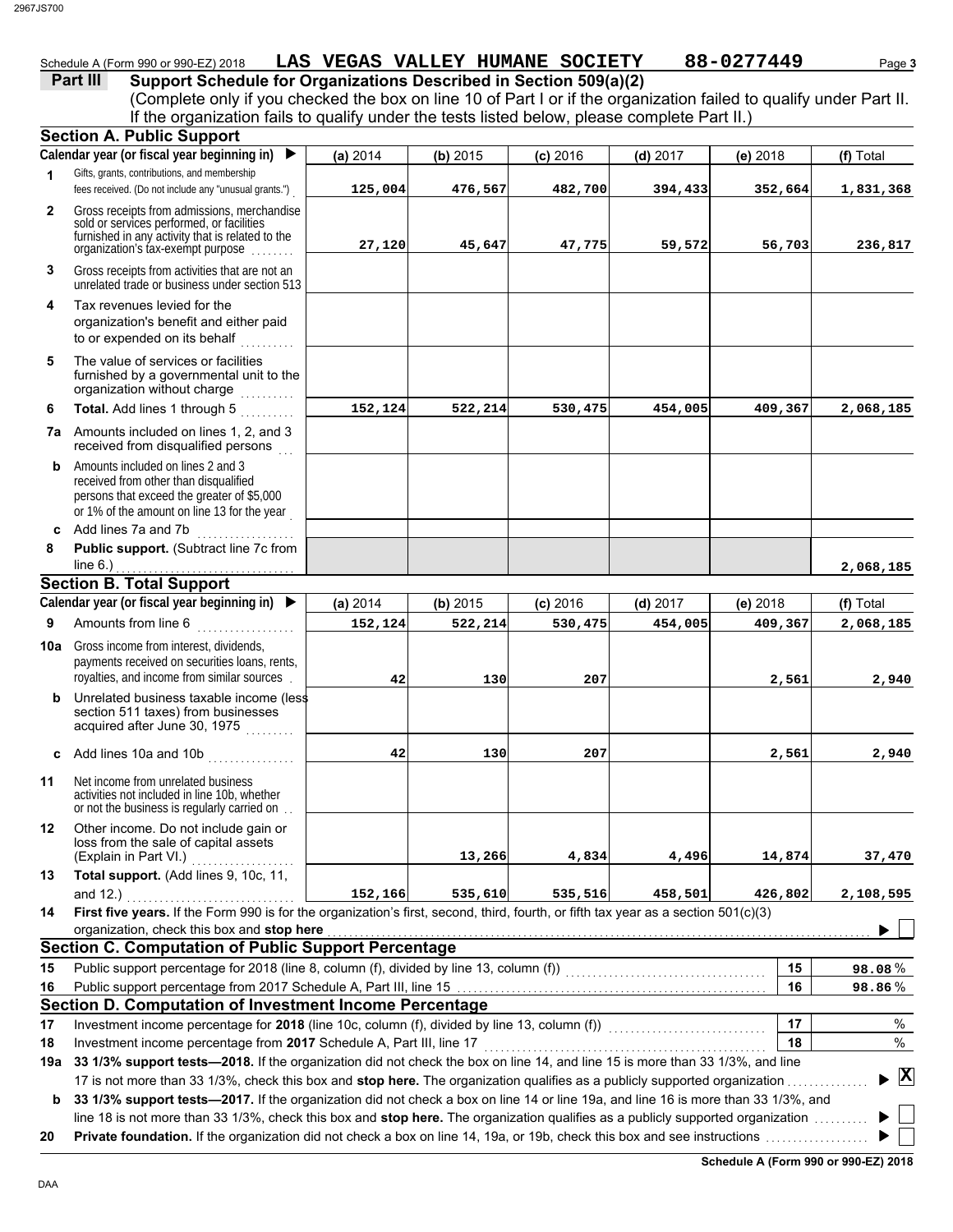# Schedule A (Form 990 or 990-EZ) 2018 **LAS VEGAS VALLEY HUMANE SOCIETY** 88-0277449 Page 4

#### **Part IV Supporting Organizations**

Sections A, D, and E. If you checked 12d of Part I, complete Sections A and D, and complete Part V.) (Complete only if you checked a box in line 12 on Part I. If you checked 12a of Part I, complete Sections A and B. If you checked 12b of Part I, complete Sections A and C. If you checked 12c of Part I, complete

## **Section A. All Supporting Organizations**

- Are all of the organization's supported organizations listed by name in the organization's governing documents? *If "No," describe in Part VI how the supported organizations are designated. If designated by class or purpose, describe the designation. If historic and continuing relationship, explain.* **1**
- Did the organization have any supported organization that does not have an IRS determination of status under section 509(a)(1) or (2)? *If "Yes," explain in Part VI how the organization determined that the supported organization was described in section 509(a)(1) or (2).* **2**
- **3a** Did the organization have a supported organization described in section 501(c)(4), (5), or (6)? *If "Yes," answer (b) and (c) below.*
- **b** Did the organization confirm that each supported organization qualified under section  $501(c)(4)$ ,  $(5)$ , or  $(6)$  and satisfied the public support tests under section 509(a)(2)? *If "Yes," describe in Part VI when and how the organization made the determination.*
- **c** Did the organization ensure that all support to such organizations was used exclusively for section  $170(c)(2)(B)$ purposes? *If "Yes," explain in Part VI what controls the organization put in place to ensure such use.*
- **4a** Was any supported organization not organized in the United States ("foreign supported organization")? *If "Yes," and if you checked 12a or 12b in Part I, answer (b) and (c) below.*
- **b** Did the organization have ultimate control and discretion in deciding whether to make grants to the foreign supported organization? *If "Yes," describe in Part VI how the organization had such control and discretion despite being controlled or supervised by or in connection with its supported organizations.*
- **c** Did the organization support any foreign supported organization that does not have an IRS determination under sections 501(c)(3) and 509(a)(1) or (2)? *If "Yes," explain in Part VI what controls the organization used to ensure that all support to the foreign supported organization was used exclusively for section 170(c)(2)(B) purposes.*
- **5a** Did the organization add, substitute, or remove any supported organizations during the tax year? *If "Yes," answer (b) and (c) below (if applicable). Also, provide detail in Part VI, including (i) the names and EIN numbers of the supported organizations added, substituted, or removed; (ii) the reasons for each such action; (iii) the authority under the organization's organizing document authorizing such action; and (iv) how the action was accomplished (such as by amendment to the organizing document).*
- **b Type I or Type II only.** Was any added or substituted supported organization part of a class already designated in the organization's organizing document?
- **c Substitutions only.** Was the substitution the result of an event beyond the organization's control?
- **6** Did the organization provide support (whether in the form of grants or the provision of services or facilities) to anyone other than (i) its supported organizations, (ii) individuals that are part of the charitable class benefited by one or more of its supported organizations, or (iii) other supporting organizations that also support or benefit one or more of the filing organization's supported organizations? *If "Yes," provide detail in Part VI.*
- **7** Did the organization provide a grant, loan, compensation, or other similar payment to a substantial contributor (as defined in section 4958(c)(3)(C)), a family member of a substantial contributor, or a 35% controlled entity with regard to a substantial contributor? *If "Yes," complete Part I of Schedule L (Form 990 or 990-EZ).*
- **8** Did the organization make a loan to a disqualified person (as defined in section 4958) not described in line 7? *If "Yes," complete Part I of Schedule L (Form 990 or 990-EZ).*
- **9a** Was the organization controlled directly or indirectly at any time during the tax year by one or more disqualified persons as defined in section 4946 (other than foundation managers and organizations described in section 509(a)(1) or (2))? *If "Yes," provide detail in Part VI.*
- **b** Did one or more disqualified persons (as defined in line 9a) hold a controlling interest in any entity in which the supporting organization had an interest? *If "Yes," provide detail in Part VI.*
- **c** Did a disqualified person (as defined in line 9a) have an ownership interest in, or derive any personal benefit from, assets in which the supporting organization also had an interest? *If "Yes," provide detail in Part VI.*
- **10a** Was the organization subject to the excess business holdings rules of section 4943 because of section 4943(f) (regarding certain Type II supporting organizations, and all Type III non-functionally integrated supporting organizations)? *If "Yes," answer 10b below.*
- **b** Did the organization have any excess business holdings in the tax year? *(Use Schedule C, Form 4720, to determine whether the organization had excess business holdings.)*

|                             | Yes | No |
|-----------------------------|-----|----|
| 1                           |     |    |
|                             |     |    |
| $\overline{2}$<br><u>3a</u> |     |    |
| 3 <sub>b</sub>              |     |    |
| <u>Зс</u>                   |     |    |
| <u>4a</u>                   |     |    |
| 4b                          |     |    |
|                             |     |    |
| 4c                          |     |    |
| <u>5a</u><br><u>5b</u>      |     |    |
| <u>5с</u>                   |     |    |
| 6<br>$\overline{I}$         |     |    |
| 8                           |     |    |
| <u>9a</u><br><u>9b</u>      |     |    |
| 9c                          |     |    |
| 10a                         |     |    |
| 10b                         |     |    |

**Schedule A (Form 990 or 990-EZ) 2018**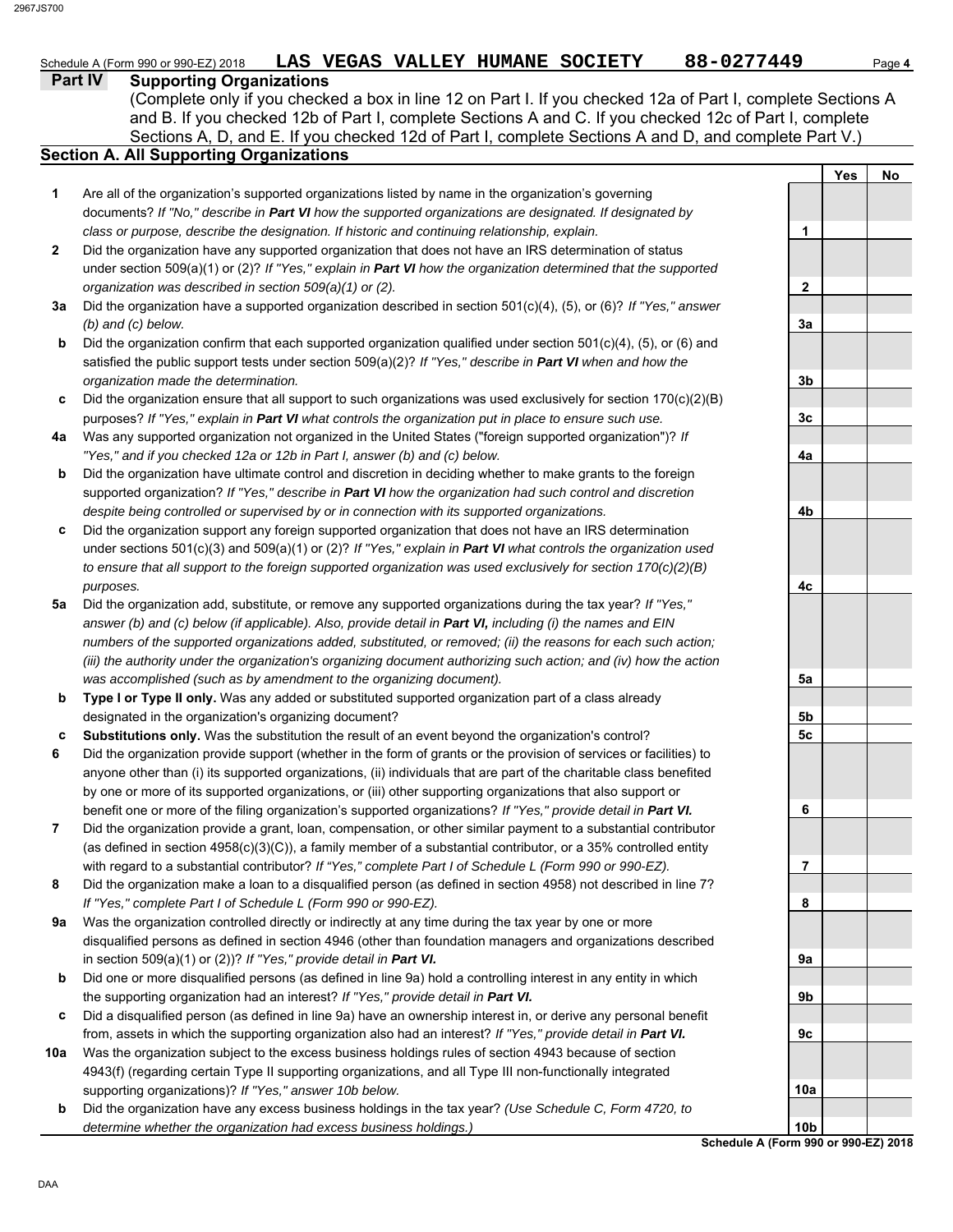|    | <b>Supporting Organizations (continued)</b><br>Part IV                                                                  |                 |            |    |
|----|-------------------------------------------------------------------------------------------------------------------------|-----------------|------------|----|
|    |                                                                                                                         |                 | Yes        | No |
| 11 | Has the organization accepted a gift or contribution from any of the following persons?                                 |                 |            |    |
| a  | A person who directly or indirectly controls, either alone or together with persons described in (b) and (c)            |                 |            |    |
|    | below, the governing body of a supported organization?                                                                  | 11a             |            |    |
|    | <b>b</b> A family member of a person described in (a) above?                                                            | 11 <sub>b</sub> |            |    |
|    | c A 35% controlled entity of a person described in (a) or (b) above? If "Yes" to a, b, or c, provide detail in Part VI. | 11c             |            |    |
|    | <b>Section B. Type I Supporting Organizations</b>                                                                       |                 |            |    |
|    |                                                                                                                         |                 | <b>Yes</b> |    |
|    | Did the directors, trustees, or membership of one or more supported organizations have the power to                     |                 |            |    |
|    | regularly appoint or elect at least a majority of the organization's directors or trustees at all times during the      |                 |            |    |
|    | tax year? If "No," describe in Part VI how the supported organization(s) effectively operated, supervised, or           |                 |            |    |
|    | controlled the organization's activities. If the organization had more than one supported organization,                 |                 |            |    |
|    | describe how the powers to appoint and/or remove directors or trustees were allocated among the supported               |                 |            |    |
|    |                                                                                                                         |                 |            |    |
|    | organizations and what conditions or restrictions, if any, applied to such powers during the tax year.                  | 1               |            |    |
|    | Did the organization operate for the benefit of any supported organization other than the supported                     |                 |            |    |
|    | organization(s) that operated, supervised, or controlled the supporting organization? If "Yes," explain in Part         |                 |            |    |
|    | VI how providing such benefit carried out the purposes of the supported organization(s) that operated,                  |                 |            |    |
|    | supervised, or controlled the supporting organization.<br><b>Section C. Type II Supporting Organizations</b>            | $\mathbf{2}$    |            |    |
|    |                                                                                                                         |                 |            |    |
|    |                                                                                                                         |                 | Yes        |    |
|    | Were a majority of the organization's directors or trustees during the tax year also a majority of the directors        |                 |            |    |
|    | or trustees of each of the organization's supported organization(s)? If "No," describe in Part VI how control           |                 |            |    |
|    | or management of the supporting organization was vested in the same persons that controlled or managed                  |                 |            |    |
|    | the supported organization(s).                                                                                          | 1               |            |    |
|    | <b>Section D. All Type III Supporting Organizations</b>                                                                 |                 |            |    |
|    |                                                                                                                         |                 | Yes        |    |
|    | Did the organization provide to each of its supported organizations, by the last day of the fifth month of the          |                 |            |    |
|    | organization's tax year, (i) a written notice describing the type and amount of support provided during the prior tax   |                 |            |    |
|    | year, (ii) a copy of the Form 990 that was most recently filed as of the date of notification, and (iii) copies of the  |                 |            |    |
|    | organization's governing documents in effect on the date of notification, to the extent not previously provided?        | 1               |            |    |
|    | Were any of the organization's officers, directors, or trustees either (i) appointed or elected by the supported        |                 |            |    |
|    | organization(s) or (ii) serving on the governing body of a supported organization? If "No," explain in Part VI how      |                 |            |    |
|    | the organization maintained a close and continuous working relationship with the supported organization(s).             | 2               |            |    |
|    | By reason of the relationship described in (2), did the organization's supported organizations have a                   |                 |            |    |
|    | significant voice in the organization's investment policies and in directing the use of the organization's              |                 |            |    |
|    | income or assets at all times during the tax year? If "Yes," describe in Part VI the role the organization's            | 3               |            |    |
|    | supported organizations played in this regard.                                                                          |                 |            |    |

- The organization satisfied the Activities Test. *Complete line 2 below.* **a**
- The organization is the parent of each of its supported organizations. *Complete line 3 below.* **b**
- The organization supported a governmental entity. *Describe in Part VI how you supported a government entity (see instructions).* **c**

|  |  |  | 2 Activities Test. Answer (a) and (b) below. |  |  |  |  |  |
|--|--|--|----------------------------------------------|--|--|--|--|--|
|--|--|--|----------------------------------------------|--|--|--|--|--|

- **a** Did substantially all of the organization's activities during the tax year directly further the exempt purposes of the supported organization(s) to which the organization was responsive? *If "Yes," then in Part VI identify those supported organizations and explain how these activities directly furthered their exempt purposes, how the organization was responsive to those supported organizations, and how the organization determined that these activities constituted substantially all of its activities.*
- **b** Did the activities described in (a) constitute activities that, but for the organization's involvement, one or more of the organization's supported organization(s) would have been engaged in? *If "Yes," explain in Part VI the reasons for the organization's position that its supported organization(s) would have engaged in these activities but for the organization's involvement.*
- **3** Parent of Supported Organizations. *Answer (a) and (b) below.*
- **a** Did the organization have the power to regularly appoint or elect a majority of the officers, directors, or trustees of each of the supported organizations? *Provide details in Part VI.*
- **b** Did the organization exercise a substantial degree of direction over the policies, programs, and activities of each of its supported organizations? *If "Yes," describe in Part VI the role played by the organization in this regard.*

DAA **Schedule A (Form 990 or 990-EZ) 2018 3b**

**2a**

**2b**

**3a**

Yes No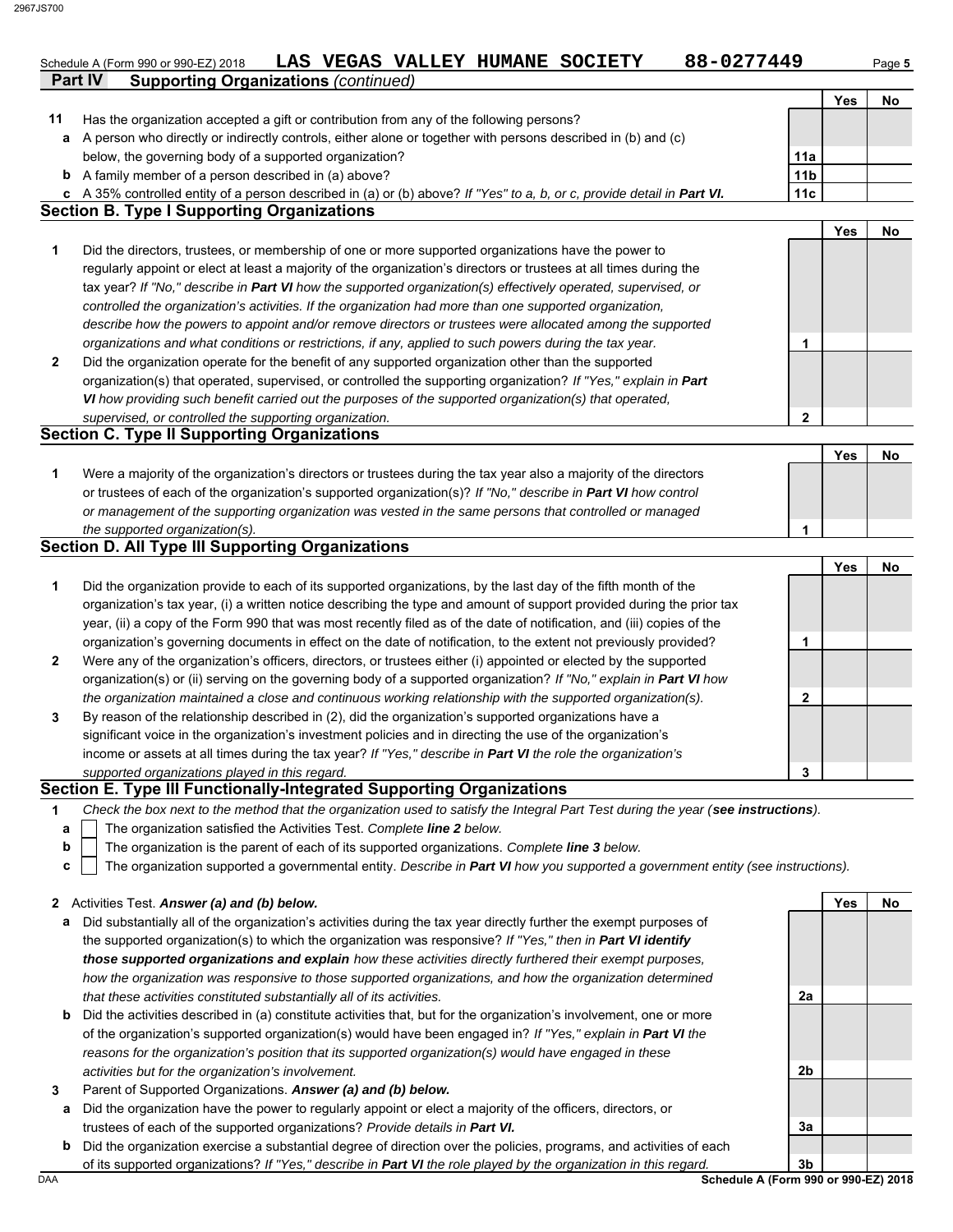|               | LAS VEGAS VALLEY HUMANE SOCIETY<br>Schedule A (Form 990 or 990-EZ) 2018                                                          |                | 88-0277449     | Page 6                         |
|---------------|----------------------------------------------------------------------------------------------------------------------------------|----------------|----------------|--------------------------------|
| <b>Part V</b> | Type III Non-Functionally Integrated 509(a)(3) Supporting Organizations                                                          |                |                |                                |
| $\mathbf 1$   | Check here if the organization satisfied the Integral Part Test as a qualifying trust on Nov. 20, 1970 (explain in Part VI). See |                |                |                                |
|               | instructions. All other Type III non-functionally integrated supporting organizations must complete Sections A through E.        |                |                |                                |
|               | <b>Section A - Adjusted Net Income</b>                                                                                           |                | (A) Prior Year | (B) Current Year               |
|               |                                                                                                                                  |                |                | (optional)                     |
| 1             | Net short-term capital gain                                                                                                      | 1              |                |                                |
| 2             | Recoveries of prior-year distributions                                                                                           | $\mathbf 2$    |                |                                |
| 3             | Other gross income (see instructions)                                                                                            | $\mathbf{3}$   |                |                                |
| 4             | Add lines 1 through 3.                                                                                                           | 4              |                |                                |
| 5             | Depreciation and depletion                                                                                                       | 5              |                |                                |
| 6             | Portion of operating expenses paid or incurred for production or                                                                 |                |                |                                |
|               | collection of gross income or for management, conservation, or                                                                   |                |                |                                |
|               | maintenance of property held for production of income (see instructions)                                                         | 6              |                |                                |
| 7             | Other expenses (see instructions)                                                                                                | $\overline{7}$ |                |                                |
| 8             | Adjusted Net Income (subtract lines 5, 6, and 7 from line 4)                                                                     | 8              |                |                                |
|               | <b>Section B - Minimum Asset Amount</b>                                                                                          |                | (A) Prior Year | (B) Current Year<br>(optional) |
| 1             | Aggregate fair market value of all non-exempt-use assets (see                                                                    |                |                |                                |
|               | instructions for short tax year or assets held for part of year):                                                                |                |                |                                |
|               | a Average monthly value of securities                                                                                            | 1a             |                |                                |
|               | Average monthly cash balances<br>b                                                                                               | 1b             |                |                                |
|               | c Fair market value of other non-exempt-use assets                                                                               | 1 <sub>c</sub> |                |                                |
|               | Total (add lines 1a, 1b, and 1c)<br>d                                                                                            | 1d             |                |                                |
|               | <b>e</b> Discount claimed for blockage or other                                                                                  |                |                |                                |
|               | factors (explain in detail in <b>Part VI)</b> :                                                                                  |                |                |                                |
| $\mathbf{2}$  | Acquisition indebtedness applicable to non-exempt-use assets                                                                     | $\mathbf{2}$   |                |                                |
| 3             | Subtract line 2 from line 1d.                                                                                                    | 3              |                |                                |
| 4             | Cash deemed held for exempt use. Enter 1-1/2% of line 3 (for greater amount,                                                     |                |                |                                |
|               | see instructions)                                                                                                                | 4              |                |                                |
| 5             | Net value of non-exempt-use assets (subtract line 4 from line 3)                                                                 | 5              |                |                                |
| 6             | Multiply line 5 by .035.                                                                                                         | 6              |                |                                |
| 7             | Recoveries of prior-year distributions                                                                                           | $\overline{7}$ |                |                                |
| 8             | Minimum Asset Amount (add line 7 to line 6)                                                                                      | 8              |                |                                |
|               | <b>Section C - Distributable Amount</b>                                                                                          |                |                | <b>Current Year</b>            |
| 1             | Adjusted net income for prior year (from Section A, line 8, Column A)                                                            | 1              |                |                                |
| $\mathbf{2}$  | Enter 85% of line 1.                                                                                                             | $\mathbf{2}$   |                |                                |
| 3             | Minimum asset amount for prior year (from Section B, line 8, Column A)                                                           | 3              |                |                                |
| 4             | Enter greater of line 2 or line 3.                                                                                               | 4              |                |                                |
| 5             | Income tax imposed in prior year                                                                                                 | 5              |                |                                |
| 6             | <b>Distributable Amount.</b> Subtract line 5 from line 4, unless subject to                                                      |                |                |                                |
|               | emergency temporary reduction (see instructions).                                                                                | 6              |                |                                |

**7**  $\,$   $\,$   $\,$   $\,$   $\,$   $\,$  Check here if the current year is the organization's first as a non-functionally integrated Type III supporting organization (see instructions).

**Schedule A (Form 990 or 990-EZ) 2018**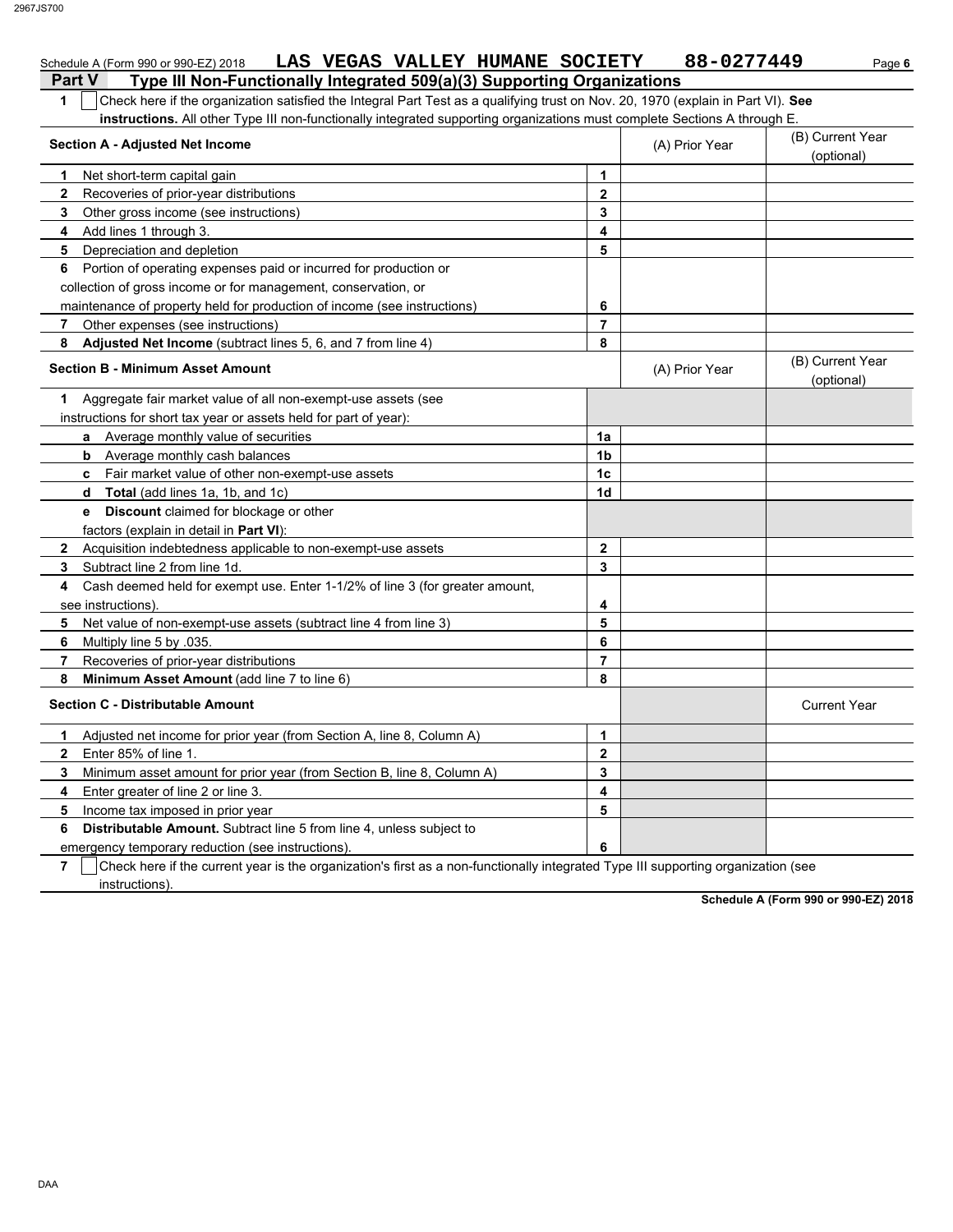#### Schedule A (Form 990 or 990-EZ) 2018 **LAS VEGAS VALLEY HUMANE SOCIETY 88-0277449** Page 7 **Part V Type III Non-Functionally Integrated 509(a)(3) Supporting Organizations** *(continued)* **Section D - Distributions Current Year 1 2 3 4 5 6 7 8 9 10** Amounts paid to supported organizations to accomplish exempt purposes Amounts paid to perform activity that directly furthers exempt purposes of supported organizations, in excess of income from activity Administrative expenses paid to accomplish exempt purposes of supported organizations Amounts paid to acquire exempt-use assets Qualified set-aside amounts (prior IRS approval required) Other distributions (describe in **Part VI**). See instructions. **Total annual distributions.** Add lines 1 through 6. Distributions to attentive supported organizations to which the organization is responsive (provide details in **Part VI**). See instructions. Distributable amount for 2018 from Section C, line 6 Line 8 amount divided by line 9 amount **Section E - Distribution Allocations** (see instructions) **Excess Distributions (i) (ii) Underdistributions Pre-2018 (iii) Distributable Amount for 2018 4 3 2 1 a** From 2013 . . . . . . . . . . . . . . . . . . . . . . . . . . . . . . . **b** From 2014 . . . . . . . . . . . . . . . . . . . . . . . . . . . . . . . **c** From 2015 . . . . . . . . . . . . . . . . . . . . . . . . . . . . . . . **d** From 2016 . . . . . . . . . . . . . . . . . . . . . . . . . . . . . . . . **e** From 2017 . . . . . . . . . . . . . . . . . . . . . . . . . . . . . . . . **f Total** of lines 3a through e **g** Applied to underdistributions of prior years **h** Applied to 2018 distributable amount **i** Carryover from 2013 not applied (see instructions) **j** Remainder. Subtract lines 3g, 3h, and 3i from 3f. **a** Applied to underdistributions of prior years **b** Applied to 2018 distributable amount **c** Remainder. Subtract lines 4a and 4b from 4. Distributable amount for 2018 from Section C, line 6 Underdistributions, if any, for years prior to 2018 (reasonable cause required-explain in **Part VI**). See Excess distributions carryover, if any, to 2018 Distributions for 2018 from Section D, line 7: \$ instructions.

**Schedule A (Form 990 or 990-EZ) 2018**

**8**

**7**

and 4c.

**5**

**6** Remaining underdistributions for 2018. Subtract lines 3h

**Excess distributions carryover to 2019.** Add lines 3j

and 4b from line 1. For result greater than zero, explain in

Remaining underdistributions for years prior to 2018, if any. Subtract lines 3g and 4a from line 2. For result greater than zero, explain in **Part VI**. See instructions.

**a** Excess from 2014 . . . . . . . . . . . . . . . . . . . . . . . . **b** Excess from 2015 . . . . . . . . . . . . . . . . . . . . . . . . **c** Excess from 2016 . . . . . . . . . . . . . . . . . . . . . . . . . **d** Excess from 2017 . . . . . . . . . . . . . . . . . . . . . . . . . **e** Excess from 2018 . . . . . . . . . . . . . . . . . . . . . . . . .

**Part VI**. See instructions.

Breakdown of line 7: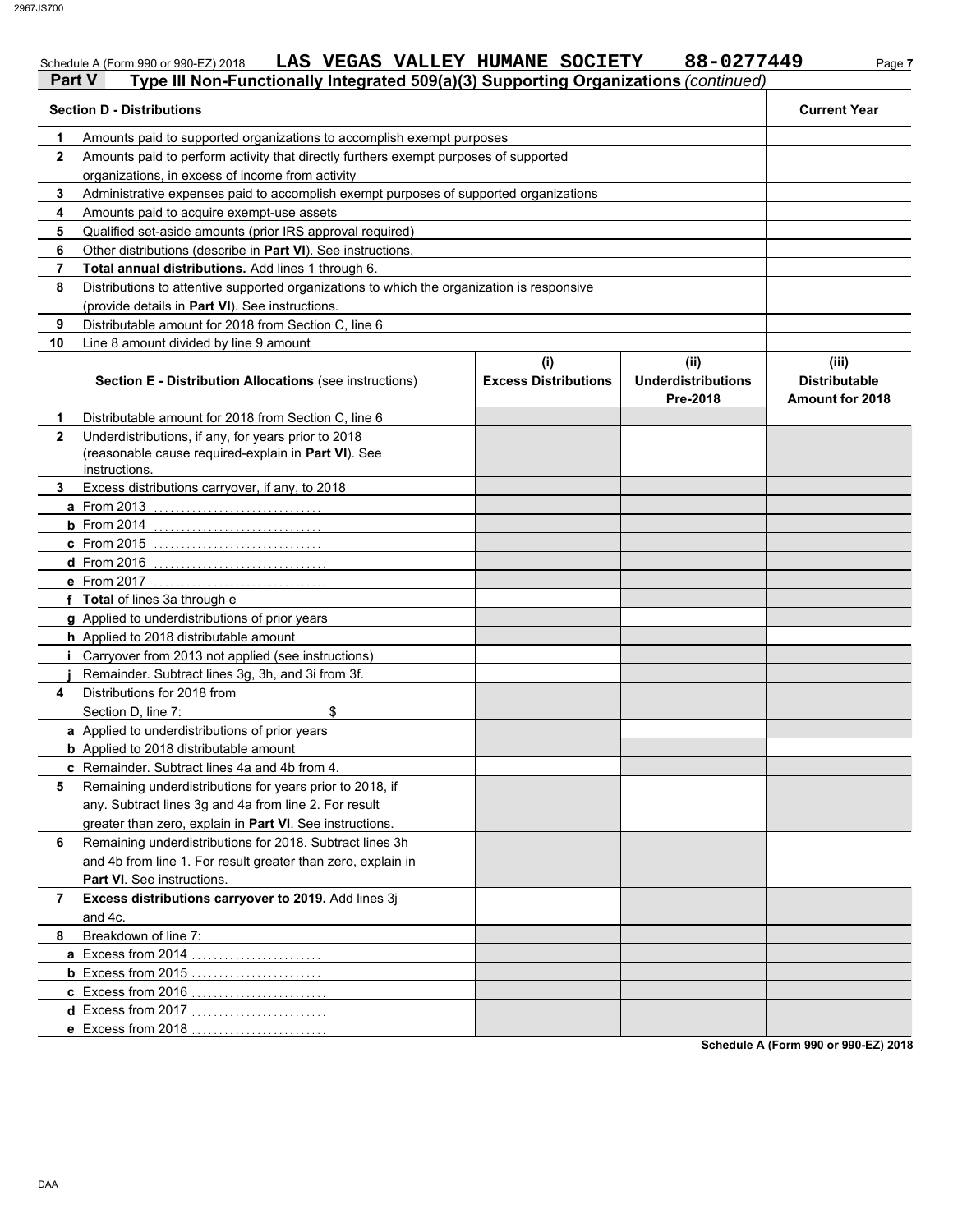| LAS VEGAS VALLEY HUMANE SOCIETY 88-0277449<br>Schedule A (Form 990 or 990-EZ) 2018<br>Page 8<br>Supplemental Information. Provide the explanations required by Part II, line 10; Part II, line 17a or 17b; Part<br>Part VI<br>III, line 12; Part IV, Section A, lines 1, 2, 3b, 3c, 4b, 4c, 5a, 6, 9a, 9b, 9c, 11a, 11b, and 11c; Part IV, Section<br>B, lines 1 and 2; Part IV, Section C, line 1; Part IV, Section D, lines 2 and 3; Part IV, Section E, lines 1c, 2a, 2b,<br>3a, and 3b; Part V, line 1; Part V, Section B, line 1e; Part V, Section D, lines 5, 6, and 8; and Part V, Section E,<br>lines 2, 5, and 6. Also complete this part for any additional information. (See instructions.) |
|--------------------------------------------------------------------------------------------------------------------------------------------------------------------------------------------------------------------------------------------------------------------------------------------------------------------------------------------------------------------------------------------------------------------------------------------------------------------------------------------------------------------------------------------------------------------------------------------------------------------------------------------------------------------------------------------------------|
| PART III, LINE 12 - OTHER INCOME DETAIL                                                                                                                                                                                                                                                                                                                                                                                                                                                                                                                                                                                                                                                                |
| \$<br>37,470                                                                                                                                                                                                                                                                                                                                                                                                                                                                                                                                                                                                                                                                                           |
|                                                                                                                                                                                                                                                                                                                                                                                                                                                                                                                                                                                                                                                                                                        |
|                                                                                                                                                                                                                                                                                                                                                                                                                                                                                                                                                                                                                                                                                                        |
|                                                                                                                                                                                                                                                                                                                                                                                                                                                                                                                                                                                                                                                                                                        |
|                                                                                                                                                                                                                                                                                                                                                                                                                                                                                                                                                                                                                                                                                                        |
|                                                                                                                                                                                                                                                                                                                                                                                                                                                                                                                                                                                                                                                                                                        |
|                                                                                                                                                                                                                                                                                                                                                                                                                                                                                                                                                                                                                                                                                                        |
|                                                                                                                                                                                                                                                                                                                                                                                                                                                                                                                                                                                                                                                                                                        |
|                                                                                                                                                                                                                                                                                                                                                                                                                                                                                                                                                                                                                                                                                                        |
|                                                                                                                                                                                                                                                                                                                                                                                                                                                                                                                                                                                                                                                                                                        |
|                                                                                                                                                                                                                                                                                                                                                                                                                                                                                                                                                                                                                                                                                                        |
|                                                                                                                                                                                                                                                                                                                                                                                                                                                                                                                                                                                                                                                                                                        |
|                                                                                                                                                                                                                                                                                                                                                                                                                                                                                                                                                                                                                                                                                                        |
|                                                                                                                                                                                                                                                                                                                                                                                                                                                                                                                                                                                                                                                                                                        |
|                                                                                                                                                                                                                                                                                                                                                                                                                                                                                                                                                                                                                                                                                                        |
|                                                                                                                                                                                                                                                                                                                                                                                                                                                                                                                                                                                                                                                                                                        |
|                                                                                                                                                                                                                                                                                                                                                                                                                                                                                                                                                                                                                                                                                                        |
|                                                                                                                                                                                                                                                                                                                                                                                                                                                                                                                                                                                                                                                                                                        |
|                                                                                                                                                                                                                                                                                                                                                                                                                                                                                                                                                                                                                                                                                                        |
|                                                                                                                                                                                                                                                                                                                                                                                                                                                                                                                                                                                                                                                                                                        |
|                                                                                                                                                                                                                                                                                                                                                                                                                                                                                                                                                                                                                                                                                                        |
|                                                                                                                                                                                                                                                                                                                                                                                                                                                                                                                                                                                                                                                                                                        |
|                                                                                                                                                                                                                                                                                                                                                                                                                                                                                                                                                                                                                                                                                                        |
|                                                                                                                                                                                                                                                                                                                                                                                                                                                                                                                                                                                                                                                                                                        |
|                                                                                                                                                                                                                                                                                                                                                                                                                                                                                                                                                                                                                                                                                                        |
|                                                                                                                                                                                                                                                                                                                                                                                                                                                                                                                                                                                                                                                                                                        |
|                                                                                                                                                                                                                                                                                                                                                                                                                                                                                                                                                                                                                                                                                                        |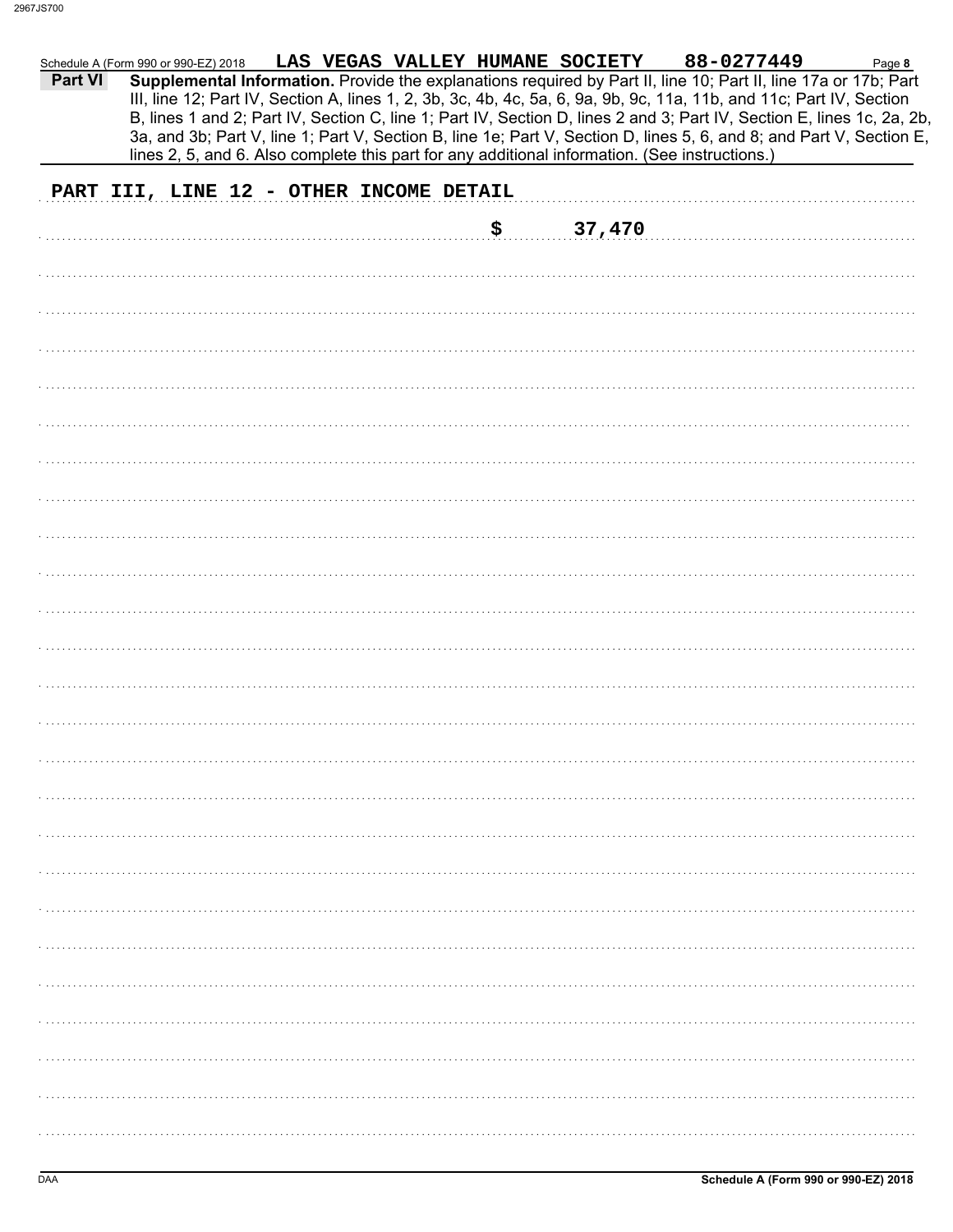| <b>SCHEDULE D</b> | <b>Supplemental Financial Statements</b> |
|-------------------|------------------------------------------|
|                   |                                          |

 **Attach to Form 990. (Form 990) Part IV, line 6, 7, 8, 9, 10, 11a, 11b, 11c, 11d, 11e, 11f, 12a, or 12b. Complete if the organization answered "Yes" on Form 990,**

 **Go to** *www.irs.gov/Form990* **for instructions and the latest information.**

|              | Name of the organization                                                                                                                                                 |                                                    | <b>Employer identification number</b> |
|--------------|--------------------------------------------------------------------------------------------------------------------------------------------------------------------------|----------------------------------------------------|---------------------------------------|
|              | LAS VEGAS VALLEY HUMANE SOCIETY                                                                                                                                          |                                                    | 88-0277449                            |
|              | Organizations Maintaining Donor Advised Funds or Other Similar Funds or Accounts.<br>Part I<br>Complete if the organization answered "Yes" on Form 990, Part IV, line 6. |                                                    |                                       |
|              |                                                                                                                                                                          | (a) Donor advised funds                            | (b) Funds and other accounts          |
| 1            | Total number at end of year                                                                                                                                              |                                                    |                                       |
| 2            |                                                                                                                                                                          |                                                    |                                       |
| 3            |                                                                                                                                                                          |                                                    |                                       |
|              | Aggregate value at end of year                                                                                                                                           |                                                    |                                       |
| 5            | Did the organization inform all donors and donor advisors in writing that the assets held in donor advised                                                               |                                                    |                                       |
|              | funds are the organization's property, subject to the organization's exclusive legal control?                                                                            |                                                    | Yes<br>No                             |
| 6            | Did the organization inform all grantees, donors, and donor advisors in writing that grant funds can be used                                                             |                                                    |                                       |
|              | only for charitable purposes and not for the benefit of the donor or donor advisor, or for any other purpose                                                             |                                                    |                                       |
|              | conferring impermissible private benefit?                                                                                                                                |                                                    | Yes<br><b>No</b>                      |
|              | Part II<br><b>Conservation Easements.</b>                                                                                                                                |                                                    |                                       |
|              | Complete if the organization answered "Yes" on Form 990, Part IV, line 7.                                                                                                |                                                    |                                       |
| 1            | Purpose(s) of conservation easements held by the organization (check all that apply).                                                                                    |                                                    |                                       |
|              | Preservation of land for public use (e.g., recreation or education)                                                                                                      | Preservation of a historically important land area |                                       |
|              | Protection of natural habitat                                                                                                                                            | Preservation of a certified historic structure     |                                       |
|              | Preservation of open space                                                                                                                                               |                                                    |                                       |
| $\mathbf{2}$ | Complete lines 2a through 2d if the organization held a qualified conservation contribution in the form of a conservation                                                |                                                    |                                       |
|              | easement on the last day of the tax year.                                                                                                                                |                                                    | Held at the End of the Tax Year       |
| a            | Total number of conservation easements                                                                                                                                   |                                                    | 2a                                    |
| b            |                                                                                                                                                                          |                                                    | 2 <sub>b</sub>                        |
|              | Number of conservation easements on a certified historic structure included in (a) [11] Number of conservation                                                           |                                                    | 2c                                    |
|              | Number of conservation easements included in (c) acquired after 7/25/06, and not on a                                                                                    |                                                    |                                       |
|              | historic structure listed in the National Register                                                                                                                       |                                                    | 2d                                    |
| 3            | Number of conservation easements modified, transferred, released, extinguished, or terminated by the organization during the                                             |                                                    |                                       |
|              | tax year $\blacktriangleright$                                                                                                                                           |                                                    |                                       |
|              | Number of states where property subject to conservation easement is located $\blacktriangleright$                                                                        |                                                    |                                       |
| 5            | Does the organization have a written policy regarding the periodic monitoring, inspection, handling of                                                                   |                                                    |                                       |
|              | violations, and enforcement of the conservation easements it holds?                                                                                                      |                                                    | No<br>Yes                             |
| 6            | Staff and volunteer hours devoted to monitoring, inspecting, handling of violations, and enforcing conservation easements during the year                                |                                                    |                                       |
|              |                                                                                                                                                                          |                                                    |                                       |
|              | Amount of expenses incurred in monitoring, inspecting, handling of violations, and enforcing conservation easements during the year                                      |                                                    |                                       |
|              | ▶ \$                                                                                                                                                                     |                                                    |                                       |
|              | Does each conservation easement reported on line 2(d) above satisfy the requirements of section 170(h)(4)(B)(i)                                                          |                                                    | Yes<br>No                             |
|              | In Part XIII, describe how the organization reports conservation easements in its revenue and expense statement, and                                                     |                                                    |                                       |
| 9            | balance sheet, and include, if applicable, the text of the footnote to the organization's financial statements that describes the                                        |                                                    |                                       |
|              | organization's accounting for conservation easements.                                                                                                                    |                                                    |                                       |
|              | Organizations Maintaining Collections of Art, Historical Treasures, or Other Similar Assets.<br>Part III                                                                 |                                                    |                                       |
|              | Complete if the organization answered "Yes" on Form 990, Part IV, line 8.                                                                                                |                                                    |                                       |
|              | 1a If the organization elected, as permitted under SFAS 116 (ASC 958), not to report in its revenue statement and balance sheet                                          |                                                    |                                       |
|              | works of art, historical treasures, or other similar assets held for public exhibition, education, or research in furtherance of                                         |                                                    |                                       |
|              | public service, provide, in Part XIII, the text of the footnote to its financial statements that describes these items.                                                  |                                                    |                                       |
|              | b If the organization elected, as permitted under SFAS 116 (ASC 958), to report in its revenue statement and balance sheet                                               |                                                    |                                       |
|              | works of art, historical treasures, or other similar assets held for public exhibition, education, or research in furtherance of                                         |                                                    |                                       |
|              | public service, provide the following amounts relating to these items:                                                                                                   |                                                    |                                       |
|              |                                                                                                                                                                          |                                                    | $\triangleright$ \$                   |
|              |                                                                                                                                                                          |                                                    | $\frac{1}{2}$                         |
| 2            | If the organization received or held works of art, historical treasures, or other similar assets for financial gain, provide the                                         |                                                    |                                       |
|              | following amounts required to be reported under SFAS 116 (ASC 958) relating to these items:                                                                              |                                                    |                                       |
|              |                                                                                                                                                                          |                                                    |                                       |
|              |                                                                                                                                                                          |                                                    | $\blacktriangleright$ s               |



| <u> 991169966 P</u><br>(Form 990) |
|-----------------------------------|
| Department of the Treasury        |

Internal Revenue Service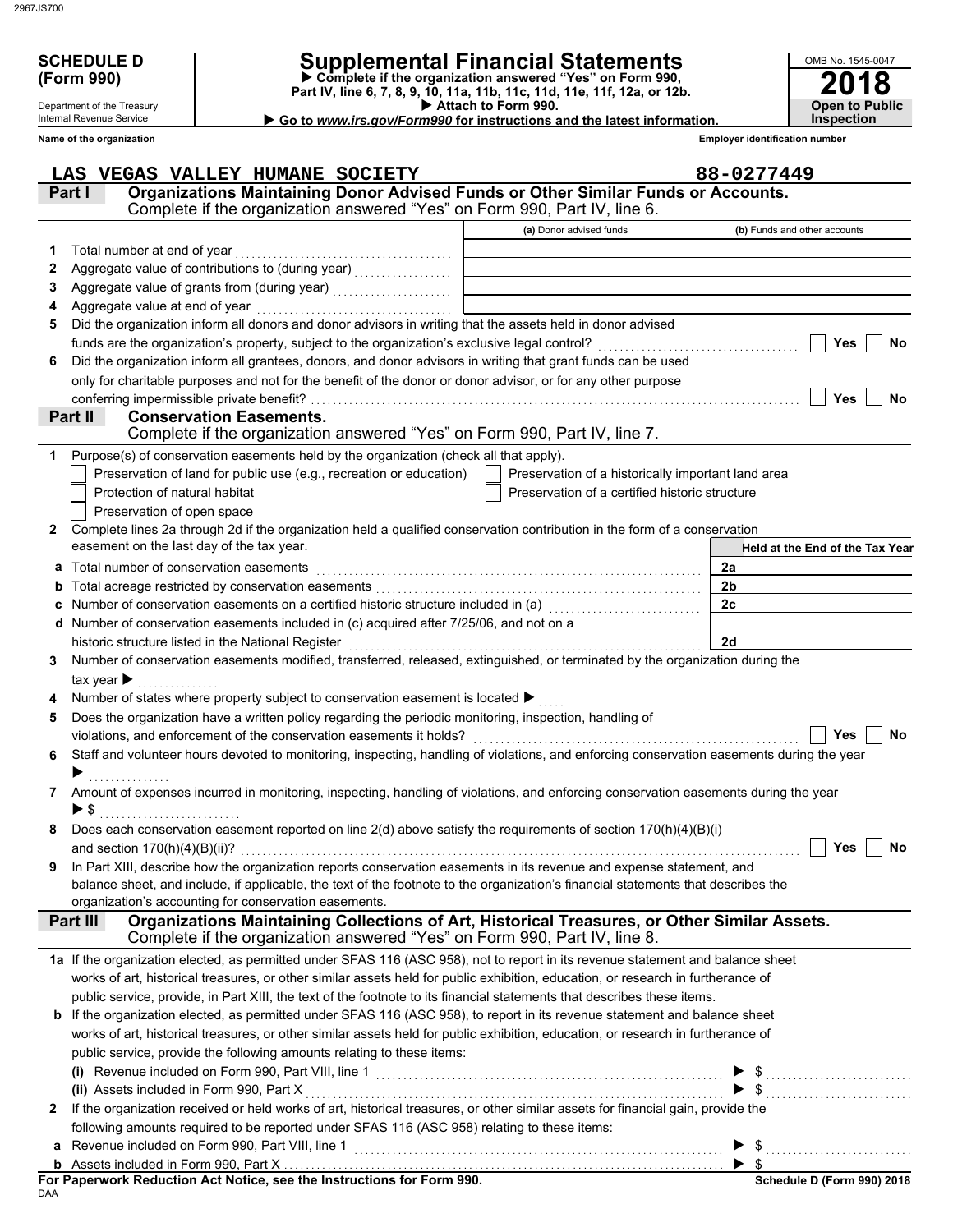|   | Schedule D (Form 990) 2018 LAS VEGAS VALLEY HUMANE SOCIETY                                                                                                                                                                     |                         |                           |                         | 88-0277449      |              |                      |                     |            | Page 2 |
|---|--------------------------------------------------------------------------------------------------------------------------------------------------------------------------------------------------------------------------------|-------------------------|---------------------------|-------------------------|-----------------|--------------|----------------------|---------------------|------------|--------|
|   | Organizations Maintaining Collections of Art, Historical Treasures, or Other Similar Assets (continued)<br>Part III                                                                                                            |                         |                           |                         |                 |              |                      |                     |            |        |
| 3 | Using the organization's acquisition, accession, and other records, check any of the following that are a significant use of its<br>collection items (check all that apply):                                                   |                         |                           |                         |                 |              |                      |                     |            |        |
| a | Public exhibition                                                                                                                                                                                                              | d                       | Loan or exchange programs |                         |                 |              |                      |                     |            |        |
| b | Scholarly research                                                                                                                                                                                                             | е                       |                           |                         |                 |              |                      |                     |            |        |
| c | Preservation for future generations                                                                                                                                                                                            |                         |                           |                         |                 |              |                      |                     |            |        |
| 4 | Provide a description of the organization's collections and explain how they further the organization's exempt purpose in Part<br>XIII.                                                                                        |                         |                           |                         |                 |              |                      |                     |            |        |
| 5 | During the year, did the organization solicit or receive donations of art, historical treasures, or other similar                                                                                                              |                         |                           |                         |                 |              |                      |                     |            |        |
|   | assets to be sold to raise funds rather than to be maintained as part of the organization's collection?                                                                                                                        |                         |                           |                         |                 |              |                      | Yes                 |            | No     |
|   | <b>Part IV</b><br><b>Escrow and Custodial Arrangements.</b>                                                                                                                                                                    |                         |                           |                         |                 |              |                      |                     |            |        |
|   | Complete if the organization answered "Yes" on Form 990, Part IV, line 9, or reported an amount on Form<br>990, Part X, line 21.                                                                                               |                         |                           |                         |                 |              |                      |                     |            |        |
|   | 1a Is the organization an agent, trustee, custodian or other intermediary for contributions or other assets not                                                                                                                |                         |                           |                         |                 |              |                      |                     |            |        |
|   | included on Form 990, Part X?                                                                                                                                                                                                  |                         |                           |                         |                 |              |                      | Yes                 |            | No     |
|   | b If "Yes," explain the arrangement in Part XIII and complete the following table:                                                                                                                                             |                         |                           |                         |                 |              |                      |                     |            |        |
|   |                                                                                                                                                                                                                                |                         |                           |                         |                 |              |                      | Amount              |            |        |
|   | c Beginning balance                                                                                                                                                                                                            |                         |                           |                         |                 |              | 1c                   |                     |            |        |
|   | d Additions during the year with the contract of the set of the set of the set of the set of the set of the set of the set of the set of the set of the set of the set of the set of the set of the set of the set of the set  |                         |                           |                         |                 |              | 1d                   |                     |            |        |
|   |                                                                                                                                                                                                                                |                         |                           |                         |                 |              | 1e                   |                     |            |        |
| f | Ending balance continuous contract to the contract of the contract of the contract of the contract of the contract of the contract of the contract of the contract of the contract of the contract of the contract of the cont |                         |                           |                         |                 |              | 1f                   |                     |            |        |
|   |                                                                                                                                                                                                                                |                         |                           |                         |                 |              |                      | <b>Yes</b>          |            | No     |
|   | <b>b</b> If "Yes," explain the arrangement in Part XIII. Check here if the explanation has been provided on Part XIII                                                                                                          |                         |                           |                         |                 |              |                      |                     |            |        |
|   | <b>Part V</b><br><b>Endowment Funds.</b><br>Complete if the organization answered "Yes" on Form 990, Part IV, line 10.                                                                                                         |                         |                           |                         |                 |              |                      |                     |            |        |
|   |                                                                                                                                                                                                                                | (a) Current year        | (b) Prior year            | (c) Two years back      |                 |              | (d) Three years back | (e) Four years back |            |        |
|   |                                                                                                                                                                                                                                |                         |                           |                         |                 |              |                      |                     |            |        |
|   | 1a Beginning of year balance                                                                                                                                                                                                   |                         |                           |                         |                 |              |                      |                     |            |        |
|   | <b>b</b> Contributions <b>contributions</b><br>c Net investment earnings, gains, and                                                                                                                                           |                         |                           |                         |                 |              |                      |                     |            |        |
|   |                                                                                                                                                                                                                                |                         |                           |                         |                 |              |                      |                     |            |        |
|   | d Grants or scholarships                                                                                                                                                                                                       |                         |                           |                         |                 |              |                      |                     |            |        |
|   | e Other expenditures for facilities and                                                                                                                                                                                        |                         |                           |                         |                 |              |                      |                     |            |        |
|   | programs with the contract of the contract of the contract of the contract of the contract of the contract of the contract of the contract of the contract of the contract of the contract of the contract of the contract of  |                         |                           |                         |                 |              |                      |                     |            |        |
|   |                                                                                                                                                                                                                                |                         |                           |                         |                 |              |                      |                     |            |        |
|   |                                                                                                                                                                                                                                |                         |                           |                         |                 |              |                      |                     |            |        |
| 2 | Provide the estimated percentage of the current year end balance (line 1g, column (a)) held as:                                                                                                                                |                         |                           |                         |                 |              |                      |                     |            |        |
|   | a Board designated or quasi-endowment $\blacktriangleright$                                                                                                                                                                    |                         |                           |                         |                 |              |                      |                     |            |        |
|   | <b>b</b> Permanent endowment $\blacktriangleright$<br>. %                                                                                                                                                                      |                         |                           |                         |                 |              |                      |                     |            |        |
|   | c Temporarily restricted endowment >                                                                                                                                                                                           | $\%$                    |                           |                         |                 |              |                      |                     |            |        |
|   | The percentages on lines 2a, 2b, and 2c should equal 100%.                                                                                                                                                                     |                         |                           |                         |                 |              |                      |                     |            |        |
|   | 3a Are there endowment funds not in the possession of the organization that are held and administered for the                                                                                                                  |                         |                           |                         |                 |              |                      |                     |            |        |
|   | organization by:                                                                                                                                                                                                               |                         |                           |                         |                 |              |                      |                     | <b>Yes</b> | No.    |
|   | (i) unrelated organizations entertainment and all the contract of the contract of the contract of the contract or contract or contract or contract or contract or contract or contract or contract or contract or contract or  |                         |                           |                         |                 |              |                      | 3a(i)               |            |        |
|   | (ii) related organizations with an account of the contract of the contract of the contract of the contract of                                                                                                                  |                         |                           |                         |                 |              |                      | 3a(ii)              |            |        |
|   |                                                                                                                                                                                                                                |                         |                           |                         |                 |              |                      | 3b                  |            |        |
|   | Describe in Part XIII the intended uses of the organization's endowment funds.<br>Land, Buildings, and Equipment.<br><b>Part VI</b>                                                                                            |                         |                           |                         |                 |              |                      |                     |            |        |
|   | Complete if the organization answered "Yes" on Form 990, Part IV, line 11a. See Form 990, Part X, line 10.                                                                                                                     |                         |                           |                         |                 |              |                      |                     |            |        |
|   | Description of property                                                                                                                                                                                                        | (a) Cost or other basis |                           | (b) Cost or other basis | (c) Accumulated |              |                      | (d) Book value      |            |        |
|   |                                                                                                                                                                                                                                | (investment)            |                           | (other)                 |                 | depreciation |                      |                     |            |        |
|   |                                                                                                                                                                                                                                |                         |                           |                         |                 |              |                      |                     |            |        |
|   | <b>b</b> Buildings <b>Multiples b</b>                                                                                                                                                                                          |                         |                           |                         |                 |              |                      |                     |            |        |
|   | c Leasehold improvements                                                                                                                                                                                                       |                         |                           |                         |                 |              |                      |                     |            |        |
|   |                                                                                                                                                                                                                                |                         |                           | 5,138                   |                 |              |                      |                     | 5,138      |        |
|   |                                                                                                                                                                                                                                |                         |                           | 49,904                  |                 |              | 22,154               |                     |            | ,750   |
|   | Total. Add lines 1a through 1e. (Column (d) must equal Form 990, Part X, column (B), line 10c.)                                                                                                                                |                         |                           |                         |                 |              |                      |                     | 32,888     |        |

**Schedule D (Form 990) 2018**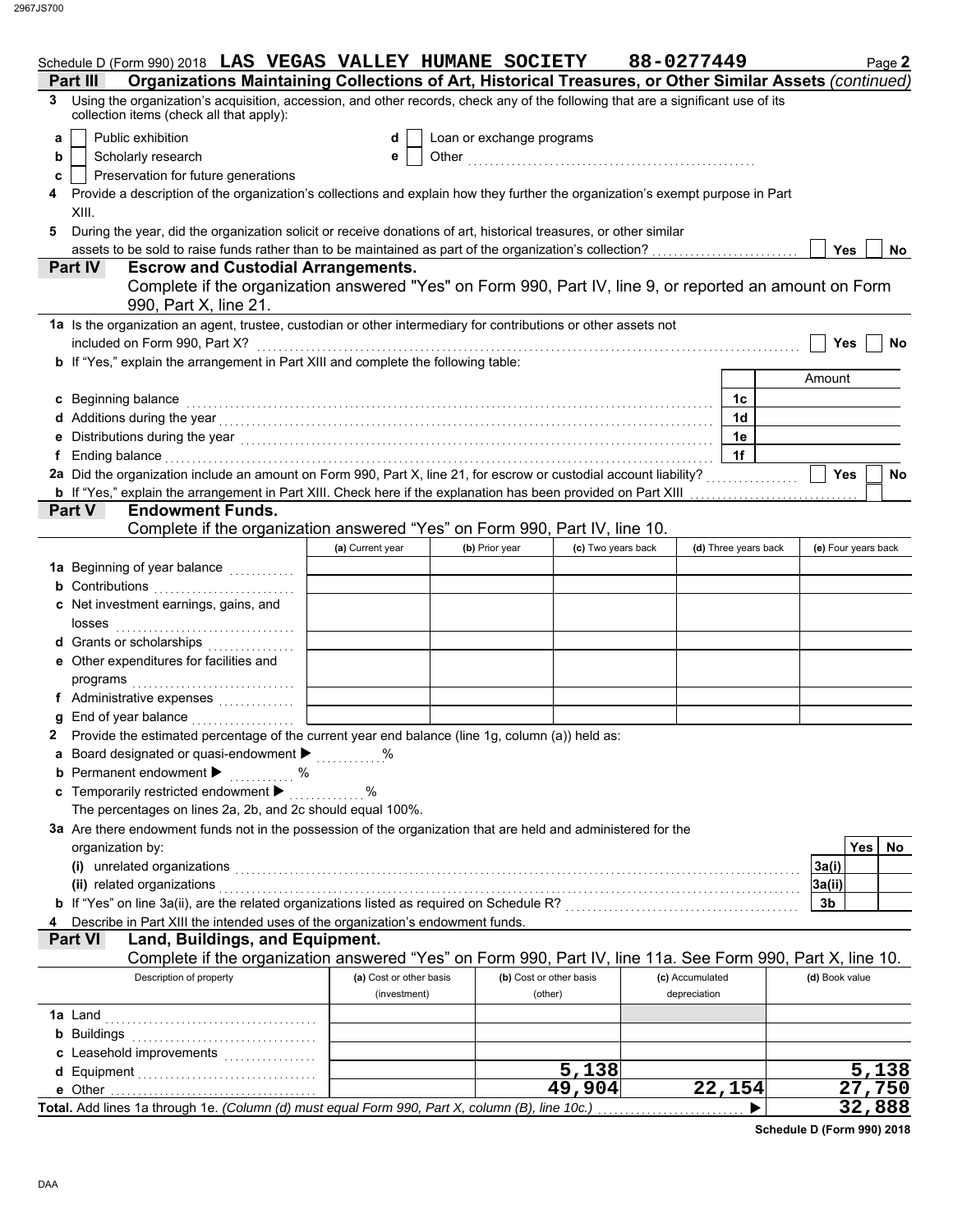DAA

|                           | Schedule D (Form 990) 2018 LAS VEGAS VALLEY HUMANE SOCIETY                                                                                                                                                                          |                 |                | 88-0277449                                                   | Page 3         |
|---------------------------|-------------------------------------------------------------------------------------------------------------------------------------------------------------------------------------------------------------------------------------|-----------------|----------------|--------------------------------------------------------------|----------------|
| <b>Part VII</b>           | <b>Investments-Other Securities.</b>                                                                                                                                                                                                |                 |                |                                                              |                |
|                           | Complete if the organization answered "Yes" on Form 990, Part IV, line 11b. See Form 990, Part X, line 12.                                                                                                                          |                 |                |                                                              |                |
|                           | (a) Description of security or category<br>(including name of security)                                                                                                                                                             |                 | (b) Book value | (c) Method of valuation:<br>Cost or end-of-year market value |                |
| (1) Financial derivatives |                                                                                                                                                                                                                                     |                 |                |                                                              |                |
|                           | (2) Closely-held equity interests                                                                                                                                                                                                   |                 |                |                                                              |                |
| $(3)$ Other               |                                                                                                                                                                                                                                     |                 |                |                                                              |                |
|                           |                                                                                                                                                                                                                                     |                 |                |                                                              |                |
|                           |                                                                                                                                                                                                                                     |                 |                |                                                              |                |
|                           | $\overline{a}$ (C) and the continuum continuum continuum continuum continuum continuum continuum continuum continuum continuum continuum continuum continuum continuum continuum continuum continuum continuum continuum continuum  |                 |                |                                                              |                |
|                           |                                                                                                                                                                                                                                     |                 |                |                                                              |                |
|                           | $\overline{E}$ (E) and the contract of the contract of the contract of the contract of the contract of the contract of the contract of the contract of the contract of the contract of the contract of the contract of the contract |                 |                |                                                              |                |
| (G)                       |                                                                                                                                                                                                                                     |                 |                |                                                              |                |
| (H)                       |                                                                                                                                                                                                                                     |                 |                |                                                              |                |
|                           | Total. (Column (b) must equal Form 990, Part X, col. (B) line 12.) ▶                                                                                                                                                                |                 |                |                                                              |                |
| Part VIII                 | <b>Investments-Program Related.</b>                                                                                                                                                                                                 |                 |                |                                                              |                |
|                           | Complete if the organization answered "Yes" on Form 990, Part IV, line 11c. See Form 990, Part X, line 13.                                                                                                                          |                 |                |                                                              |                |
|                           | (a) Description of investment                                                                                                                                                                                                       |                 | (b) Book value | (c) Method of valuation:                                     |                |
|                           |                                                                                                                                                                                                                                     |                 |                | Cost or end-of-year market value                             |                |
| (1)<br>(2)                |                                                                                                                                                                                                                                     |                 |                |                                                              |                |
| (3)                       |                                                                                                                                                                                                                                     |                 |                |                                                              |                |
| (4)                       |                                                                                                                                                                                                                                     |                 |                |                                                              |                |
| (5)                       |                                                                                                                                                                                                                                     |                 |                |                                                              |                |
| (6)                       |                                                                                                                                                                                                                                     |                 |                |                                                              |                |
| (7)                       |                                                                                                                                                                                                                                     |                 |                |                                                              |                |
| (8)                       |                                                                                                                                                                                                                                     |                 |                |                                                              |                |
| (9)                       |                                                                                                                                                                                                                                     |                 |                |                                                              |                |
| Part IX                   | Total. (Column (b) must equal Form 990, Part X, col. (B) line 13.) ▶<br><b>Other Assets.</b>                                                                                                                                        |                 |                |                                                              |                |
|                           | Complete if the organization answered "Yes" on Form 990, Part IV, line 11d. See Form 990, Part X, line 15.                                                                                                                          |                 |                |                                                              |                |
|                           |                                                                                                                                                                                                                                     | (a) Description |                |                                                              | (b) Book value |
| (1)                       |                                                                                                                                                                                                                                     |                 |                |                                                              |                |
| (2)                       |                                                                                                                                                                                                                                     |                 |                |                                                              |                |
| (3)                       |                                                                                                                                                                                                                                     |                 |                |                                                              |                |
| (4)                       |                                                                                                                                                                                                                                     |                 |                |                                                              |                |
| (5)                       |                                                                                                                                                                                                                                     |                 |                |                                                              |                |
| (6)                       |                                                                                                                                                                                                                                     |                 |                |                                                              |                |
| (7)                       |                                                                                                                                                                                                                                     |                 |                |                                                              |                |
| (8)<br>(9)                |                                                                                                                                                                                                                                     |                 |                |                                                              |                |
|                           | Total. (Column (b) must equal Form 990, Part X, col. (B) line 15.)                                                                                                                                                                  |                 |                |                                                              |                |
| Part X                    | <b>Other Liabilities.</b>                                                                                                                                                                                                           |                 |                |                                                              |                |
|                           | Complete if the organization answered "Yes" on Form 990, Part IV, line 11e or 11f. See Form 990, Part X,                                                                                                                            |                 |                |                                                              |                |
|                           | line 25.                                                                                                                                                                                                                            |                 |                |                                                              |                |
| 1.                        | (a) Description of liability                                                                                                                                                                                                        |                 | (b) Book value |                                                              |                |
| (1)                       | Federal income taxes                                                                                                                                                                                                                |                 |                |                                                              |                |
| (2)                       |                                                                                                                                                                                                                                     |                 |                |                                                              |                |
| (3)                       |                                                                                                                                                                                                                                     |                 |                |                                                              |                |
| (4)<br>(5)                |                                                                                                                                                                                                                                     |                 |                |                                                              |                |
| (6)                       |                                                                                                                                                                                                                                     |                 |                |                                                              |                |
| (7)                       |                                                                                                                                                                                                                                     |                 |                |                                                              |                |
| (8)                       |                                                                                                                                                                                                                                     |                 |                |                                                              |                |
| (9)                       |                                                                                                                                                                                                                                     |                 |                |                                                              |                |
|                           | Total. (Column (b) must equal Form 990, Part X, col. (B) line 25.) ▶                                                                                                                                                                |                 |                |                                                              |                |

Liability for uncertain tax positions. In Part XIII, provide the text of the footnote to the organization's financial statements that reports the **2.** organization's liability for uncertain tax positions under FIN 48 (ASC 740). Check here if the text of the footnote has been provided in Part XIII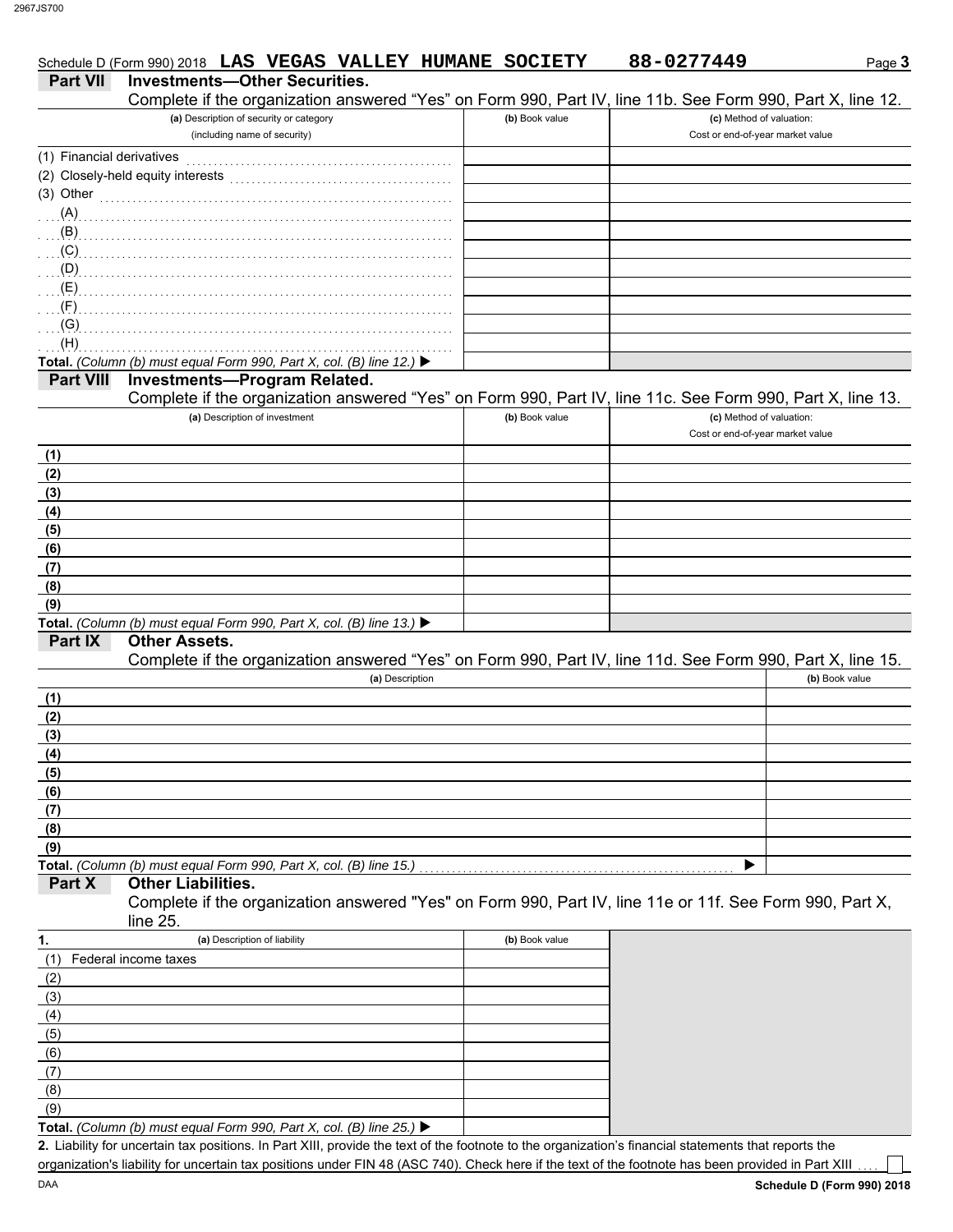| Schedule D (Form 990) 2018 LAS VEGAS VALLEY HUMANE SOCIETY                                                                                                                                                                               |                      | 88-0277449 |              | Page 4  |
|------------------------------------------------------------------------------------------------------------------------------------------------------------------------------------------------------------------------------------------|----------------------|------------|--------------|---------|
| Reconciliation of Revenue per Audited Financial Statements With Revenue per Return.<br><b>Part XI</b>                                                                                                                                    |                      |            |              |         |
| Complete if the organization answered "Yes" on Form 990, Part IV, line 12a.                                                                                                                                                              |                      |            |              |         |
| Total revenue, gains, and other support per audited financial statements<br>1                                                                                                                                                            |                      |            | 1            | 428,304 |
| Amounts included on line 1 but not on Form 990, Part VIII, line 12:<br>2                                                                                                                                                                 |                      |            |              |         |
| Net unrealized gains (losses) on investments [111] [11] Net unrealised and was also have the unrealised gains<br>а                                                                                                                       | 2a<br>2 <sub>b</sub> |            |              |         |
| <b>b</b> Donated services and use of facilities <b>constants</b> and the service of the service of the service of the service of the service of the service of the service of the service of the service of the service of the service o | 2c                   |            |              |         |
|                                                                                                                                                                                                                                          |                      |            |              |         |
| d<br>e Add lines 2a through 2d                                                                                                                                                                                                           | 2d                   |            |              |         |
| 3                                                                                                                                                                                                                                        |                      |            | 2e<br>3      | 428,304 |
| Amounts included on Form 990, Part VIII, line 12, but not on line 1:                                                                                                                                                                     |                      |            |              |         |
| a Investment expenses not included on Form 990, Part VIII, line 7b [[[[[[[[[[[[[[[[[[[[[[[[[[[[[[[[[                                                                                                                                     | 4а                   |            |              |         |
| <b>b</b> Other (Describe in Part XIII.) <b>CONSIDENT DESCRIPTION</b>                                                                                                                                                                     | 4 <sub>b</sub>       |            |              |         |
| c Add lines 4a and 4b                                                                                                                                                                                                                    |                      |            | 4c           |         |
| Total revenue. Add lines 3 and 4c. (This must equal Form 990, Part I, line 12.)<br>5.                                                                                                                                                    |                      |            | 5            | 428,304 |
| Reconciliation of Expenses per Audited Financial Statements With Expenses per Return.<br><b>Part XII</b>                                                                                                                                 |                      |            |              |         |
| Complete if the organization answered "Yes" on Form 990, Part IV, line 12a.                                                                                                                                                              |                      |            |              |         |
| Total expenses and losses per audited financial statements<br>1                                                                                                                                                                          |                      |            | 1            | 494,868 |
| Amounts included on line 1 but not on Form 990, Part IX, line 25:<br>2                                                                                                                                                                   |                      |            |              |         |
| а                                                                                                                                                                                                                                        | 2a                   |            |              |         |
|                                                                                                                                                                                                                                          | 2 <sub>b</sub>       |            |              |         |
|                                                                                                                                                                                                                                          | 2c                   |            |              |         |
|                                                                                                                                                                                                                                          | 2d                   |            |              |         |
|                                                                                                                                                                                                                                          |                      |            | 2e           |         |
| Subtract line 2e from line 1<br>3                                                                                                                                                                                                        |                      |            | $\mathbf{3}$ | 494,868 |
| Amounts included on Form 990, Part IX, line 25, but not on line 1:                                                                                                                                                                       |                      |            |              |         |
| a Investment expenses not included on Form 990, Part VIII, line 7b                                                                                                                                                                       | 4а                   |            |              |         |
| <b>b</b> Other (Describe in Part XIII.) <b>CONSIDENT DESCRIPTION DESCRIPTION DESCRIPTION DESCRIPTION DESCRIPTION DESCRIPTION DESCRIPTION DESCRIPTION DESCRIPTION DESCRIPTION DESCRIPTION DESCRIPTION DESCRI</b>                          | 4 <sub>b</sub>       |            |              |         |
| c Add lines 4a and 4b                                                                                                                                                                                                                    |                      |            | 4с<br>5      | 494,868 |
| Part XIII Supplemental Information.                                                                                                                                                                                                      |                      |            |              |         |
| Provide the descriptions required for Part II, lines 3, 5, and 9; Part III, lines 1a and 4; Part IV, lines 1b and 2b; Part V, line 4; Part X, line                                                                                       |                      |            |              |         |
| 2; Part XI, lines 2d and 4b; and Part XII, lines 2d and 4b. Also complete this part to provide any additional information.                                                                                                               |                      |            |              |         |
|                                                                                                                                                                                                                                          |                      |            |              |         |
|                                                                                                                                                                                                                                          |                      |            |              |         |
|                                                                                                                                                                                                                                          |                      |            |              |         |
|                                                                                                                                                                                                                                          |                      |            |              |         |
|                                                                                                                                                                                                                                          |                      |            |              |         |
|                                                                                                                                                                                                                                          |                      |            |              |         |
|                                                                                                                                                                                                                                          |                      |            |              |         |
|                                                                                                                                                                                                                                          |                      |            |              |         |
|                                                                                                                                                                                                                                          |                      |            |              |         |
|                                                                                                                                                                                                                                          |                      |            |              |         |
|                                                                                                                                                                                                                                          |                      |            |              |         |
|                                                                                                                                                                                                                                          |                      |            |              |         |
|                                                                                                                                                                                                                                          |                      |            |              |         |
|                                                                                                                                                                                                                                          |                      |            |              |         |
|                                                                                                                                                                                                                                          |                      |            |              |         |
|                                                                                                                                                                                                                                          |                      |            |              |         |
|                                                                                                                                                                                                                                          |                      |            |              |         |
|                                                                                                                                                                                                                                          |                      |            |              |         |
|                                                                                                                                                                                                                                          |                      |            |              |         |
|                                                                                                                                                                                                                                          |                      |            |              |         |
|                                                                                                                                                                                                                                          |                      |            |              |         |
|                                                                                                                                                                                                                                          |                      |            |              |         |
|                                                                                                                                                                                                                                          |                      |            |              |         |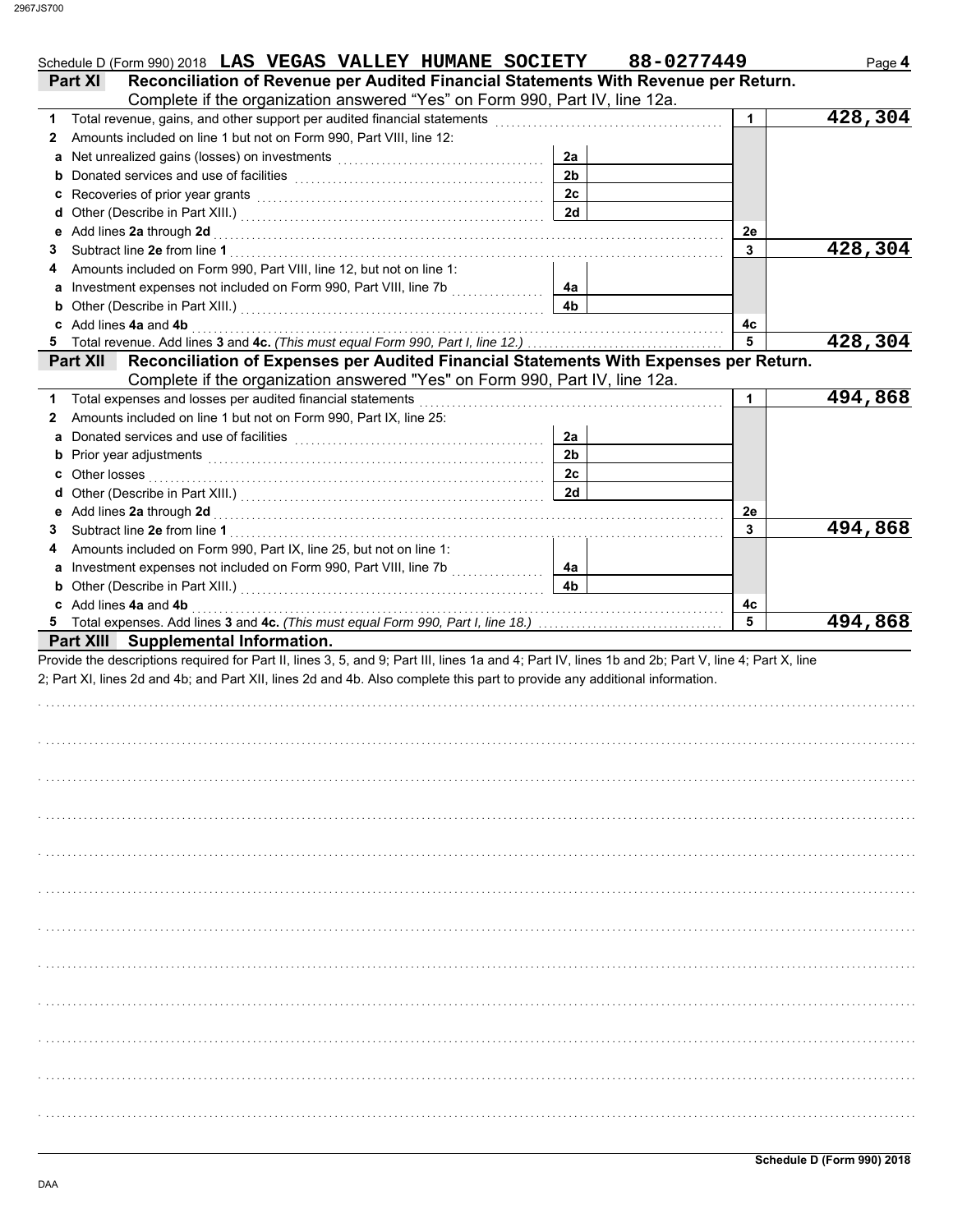|  | Schedule D (Form 990) 2018 LAS VEGAS VALLEY HUMANE SOCIETY<br>Part XIII Supplemental Information (continued) |  | 88-0277449 | Page 5 |
|--|--------------------------------------------------------------------------------------------------------------|--|------------|--------|
|  |                                                                                                              |  |            |        |
|  |                                                                                                              |  |            |        |
|  |                                                                                                              |  |            |        |
|  |                                                                                                              |  |            |        |
|  |                                                                                                              |  |            |        |
|  |                                                                                                              |  |            |        |
|  |                                                                                                              |  |            |        |
|  |                                                                                                              |  |            |        |
|  |                                                                                                              |  |            |        |
|  |                                                                                                              |  |            |        |
|  |                                                                                                              |  |            |        |
|  |                                                                                                              |  |            |        |
|  |                                                                                                              |  |            |        |
|  |                                                                                                              |  |            |        |
|  |                                                                                                              |  |            |        |
|  |                                                                                                              |  |            |        |
|  |                                                                                                              |  |            |        |
|  |                                                                                                              |  |            |        |
|  |                                                                                                              |  |            |        |
|  |                                                                                                              |  |            |        |
|  |                                                                                                              |  |            |        |
|  |                                                                                                              |  |            |        |
|  |                                                                                                              |  |            |        |
|  |                                                                                                              |  |            |        |
|  |                                                                                                              |  |            |        |
|  |                                                                                                              |  |            |        |
|  |                                                                                                              |  |            |        |
|  |                                                                                                              |  |            |        |
|  |                                                                                                              |  |            |        |
|  |                                                                                                              |  |            |        |
|  |                                                                                                              |  |            |        |
|  |                                                                                                              |  |            |        |
|  |                                                                                                              |  |            |        |
|  |                                                                                                              |  |            |        |
|  |                                                                                                              |  |            |        |
|  |                                                                                                              |  |            |        |
|  |                                                                                                              |  |            |        |
|  |                                                                                                              |  |            |        |
|  |                                                                                                              |  |            |        |
|  |                                                                                                              |  |            |        |
|  |                                                                                                              |  |            |        |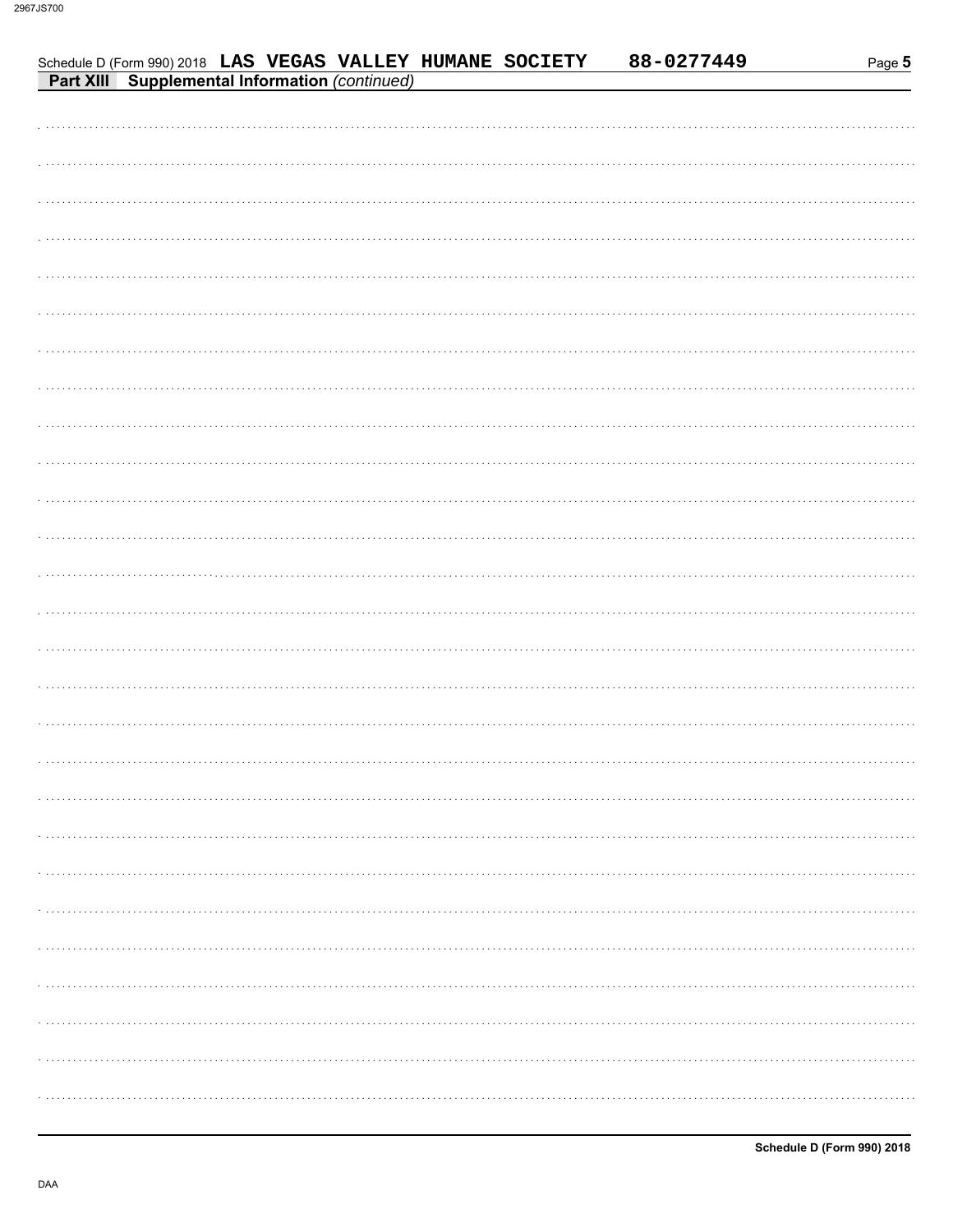| <b>SCHEDULE G</b><br>(Form 990 or 990-EZ)              | Supplemental Information Regarding Fundraising or Gaming Activities                                                                                                                                                                      |                                    |                          |             | Complete if the organization answered "Yes" on Form 990, Part IV, line 17, 18, or 19, or if the<br>organization entered more than \$15,000 on Form 990-EZ, line 6a. |                                                     | OMB No. 1545-0047                |
|--------------------------------------------------------|------------------------------------------------------------------------------------------------------------------------------------------------------------------------------------------------------------------------------------------|------------------------------------|--------------------------|-------------|---------------------------------------------------------------------------------------------------------------------------------------------------------------------|-----------------------------------------------------|----------------------------------|
| Department of the Treasury<br>Internal Revenue Service |                                                                                                                                                                                                                                          | Attach to Form 990 or Form 990-EZ. |                          |             | Go to www.irs.gov/Form990 for instructions and the latest information.                                                                                              |                                                     | <b>Open to Public</b>            |
| Name of the organization                               | LAS VEGAS VALLEY HUMANE SOCIETY                                                                                                                                                                                                          |                                    |                          |             |                                                                                                                                                                     | <b>Employer identification number</b><br>88-0277449 | Inspection                       |
| Part I                                                 | Fundraising Activities. Complete if the organization answered "Yes" on Form 990, Part IV, line 17.                                                                                                                                       |                                    |                          |             |                                                                                                                                                                     |                                                     |                                  |
|                                                        | Form 990-EZ filers are not required to complete this part.                                                                                                                                                                               |                                    |                          |             |                                                                                                                                                                     |                                                     |                                  |
| 1                                                      | Indicate whether the organization raised funds through any of the following activities. Check all that apply.                                                                                                                            |                                    |                          |             |                                                                                                                                                                     |                                                     |                                  |
| Mail solicitations<br>a                                |                                                                                                                                                                                                                                          | e                                  |                          |             | Solicitation of non-government grants                                                                                                                               |                                                     |                                  |
| Internet and email solicitations<br>b                  |                                                                                                                                                                                                                                          | f                                  |                          |             | Solicitation of government grants                                                                                                                                   |                                                     |                                  |
| Phone solicitations<br>c                               |                                                                                                                                                                                                                                          | Special fundraising events<br>g    |                          |             |                                                                                                                                                                     |                                                     |                                  |
| In-person solicitations<br>d                           |                                                                                                                                                                                                                                          |                                    |                          |             |                                                                                                                                                                     |                                                     |                                  |
|                                                        | 2a Did the organization have a written or oral agreement with any individual (including officers, directors, trustees,<br>or key employees listed in Form 990, Part VII) or entity in connection with professional fundraising services? |                                    |                          |             |                                                                                                                                                                     |                                                     | Yes<br>No                        |
|                                                        | b If "Yes," list the 10 highest paid individuals or entities (fundraisers) pursuant to agreements under which the fundraiser is to be<br>compensated at least \$5,000 by the organization.                                               |                                    |                          |             |                                                                                                                                                                     |                                                     |                                  |
|                                                        |                                                                                                                                                                                                                                          |                                    | (iii) Did fund-          | raiser have |                                                                                                                                                                     | (v) Amount paid to                                  | (vi) Amount paid to              |
|                                                        | (i) Name and address of individual<br>or entity (fundraiser)                                                                                                                                                                             | (ii) Activity                      | custody or<br>control of |             | (iv) Gross receipts<br>from activity                                                                                                                                | (or retained by)<br>fundraiser listed in            | (or retained by)<br>organization |
|                                                        |                                                                                                                                                                                                                                          |                                    | :contributions           |             |                                                                                                                                                                     | col. (i)                                            |                                  |
|                                                        |                                                                                                                                                                                                                                          |                                    | Yes No                   |             |                                                                                                                                                                     |                                                     |                                  |
| 1                                                      |                                                                                                                                                                                                                                          |                                    |                          |             |                                                                                                                                                                     |                                                     |                                  |
| $\mathbf{2}$                                           |                                                                                                                                                                                                                                          |                                    |                          |             |                                                                                                                                                                     |                                                     |                                  |
|                                                        |                                                                                                                                                                                                                                          |                                    |                          |             |                                                                                                                                                                     |                                                     |                                  |
|                                                        |                                                                                                                                                                                                                                          |                                    |                          |             |                                                                                                                                                                     |                                                     |                                  |
| 3                                                      |                                                                                                                                                                                                                                          |                                    |                          |             |                                                                                                                                                                     |                                                     |                                  |
|                                                        |                                                                                                                                                                                                                                          |                                    |                          |             |                                                                                                                                                                     |                                                     |                                  |
| 4                                                      |                                                                                                                                                                                                                                          |                                    |                          |             |                                                                                                                                                                     |                                                     |                                  |
|                                                        |                                                                                                                                                                                                                                          |                                    |                          |             |                                                                                                                                                                     |                                                     |                                  |
|                                                        |                                                                                                                                                                                                                                          |                                    |                          |             |                                                                                                                                                                     |                                                     |                                  |
| 5                                                      |                                                                                                                                                                                                                                          |                                    |                          |             |                                                                                                                                                                     |                                                     |                                  |
|                                                        |                                                                                                                                                                                                                                          |                                    |                          |             |                                                                                                                                                                     |                                                     |                                  |
|                                                        |                                                                                                                                                                                                                                          |                                    |                          |             |                                                                                                                                                                     |                                                     |                                  |
|                                                        |                                                                                                                                                                                                                                          |                                    |                          |             |                                                                                                                                                                     |                                                     |                                  |
|                                                        |                                                                                                                                                                                                                                          |                                    |                          |             |                                                                                                                                                                     |                                                     |                                  |
| 7                                                      |                                                                                                                                                                                                                                          |                                    |                          |             |                                                                                                                                                                     |                                                     |                                  |
|                                                        |                                                                                                                                                                                                                                          |                                    |                          |             |                                                                                                                                                                     |                                                     |                                  |
| 8                                                      |                                                                                                                                                                                                                                          |                                    |                          |             |                                                                                                                                                                     |                                                     |                                  |
|                                                        |                                                                                                                                                                                                                                          |                                    |                          |             |                                                                                                                                                                     |                                                     |                                  |
|                                                        |                                                                                                                                                                                                                                          |                                    |                          |             |                                                                                                                                                                     |                                                     |                                  |
| 9                                                      |                                                                                                                                                                                                                                          |                                    |                          |             |                                                                                                                                                                     |                                                     |                                  |
|                                                        |                                                                                                                                                                                                                                          |                                    |                          |             |                                                                                                                                                                     |                                                     |                                  |
| 10                                                     |                                                                                                                                                                                                                                          |                                    |                          |             |                                                                                                                                                                     |                                                     |                                  |
|                                                        |                                                                                                                                                                                                                                          |                                    |                          |             |                                                                                                                                                                     |                                                     |                                  |
| Total                                                  |                                                                                                                                                                                                                                          |                                    |                          |             |                                                                                                                                                                     |                                                     |                                  |
| 3                                                      | List all states in which the organization is registered or licensed to solicit contributions or has been notified it is exempt from                                                                                                      |                                    |                          |             |                                                                                                                                                                     |                                                     |                                  |
| registration or licensing.                             |                                                                                                                                                                                                                                          |                                    |                          |             |                                                                                                                                                                     |                                                     |                                  |
|                                                        |                                                                                                                                                                                                                                          |                                    |                          |             |                                                                                                                                                                     |                                                     |                                  |
|                                                        |                                                                                                                                                                                                                                          |                                    |                          |             |                                                                                                                                                                     |                                                     |                                  |
|                                                        |                                                                                                                                                                                                                                          |                                    |                          |             |                                                                                                                                                                     |                                                     |                                  |
|                                                        |                                                                                                                                                                                                                                          |                                    |                          |             |                                                                                                                                                                     |                                                     |                                  |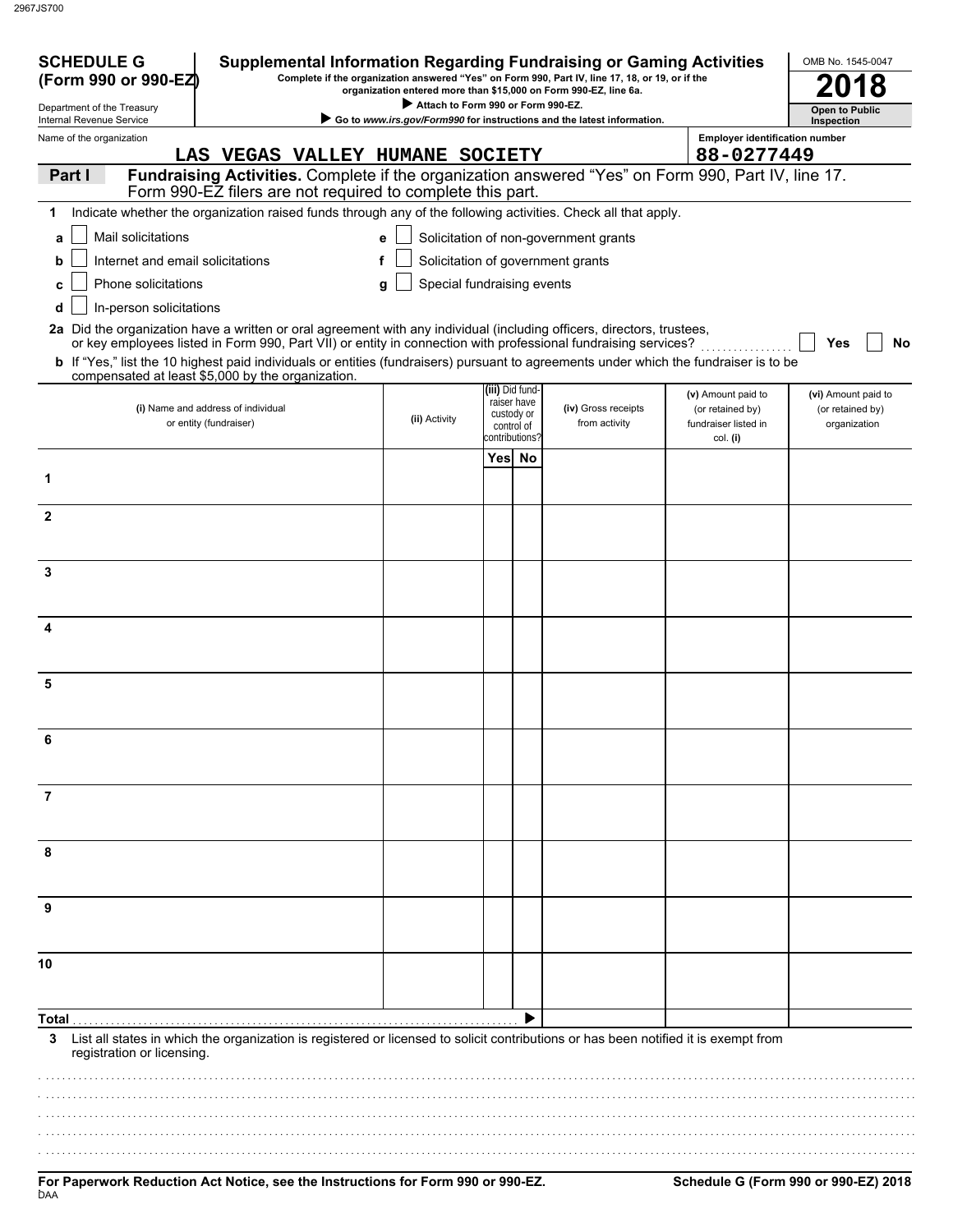|         |                                                       | (a) Event $#1$                                                                                                                                                                            | $(b)$ Event #2                                   | (c) Other events        |                                                                         |  |
|---------|-------------------------------------------------------|-------------------------------------------------------------------------------------------------------------------------------------------------------------------------------------------|--------------------------------------------------|-------------------------|-------------------------------------------------------------------------|--|
|         |                                                       | SPECIAL EVENTS                                                                                                                                                                            |                                                  | <b>NONE</b>             | (d) Total events<br>(add col. (a) through                               |  |
| Revenue |                                                       | (event type)                                                                                                                                                                              | (event type)                                     | (total number)          | col. (c)                                                                |  |
|         | 1 Gross receipts                                      | 32,369                                                                                                                                                                                    |                                                  |                         | 32,369                                                                  |  |
|         | 2 Less: Contributions<br>3 Gross income (line 1 minus |                                                                                                                                                                                           |                                                  |                         |                                                                         |  |
|         | line 2) $\ldots$ $\ldots$ $\ldots$                    | 32,369                                                                                                                                                                                    |                                                  |                         | 32,369                                                                  |  |
|         | 4 Cash prizes                                         |                                                                                                                                                                                           |                                                  |                         |                                                                         |  |
|         | 5 Noncash prizes                                      |                                                                                                                                                                                           |                                                  |                         |                                                                         |  |
|         | 6 Rent/facility costs [11]                            |                                                                                                                                                                                           |                                                  |                         |                                                                         |  |
|         | 7 Food and beverages<br>8 Entertainment               |                                                                                                                                                                                           |                                                  |                         |                                                                         |  |
|         | 9 Other direct expenses                               | 17,495                                                                                                                                                                                    |                                                  |                         | 17,495                                                                  |  |
|         |                                                       |                                                                                                                                                                                           |                                                  | $\blacktriangleright$   |                                                                         |  |
|         | Part III                                              | Gaming. Complete if the organization answered "Yes" on Form 990, Part IV, line 19, or reported more<br>than \$15,000 on Form 990-EZ, line 6a.<br>(a) Bingo                                | (b) Pull tabs/instant<br>bingo/progressive bingo | (c) Other gaming        | 17,495<br>14,874<br>(d) Total gaming (add<br>col. (a) through col. (c)) |  |
|         | 1 Gross revenue                                       |                                                                                                                                                                                           |                                                  |                         |                                                                         |  |
|         | 2 Cash prizes                                         |                                                                                                                                                                                           |                                                  |                         |                                                                         |  |
|         | 3 Noncash prizes<br>$\mathbb{R}^2$ .                  |                                                                                                                                                                                           |                                                  |                         |                                                                         |  |
|         | 4 Rent/facility costs                                 |                                                                                                                                                                                           |                                                  |                         |                                                                         |  |
|         | 5 Other direct expenses                               |                                                                                                                                                                                           |                                                  | $\frac{0}{0}$           |                                                                         |  |
|         | 6 Volunteer labor                                     | Yes 9%<br><b>No</b>                                                                                                                                                                       | Yes 9%<br>No.                                    | <b>Yes</b><br><b>No</b> |                                                                         |  |
|         |                                                       | 7 Direct expense summary. Add lines 2 through 5 in column (d)                                                                                                                             |                                                  | ▶                       |                                                                         |  |
|         |                                                       |                                                                                                                                                                                           |                                                  |                         |                                                                         |  |
|         | b If "No," explain:                                   | Enter the state(s) in which the organization conducts gaming activities:<br>[[[CORDITER STATE STATE STATE STATE STATE STATE STATE STATE STATE STATE STATE STATE STATE STATE STATE STATE S |                                                  |                         | Yes                                                                     |  |
|         |                                                       |                                                                                                                                                                                           |                                                  |                         | No                                                                      |  |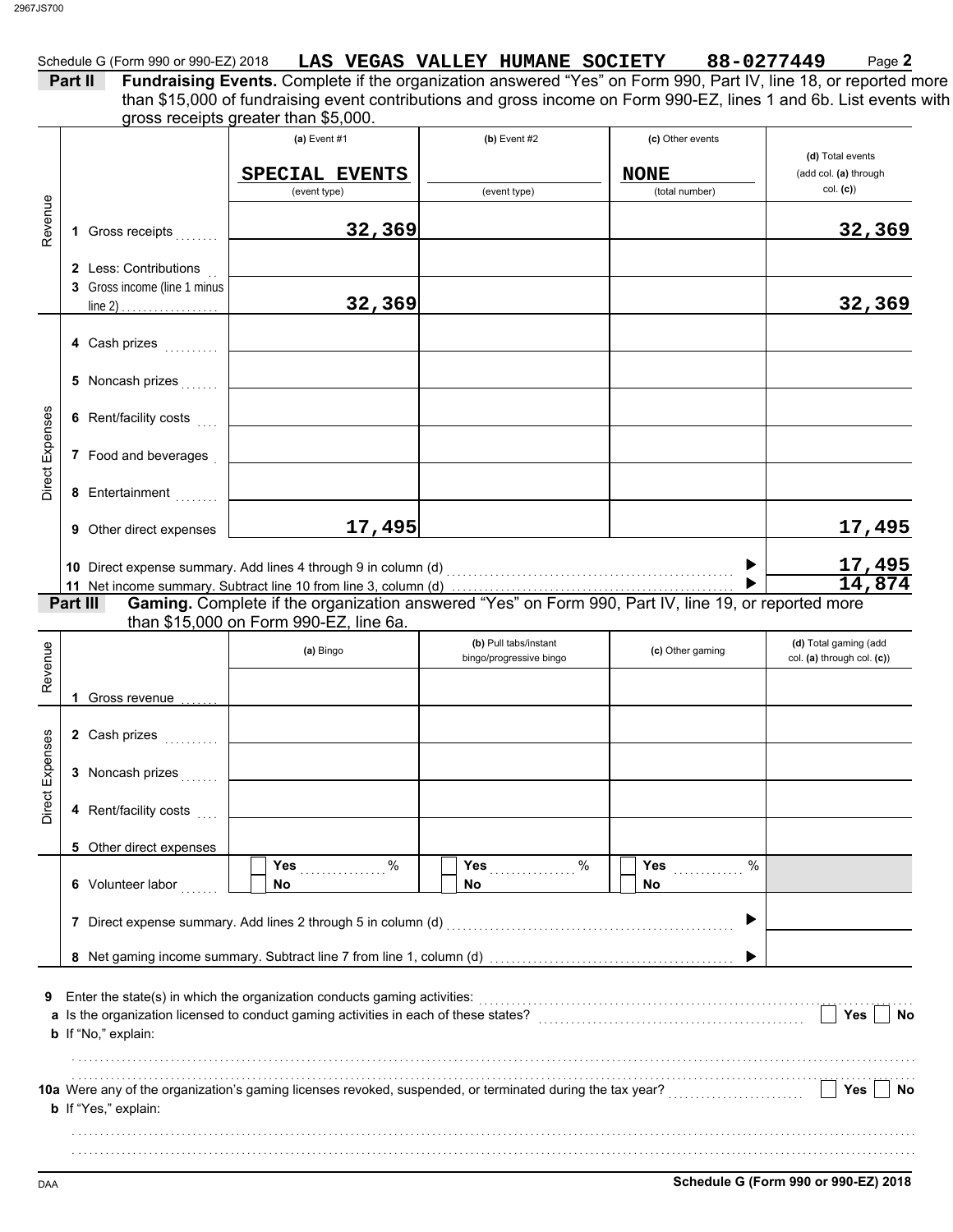|    | Schedule G (Form 990 or 990-EZ) 2018 LAS VEGAS VALLEY HUMANE SOCIETY 88-0277449                                                                                                                                                                                                                                                                                |                 |            | Page 3 |
|----|----------------------------------------------------------------------------------------------------------------------------------------------------------------------------------------------------------------------------------------------------------------------------------------------------------------------------------------------------------------|-----------------|------------|--------|
| 11 |                                                                                                                                                                                                                                                                                                                                                                |                 | Yes        | No     |
| 12 | Is the organization a grantor, beneficiary or trustee of a trust, or a member of a partnership or other entity                                                                                                                                                                                                                                                 |                 |            |        |
|    |                                                                                                                                                                                                                                                                                                                                                                |                 | <b>Yes</b> | No     |
| 13 | Indicate the percentage of gaming activity conducted in:                                                                                                                                                                                                                                                                                                       |                 |            |        |
| а  | The organization's facility [13a] <b>13a</b>                                                                                                                                                                                                                                                                                                                   |                 |            | %      |
| b  | An outside facility encourance and the contract of the contract of the contract of the contract of the contract of the contract of the contract of the contract of the contract of the contract of the contract of the contrac                                                                                                                                 | 13 <sub>b</sub> |            | $\%$   |
| 14 | Enter the name and address of the person who prepares the organization's gaming/special events books and<br>records:                                                                                                                                                                                                                                           |                 |            |        |
|    |                                                                                                                                                                                                                                                                                                                                                                |                 |            |        |
|    | Address $\blacktriangleright$                                                                                                                                                                                                                                                                                                                                  |                 |            |        |
|    | 15a Does the organization have a contract with a third party from whom the organization receives gaming                                                                                                                                                                                                                                                        |                 | Yes        | No     |
|    |                                                                                                                                                                                                                                                                                                                                                                |                 |            |        |
|    | amount of gaming revenue retained by the third party ▶ \$                                                                                                                                                                                                                                                                                                      |                 |            |        |
|    | c If "Yes," enter name and address of the third party:                                                                                                                                                                                                                                                                                                         |                 |            |        |
|    |                                                                                                                                                                                                                                                                                                                                                                |                 |            |        |
|    | Address $\blacktriangleright$                                                                                                                                                                                                                                                                                                                                  |                 |            |        |
| 16 | Gaming manager information:                                                                                                                                                                                                                                                                                                                                    |                 |            |        |
|    |                                                                                                                                                                                                                                                                                                                                                                |                 |            |        |
|    |                                                                                                                                                                                                                                                                                                                                                                |                 |            |        |
|    |                                                                                                                                                                                                                                                                                                                                                                |                 |            |        |
|    | Director/officer<br>Employee<br>and the state of the state<br>Independent contractor                                                                                                                                                                                                                                                                           |                 |            |        |
| 17 | Mandatory distributions:                                                                                                                                                                                                                                                                                                                                       |                 |            |        |
| a  | Is the organization required under state law to make charitable distributions from the gaming proceeds to                                                                                                                                                                                                                                                      |                 |            |        |
|    |                                                                                                                                                                                                                                                                                                                                                                |                 | Yes        | No     |
| b  | Enter the amount of distributions required under state law to be distributed to other exempt organizations or                                                                                                                                                                                                                                                  |                 |            |        |
|    | spent in the organization's own exempt activities during the tax year $\blacktriangleright$<br>Supplemental Information. Provide the explanations required by Part I, line 2b, columns (iii) and (v); and<br><b>Part IV</b><br>Part III, lines 9, 9b, 10b, 15b, 15c, 16, and 17b, as applicable. Also provide any additional information.<br>See instructions. |                 |            |        |
|    |                                                                                                                                                                                                                                                                                                                                                                |                 |            |        |
|    |                                                                                                                                                                                                                                                                                                                                                                |                 |            |        |
|    |                                                                                                                                                                                                                                                                                                                                                                |                 |            |        |
|    |                                                                                                                                                                                                                                                                                                                                                                |                 |            |        |
|    |                                                                                                                                                                                                                                                                                                                                                                |                 |            |        |
|    |                                                                                                                                                                                                                                                                                                                                                                |                 |            |        |
|    |                                                                                                                                                                                                                                                                                                                                                                |                 |            |        |
|    |                                                                                                                                                                                                                                                                                                                                                                |                 |            |        |
|    |                                                                                                                                                                                                                                                                                                                                                                |                 |            |        |
|    |                                                                                                                                                                                                                                                                                                                                                                |                 |            |        |
|    |                                                                                                                                                                                                                                                                                                                                                                |                 |            |        |
|    |                                                                                                                                                                                                                                                                                                                                                                |                 |            |        |

Schedule G (Form 990 or 990-EZ) 2018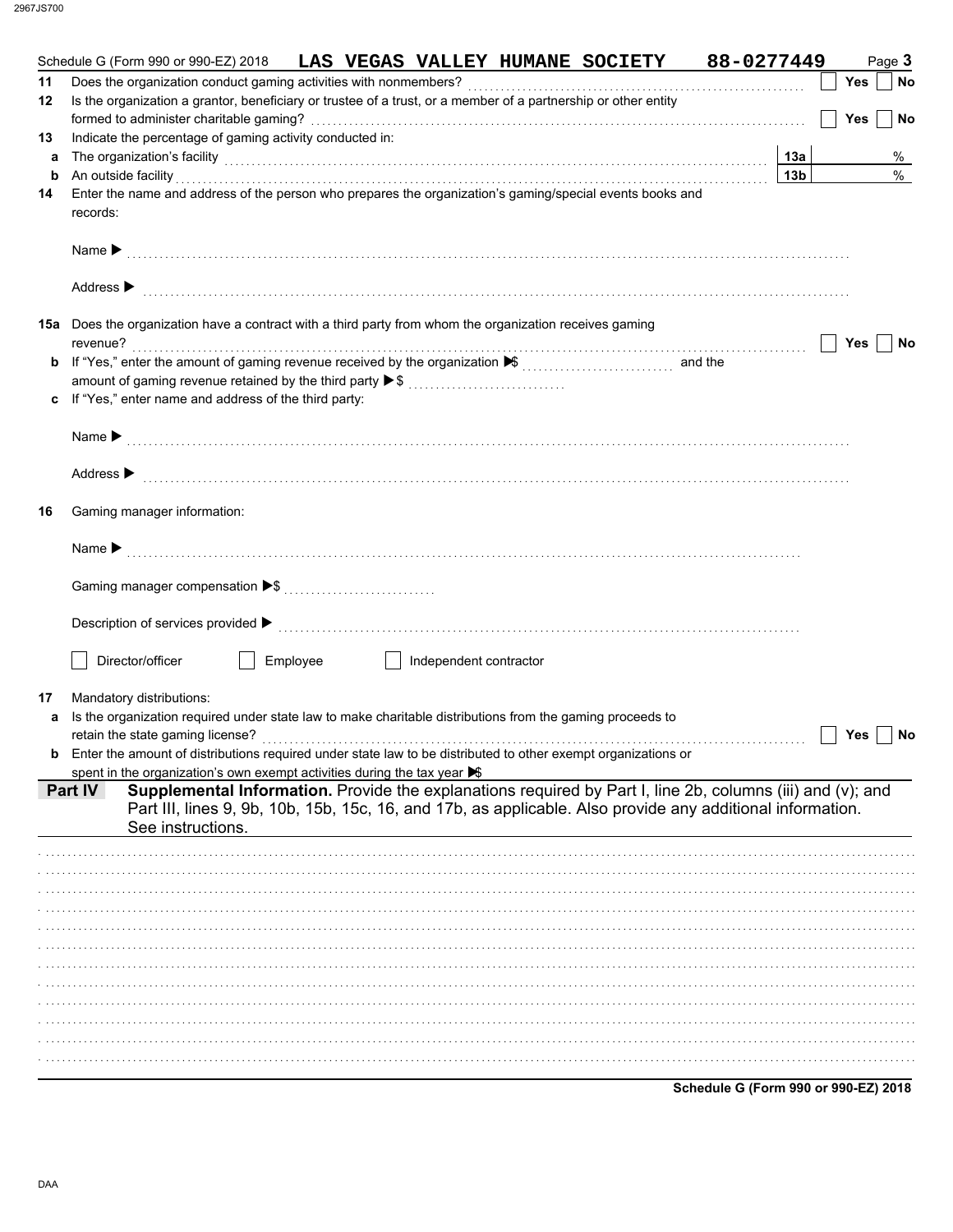2967JS700

#### Supplemental Information to Form 990 or 990-EZ **SCHEDULE O** (Form 990 or 990-EZ)

Complete to provide information for responses to specific questions on Form 990 or 990-EZ or to provide any additional information.

> Attach to Form 990 or 990-EZ. Go to www.irs.gov/Form990 for the latest information.

OMB No. 1545-0047

2018 **Open to Public** 

**Inspection** 

Department of the Treasury<br>Internal Revenue Service Name of the organization

**Employer identification number** 88-0277449

LAS VEGAS VALLEY HUMANE SOCIETY

FORM 990, PART III, LINE 4A - FIRST ACCOMPLISHMENT

THE ORGANIZATION'S MISSION OF REDUCING ANIMAL OVERPOPULATION IS MET PRIMARILY THROUGH ITS TRAP-VACCINATE-NEUTER-AND RETURN TO CARETAKER PROGRAM (TNVR) FOR FERAL CATS (THE LARGEST OVERPOPULATION PROBLEM) AT NO COST TO DURING THE YEAR ENDED JUNE 30, 2019, THE ORGANIZATION THE CARETAKER. TRAPPED AND PAID FOR THE SPAY/NEUTER OF 630 FERAL CATS, NOT INCLUDING FERAL CATS PAID FOR UNDER THE COUNTY GRANT.

WORKING WITH OTHER LOW COST CLINICS, THE ORGANIZATION ALSO SERVES AS A REFERRAL CENTER FOR PEOPLE NEEDING EITHER SOME ASSISTANCE OR HAVING A COMPLETE INABILITY TO PAY. IT CONTINUES TO PAY FOR SPAY/NEUTER SERVICES FOR BOTH DOGS AND CATS. DURING THE YEAR ENDED JUNE 30, 2019, THE ORGANIZATION, THROUGHT ITS FINANCIAL ASSISTANCE, SPAYED AND NEUTERED 261 OWNED CATS AND DOGS.

DURING THE YEAR, THE ORGANIZATION ALSO PAID FOR THE SPAY/NEUTER OF 369 ABANDONED ANIMALS AS A PART OF ITS ADOPTION PROGRAM, FOR A TOTAL OF 1,260 ANIMALS SPAYED AND NEUTERED DURING THE YEAR ENDED JUNE 30, 2019.

FORM 990, PART VI, LINE 11B - ORGANIZATION'S PROCESS TO REVIEW FORM 990 THE FORM 990 IS FIRST REVIEWED BY THE TREASURER AND PRESIDENT AND THEN IS DISTRIBUTED TO THE OTHER BOARD MEMBERS BEFORE BEING FILED.

FORM 990, PART VI, LINE 19 - GOVERNING DOCUMENTS DISCLOSURE EXPLANATION THE ORGANIZATION MAKES DOCUMENTS AVAILABLE TO THE PUBLIC UPON REQUEST. THE